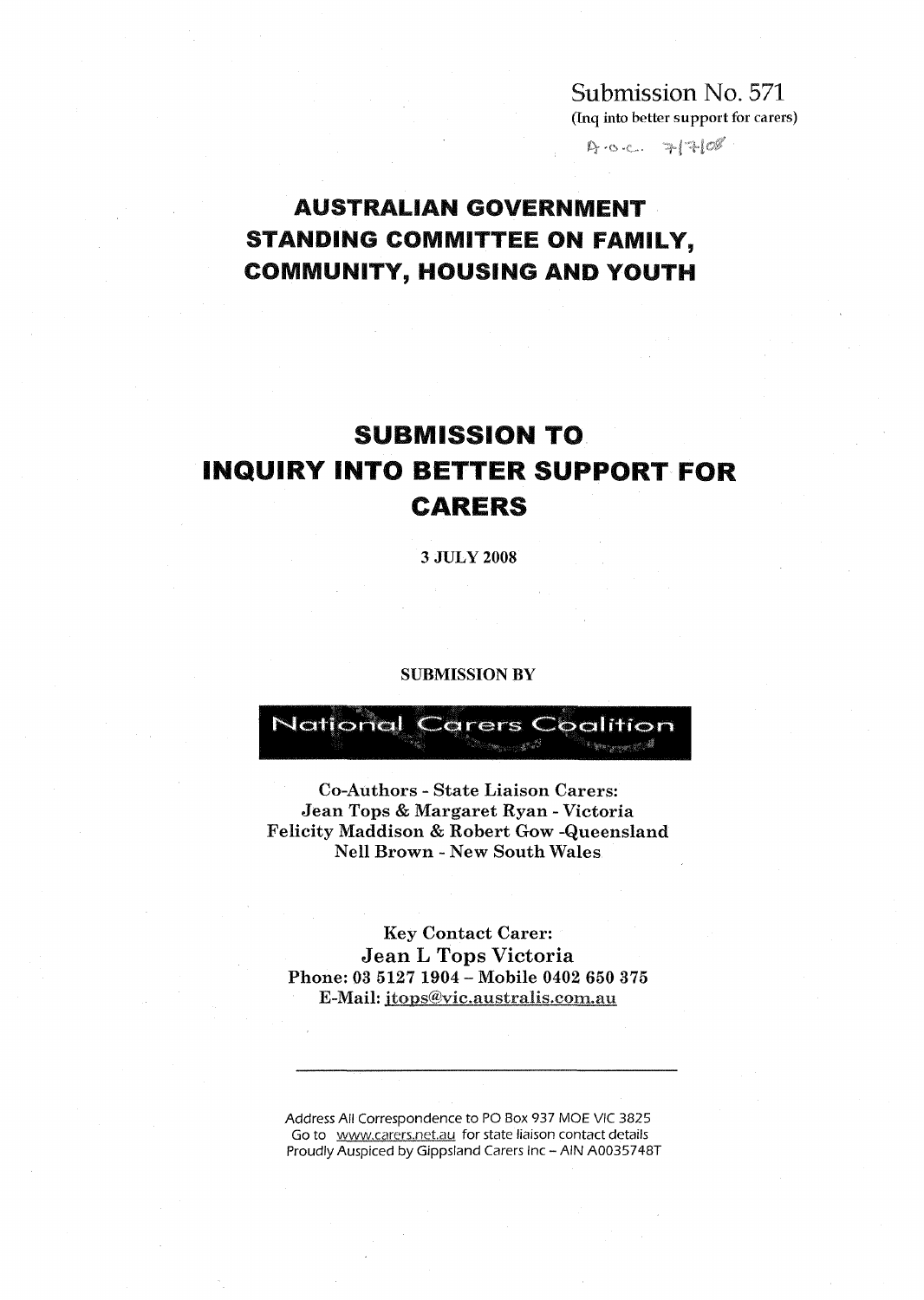# **Executive Summary -**

### **Inquiry into Better Support for Carers**

The term "carer" has become so generic that it is pertinent to define what this submission to the Inquiry into Better Support for Carers refers to when the term "carer" is used.

In general use the word "carer" has evolved to mean virtually anyone who provides care and support to another person, no matter if this support is minor or if this support is so great that it overrides the caregiver's entire existence and leaves little time for any kind of quality for an independent life. Parents and foster parents of able children are all now called carers.

Paid disability, aged care workers and pre-school workers are called carers. We now have animal carers and environmental carers and this generic use of the word 'carer' forces the original carers to call themselves "unpaid family carers" to differentiate themselves.

### **This submission is about unpaid family carers of people with dependent disabilities.**

The term "working families" is another term that is used extensively but it seems to lack quantification. What is a "working family"? The inference is that a working family is a paid working family. Not all working families earn the same pay. Indeed, some do not get paid. Considering the hours of work and the type of work performed Caring families are the hardest "working families" in the community.

The National Carers Coalition has a long record and proud history of highly valuable and credible contributions to government. The principals of the NCC have been involved since as early as 1999 in a number of groundbreaking working groups such as The National Disability Advocacy Review and the National Family Carers Voice Committee.

The National Carers Coalition makes this submission subsequent to submissions previously made to past Senate and Parliamentary inquiries. These submissions include:

- Commonwealth Heads of Government (COAG) submission in November 2005;
- Senate Community Affairs Committee Inquiry into the Funding and Operation of the CSTDA in July 2006;
- The Australian Government Budget Process in January 2008

The National Carers Coalition strongly advocated the increase of carer funding to the Senate Inquiry into the funding and operations of the CSTDA 2006. The Primary Recommendation of that inquiry was for: **'substantially increased funding to be made available by both Australian and state/territory governments'.** 

This was entirely consistent with the National Carers Coalition submission and was almost exactly what the NCC submission recommended.

The National Carers Coalition is in constant contact with carers who relate their concerns about their responsibilities and their absence of rights. In contrast to their aged peers, older parent-carers remain responsible for their adult disabled children and the ordinary expected changes of late middle age – retirement and children becoming independent – is not ever going to happen unless supports are put into place that will allow parent carers to retire from the care role.

Most carers live in isolation, poverty and despair. A vast majority of their marriages fail; they have been unable to accumulate assets and the cost of working means they cannot afford to work.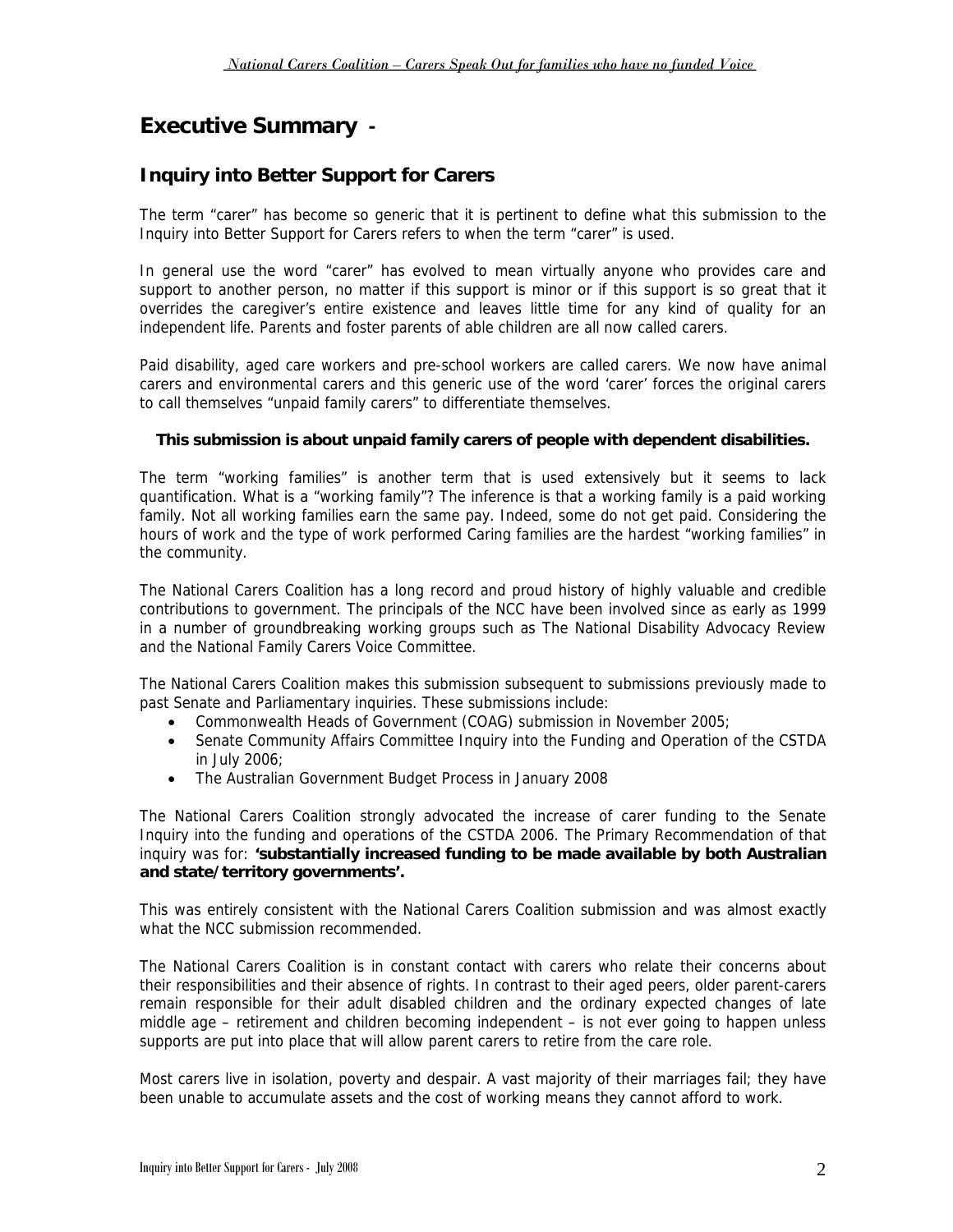The National Carers Coalition contend that what is abundantly evident from all the research available to government is that unpaid family Carers have - No Legal Rights, No Government Legislated Entitlements, No Family Carer Advocacy and No Voice in Policy and Planning.

The over-arching theme of carers' letters to the NCC is about the failure of Governments and the broader community to appreciate their contributions to the wellbeing of Australian children, adults and elderly citizens who require support and care. The failure of governments and society to recognise and reward families for this work is seen to be both exploitative and abusive.

"One of the key issues to emerge from research is that carers and their families experience high rates of mental health problems. Carers had significantly worse mental health and vitality and higher rates of depression than the general population".

It is clearly evident from the statistics on carers who receive financial remuneration from government via carer payment or carer allowance, that direct financial payment discrimination is a significant contributor to the failing health and wellbeing of family carers.

Australia lags far behind other progressive societies in providing family carers with rights and entitlements. Whilst some state governments have introduced "Carer Recognition Policies" and some state governments have even legislated for Carer Advisory Committees to be formed i.e. Western Australia these are far from uniform across the nation and are completely resisted in states like Victoria.

In contrast, services to support carers throughout the UK are provided by local government. The Carers (Recognition and Services) Act 1995 illustrates the progressive attitudes of UK society and builds on previous legislation that gives carers the right to ask for their own assessment. Legislation in the United Kingdom to Support Carers is articulated on council websites across the UK, Wales and Ireland.

In order to appreciate the growing need to recognise the role of life-long family carers of persons with a dependent disability, we need to take a look at Aged care services and growth patterns as reflected in the size of the demographic and the funding provided for services both out of home and supporting carers of the aged.

The 'rights' and 'entitlements' that family carers of people with dependent disabilities do not equate to those in the Aged care sector.

Ironically Foster families as volunteer carers, have 'rights' and 'entitlements' that family carers can only dream about. Research has shown us that foster carers receive direct payments that are **Means Test Free** and **Tax Exempt**. This indicates a gross form of discrimination against family carers for whom **Carer Payment is Means Tested and Taxable.** 

Foster Carers also have access to up to 50 hours of family day care a week and can still do paid work without penalty. Foster carers as volunteers may relinquish care at any time without stigma or penalty. "Foster Care Allowances paid by State and Territory governments do not fall within the test for FBT and CCB purposes, as the ATO does not consider remuneration received by people who are volunteer foster carers to be assessable income" - (The Australian Foster Care Association )

Whilst the payments to foster carers are made by the states it must be clearly understood that Means Testing and Tax Exemption are the province of the Australian government. Family carers have no entitlements to 'Means Test Free' and 'Tax Free' remuneration for doing exactly the same work as foster carers!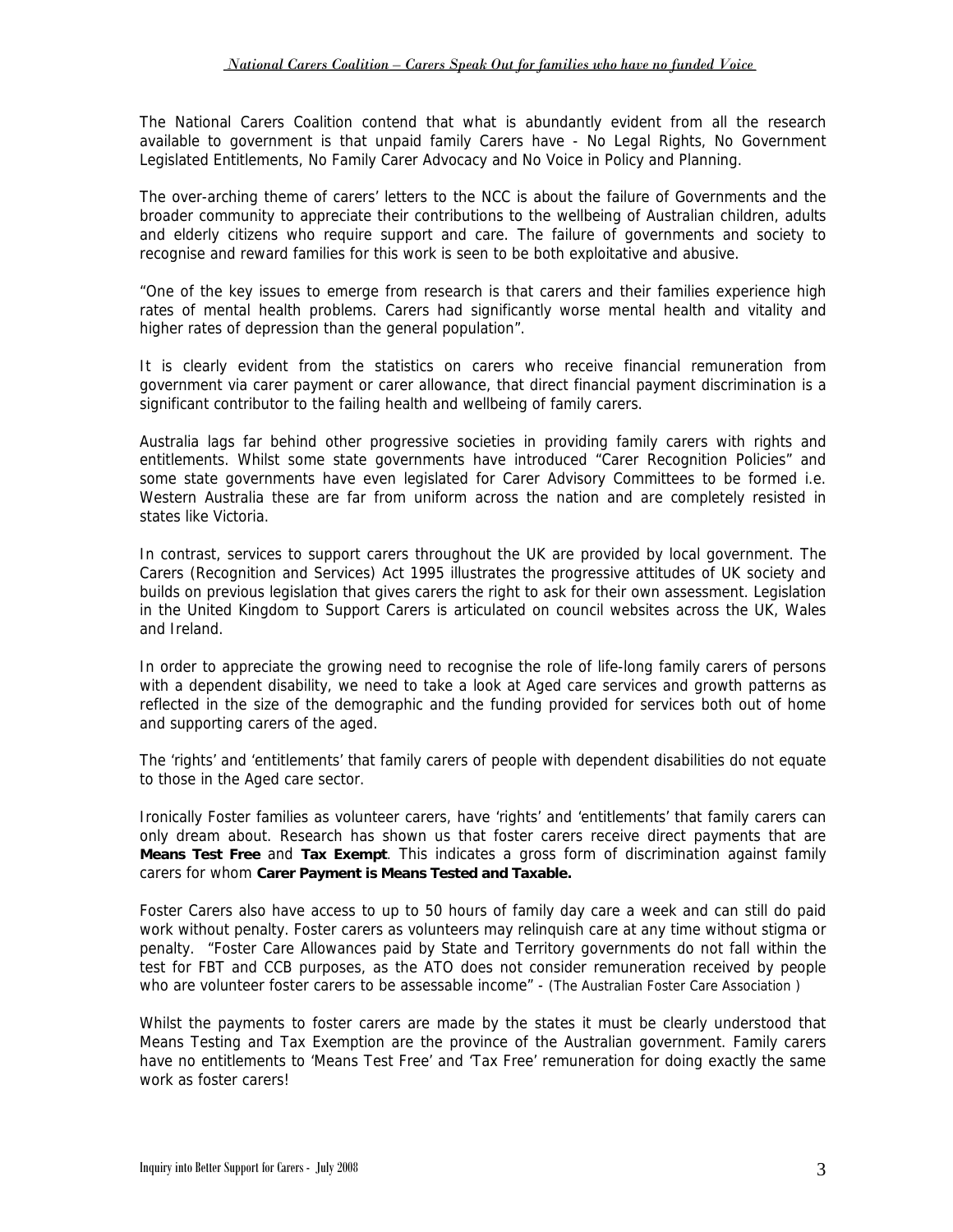#### *National Carers Coalition – Carers Speak Out for families who have no funded Voice*

The fact is carers of adults with dependent disability are forced through penalties imposed by governments to live in extreme poverty even while earning a reasonable income. How can a wealthy nation justify this? No other familial group is expected to meet the costs of care of an adult for an entire adult lifetime, which is decade after decade of forced care with no provision made for free choice.

If money is earned and care is needed to earn that income this cost of care must be paid for out of the earned taxed income of the carer of the adult requiring care which usually makes working financially unfeasible. There is no 'pot' of funding that automatically comes into play to assist working carers. Nor are there tax offsets.

The Means Testing of Carer Payment prevents thousands of full time carers from accessing this benefit because they are recipients of other welfare payments such as age/disability pension or who have a partner who is employed. This makes a mockery of the claim that Carer Payment is a benefit for caring!

A fulltime caregiver of a person with a disability is not eligible to access holiday respite until they are 70 or the person they care for is 65 or more under the Aging Carers Respite Initiative (ACRI). It is irrelevant whether the carers have been caring for 30 years or for 6 months.

How do we understand the paradox of where a 30 year-old carer of an aging parent qualifies, yet a 55 year-old carer of a disabled child does not. If carers are not given timely breaks they risk burnout. This is partly why carers have such high incidences of depression, physical conditions and illnesses.

It needs to be stated here that in Australia there is **no legislated entitlement** to lifelong and age appropriate supports for people with a disability.

How can we recognise the role carers play in our society if we don't give carers a funded family advocacy network so that their voices can be heard across all barriers?

We contend that the government has a moral responsibility to ACT NOW to fund a disability family advocacy network to ensure that our most vulnerable citizens and their carers have links to the world outside of the family home where many are imprisoned by a failure to give carers a better and fairer deal.

The NCC is at the forefront of promoting the urgent need for a disability family advocacy network. Our submission to the 2008 Federal budget detailed how it could be implemented and why it was necessary.

There is much rhetoric about the place and role of the carer in our society. There is universal agreement that carers are a most valuable asset to our society but are amongst the most disadvantaged and that they should be accorded the recognition and importance to which they are entitled.

This submission espouses the need for introducing population based benchmark funding. The NCC is at the forefront of the push for population based benchmark funding to be introduced to disability services. Our submission to the Senate CSTDA Inquiry discussed this proposal in detail, including a formula for implementation that mirrors the benchmark funding that has existed in aged care for decades.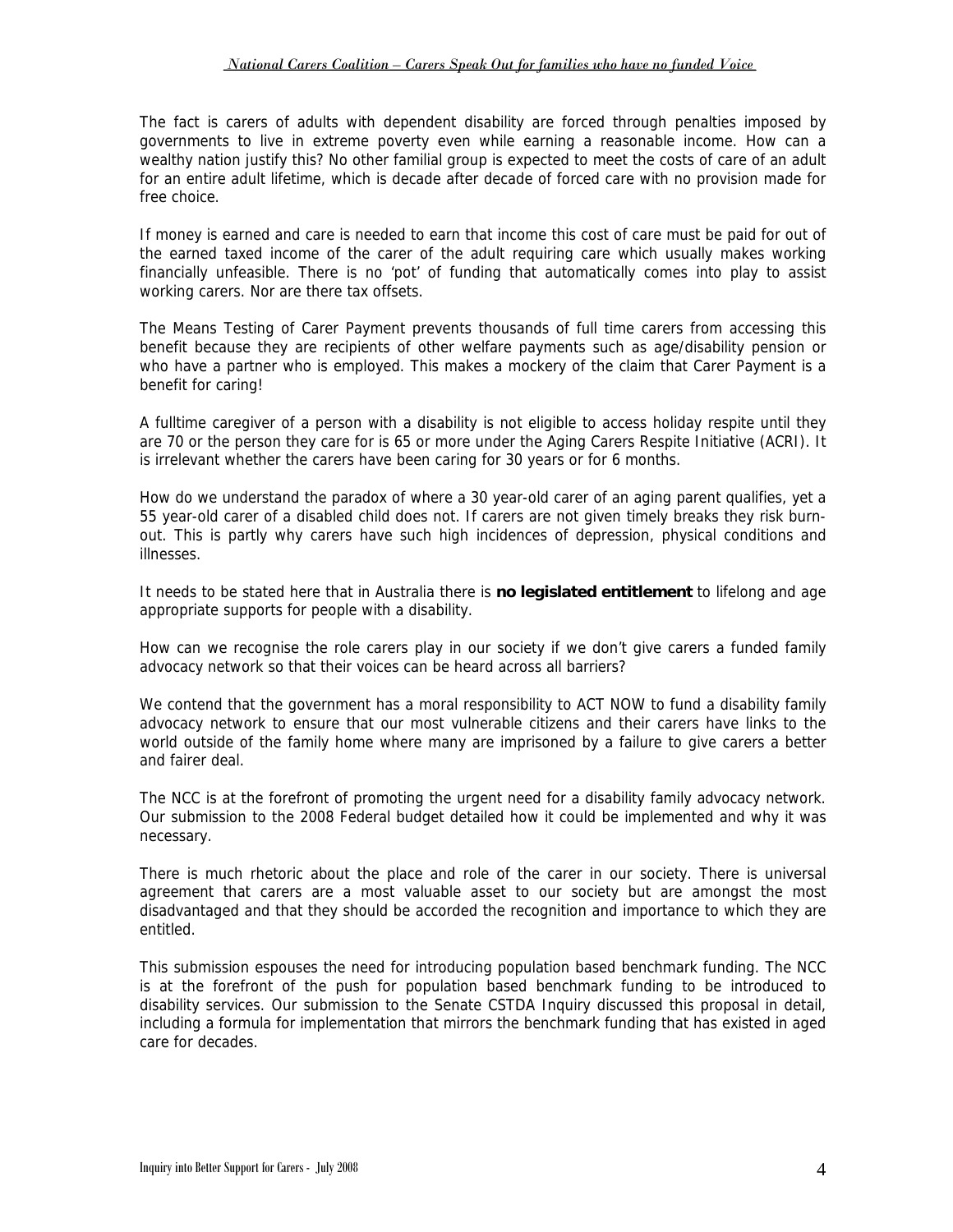## **Recommendations**

### **That the Committee for Family, Community, Housing and Youth recommends:**

- 1. The Federal Government immediately make funding provision for the implementation of a Disability Family Advocacy Network, commencing with grass roots regional bodies who will nominate their state and federal peak bodies as articulated in our submission addendum.
- 2. The Federal Government immediately legislate for Carer Rights, including the right to care or not care , the right to Carer Assessments and Entitlement to Support Services.
- **3.** The Federal Government legislate for the introduction and funding of Population Based Benchmark Funding of Disability and Carer Support Services as a matter of **First Order Priority.**
- 4. The Federal Government immediately legislate to ensure that all full time family carers have access to **means test free** and **income tax exempt** carer payments that will include a cost of care component with no 25 hour work/study/ volunteering rule.
- 5. The Inquiry by the Secretary of the Department of Families, Housing, Community Services and Indigenous Affairs into financial security for carers and seniors make a stand-alone report on financial security for Australia's 2.6 million carers to the Henry Commission Review of Australia's Future Tax System.
- 6. The Federal Government ensure that service agreement negotiation with the states and territories foster the provision of long day care for older children and adults with dependent disability aged less than 65 years to facilitate paid work opportunity for carers and to relieve the burden of caring on stressed families.
- 7. That the Federal Government ensure people with dependent disabilities have Legislated entitlements to assessments of need and access to accommodation and support services to meet those needs.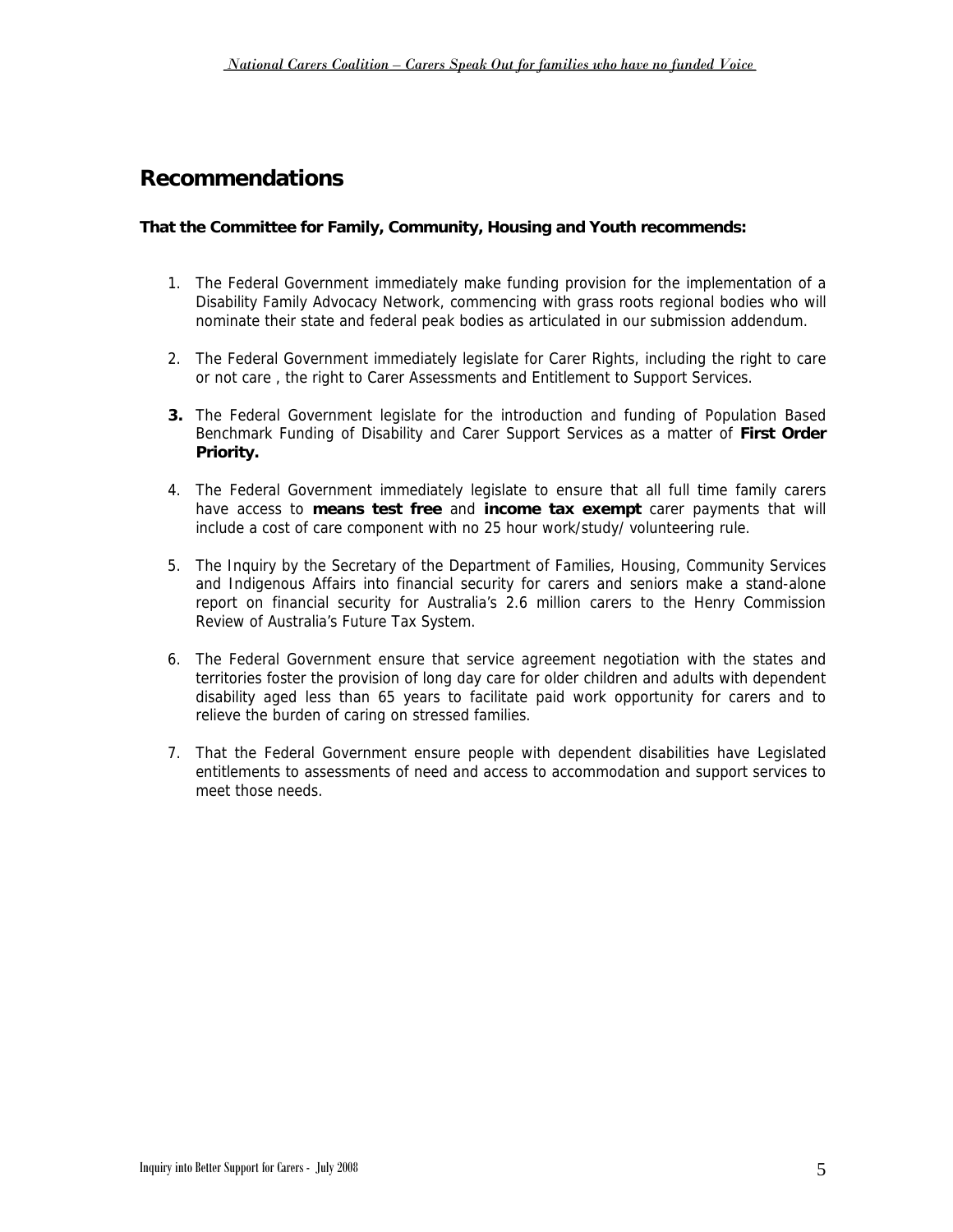# **Foreword:**

Created, and driven wholly by unpaid family Carers of people with dependent disabilities the unfunded National Carers Coalition (NCC) joins thousands of caring families in the common belief that:

'There must be radical reform of caring family support services throughout the nation in order that long suffering families may find relief from unrelenting burdens of care created by an absence of rights, and entitlements and crushing levels of unmet support needs.'

The NCC began with a very public 'Walk a Mile in My Shoes Campaign' commenced in the second half of 2005. On September 13 of that year hundreds of people participated in the *Walk A Mile in* My Shoes day across the nation. More than 1,400 pairs of worn out shoes were placed on the lawns of parliament house in Canberra and similar demonstrations occurred in Victoria, South Australia, NSW, Queensland and WA where state and regional rallies were held concurrently.

In November 2005 the NCC made an initial submission to the Commonwealth Heads of Government (COAG) for an urgent review of the Commonwealth, State and Territory Disability Agreement (CSTDA). This then formed the catalyst for our subsequent Submission to the Senate Community Affairs Committee Inquiry into the Funding and Operation of the CSTDA in 2006.

In making this submission, we inform the Australian Government that our struggle to be heard is perpetuated by the absence of any funded disability family advocacy and support service. We most strongly resent this discrimination against caring families of persons with dependent disabilities for whom we provide over 92% of the cared accommodation throughout the nation.

The overwhelming view of families supporting the *Walk a Mile in My Shoes campaign* was a call for a National Carers Network funded by Government at the Regional, State and National Level to give caring families a 'Voice" to government and a place at the policy and planning table on services and support that directly affects their every day lives, thus creating a level playing field with Disability Person Advocacy and Service Provider Peak Advocacy.

In January 2008 the NCC made a further detailed submission for the funding of a disability family advocacy network to the Australian Government Budget Process. Copies of the submission were made available to the Minister for Community Services, Jenny Macklin asking for support. We are yet to receive any response from the Australian Government.

The National Disability Advocacy Review of 1999, the later National Family Carers Voice Committee (set up by the then Minister for Family and Community Services) and the Senate Inquiry into the funding and operations of the Commonwealth, state and territories disability agreement 2006, strongly recommending the funding of Disability Family Advocacy. In 2008, nothing has changed.

Caring families remain isolated without a funded voice or advocacy network. It is against this background and with these limitations that we make this submission.

**We seek to 'break the silence' on the exploitation of 2.6 million of Australian families who do not have any rights and who do not receive a fair deal from the Australian Government that owes them a debt it cannot repay.**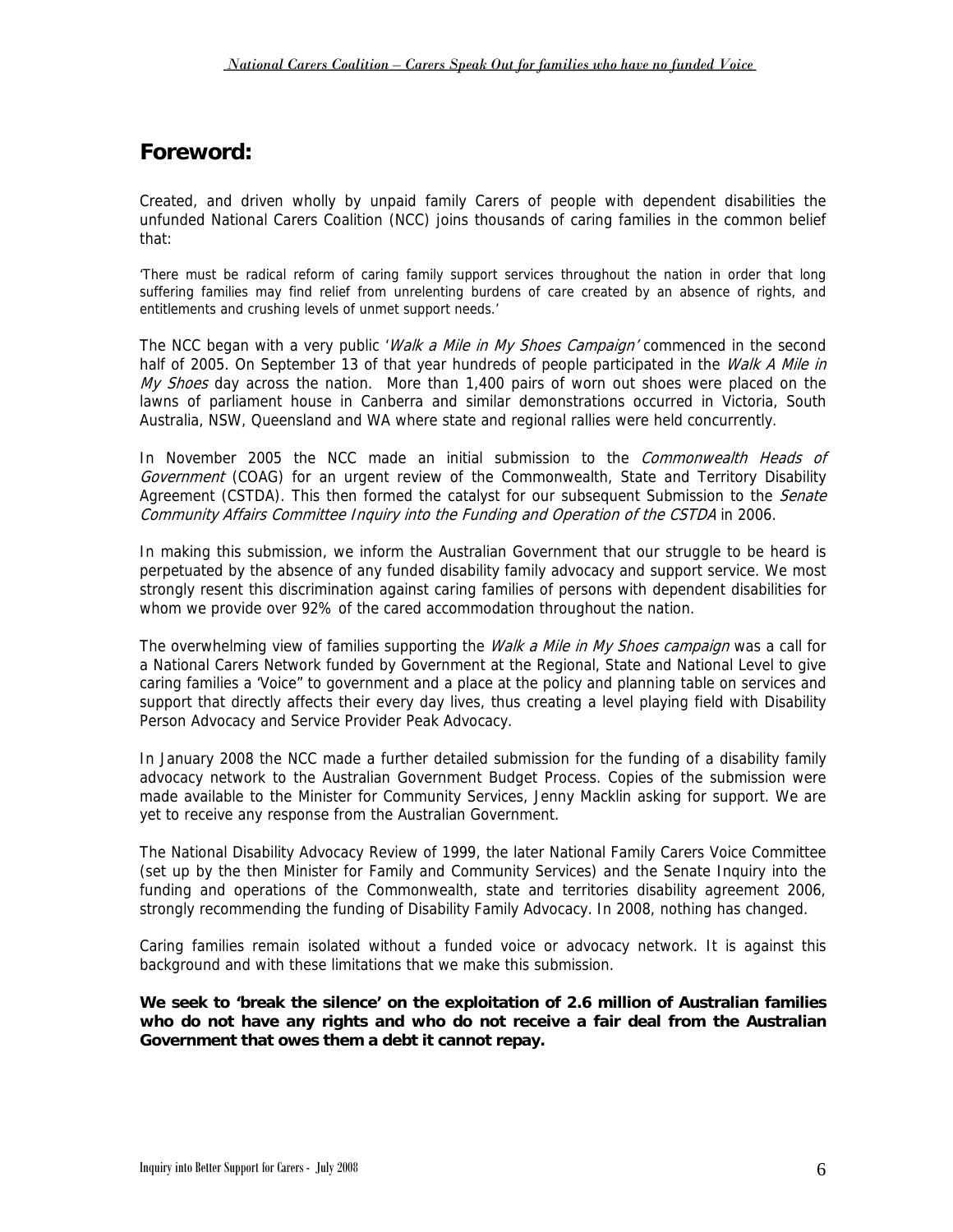|  |  | <b>Table of Contents</b> |
|--|--|--------------------------|
|--|--|--------------------------|

|          | <b>Executive Summary</b>                                                                                   | 2  |
|----------|------------------------------------------------------------------------------------------------------------|----|
|          | <b>Recommendations</b>                                                                                     | 5  |
| Foreword |                                                                                                            | 6  |
|          | Issues that matter to carers                                                                               |    |
| 1.       | Constraints on caring family input and Terms of reference overlap                                          | 8  |
| 2.       | The role and contribution of carers and how it should be recognised                                        | 9  |
| 3.       | Research, the carers contributions                                                                         | 9  |
| 4.       | Carer pain and Stories                                                                                     | 11 |
| 5.       | The responsibilities are not matched with rights and entitlements                                          | 12 |
| 6.       | Caring families lose hope in a just and fair future                                                        | 13 |
| 7.       | The UK and carer legislation                                                                               | 14 |
| 8.       | Families provide the majority of care                                                                      | 15 |
| 9.       | Family carers and government responses                                                                     | 15 |
|          | 10. The care role and unmet need support needs                                                             | 16 |
|          | 11. The Senate CSTDA primary recommendation                                                                | 17 |
|          | 12. Aged care and disability care funding differences                                                      | 17 |
|          | 13. Population based benchmark finding vital to continued caring                                           | 18 |
|          | 14. Benchmark commitments                                                                                  | 19 |
|          | 15. Much is wrong with support                                                                             | 20 |
|          | 16. Policy and impact on family caring                                                                     | 21 |
|          | 17. The foster care difference                                                                             | 22 |
|          | 18. Carer payment and carer allowance                                                                      | 23 |
|          | 19. Carer payment issues and case studies                                                                  | 24 |
|          | 20. Poverty and caring                                                                                     | 27 |
|          | 21. Carers and current tax concessions                                                                     | 28 |
|          | 22. Assisting carers who want to work                                                                      | 29 |
|          | 23. Families left without a service                                                                        | 30 |
|          | 24. Families sued by Workcover                                                                             | 30 |
|          | 25. Community connectedness and carers                                                                     | 31 |
|          | 26. The burden and exploitation of carers runs deep                                                        | 32 |
|          | 27. Exploiting children as young carers                                                                    | 32 |
|          | 28. Transition into and out of caring                                                                      | 33 |
|          | 29. Children's services                                                                                    | 34 |
|          | 30. Respite services                                                                                       | 35 |
|          | 31. Barriers to social participation                                                                       | 36 |
|          | 32. Social participation                                                                                   | 37 |
| 33.      | Economic participation                                                                                     | 38 |
|          | 34. Conclusion                                                                                             | 39 |
|          | 35. Recommendations                                                                                        | 40 |
|          | 36. Addendum 1- Are needs being met - Margaret Ryan                                                        |    |
|          | 37. Addendum 2- Submission to Senate Inquiry into funding and operations CSTDA                             |    |
|          | 38. Addendum 3- Submission Australian Government Budget process for Disability<br>Family Advocacy Network. |    |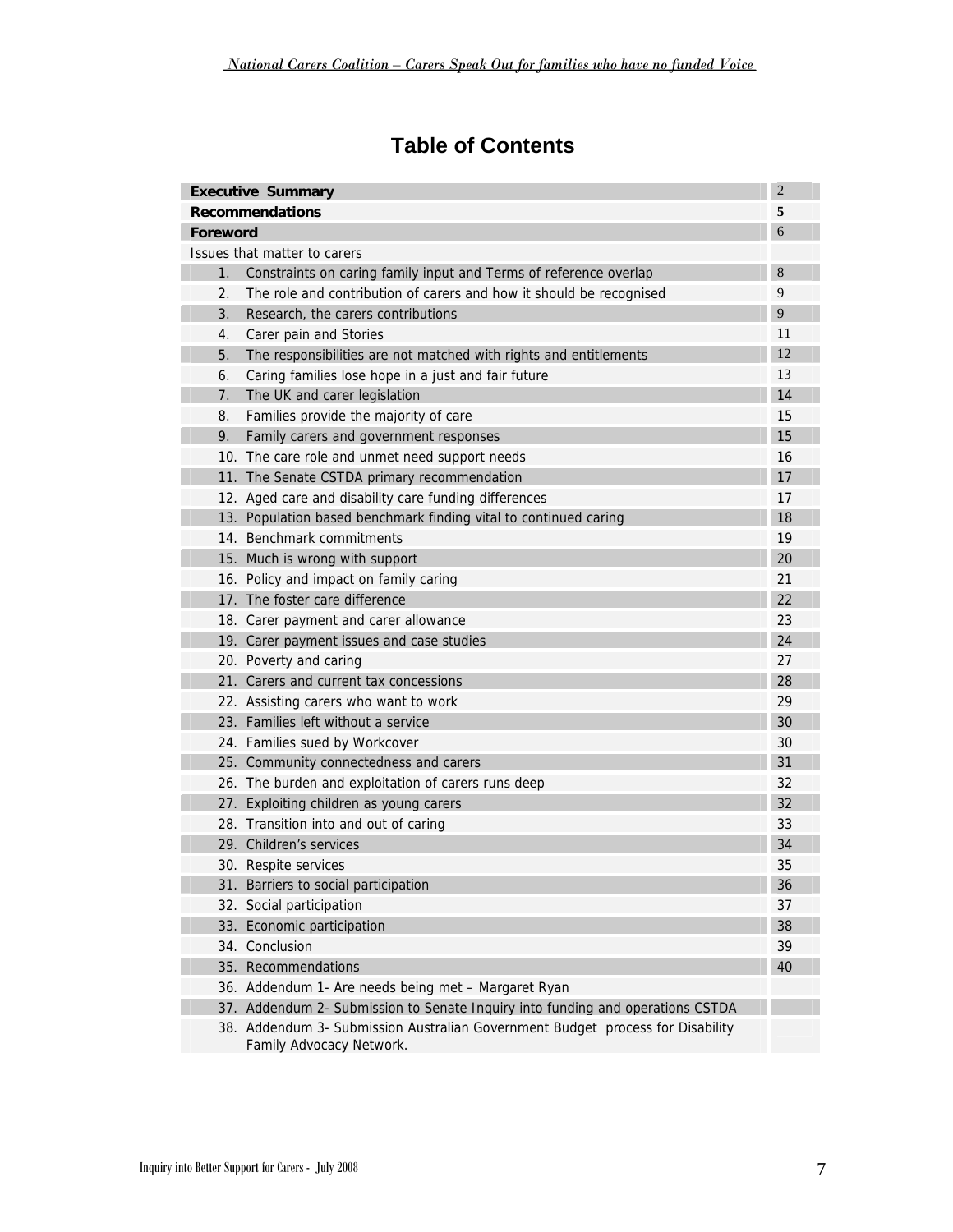### **CONSTRAINTS ON CARING FAMILY INPUT TO THIS INQUIRY**

We welcome the Australian government's initiative in calling this INQUIRY into BETTER SUPPORT FOR CARERS. However we express our deepest concern that the absence of any carer family advocacy or support network for the 1.6million families caring for a person with a dependent disability means that very few caring families will have the opportunity to respond to the inquiry.

This undeniable fact makes the INQUIRY into BETTER SUPPORT FOR CARERS problematic for government in achieving a widely representative carer family response. The very short timelines for submissions to be delivered is problematic for the same reasons. The National Carers Coalition together with its local voluntary networks is making every effort to inform caring families, but we fear that the vast majority of families will not know that they can have a say.

The very short timeline severely impacts the submission capacity of NCC as a voluntary carer network and we therefore beseech your attention to the submissions we have already made on the subject of achieving 'Better Support for Carers' in the form of our:

- 1. Submission to COAG November 2005 calling for an urgent review of the CSTDA in delivery of effective services to people with disabilities and their unpaid family carers.
- 2. Submission to the Senate Inquiry into the Funding and Operations of the Commonwealth, State, Territory Disability Agreement (CSTDA) July 2006 from the caring families perspective, with an urgent call for the introduction of population based benchmark funding to relieve burgeoning unmet and under-met need; and
- 3. Submission to the Australian Budget Process 2008 for funding of a regionally based grass roots Disability Family Advocacy Network.

We attach a copy of our Submission to the Senate Inquiry and our submission for funding of a Disability Family Advocacy Network as addendum to this submission in order that we are not forced to rewrite all the major issues already raised with government in regard to better support for carers and those we care for.

It is critical that the Family and Community Committee understand that "better support for Carers" is also directly linked to better support for the people with dependent disability for whom we care on a daily basis.

We emphasise our concern that although the 29 Recommendations of the Senate CSTDA Final Report articulate a way forward for "Better Support" for the majority of all family Carers, the implementation of those recommendations has not yet occurred. A principal finding of that report was that 'the burden of care on families was crushing and unreasonable.' Moreover, there are clearly matters affecting family care that are not included in the CSTDA Inquiry report and we will seek to articulate those issues here.

**In addressing the Terms of Reference (TOR) for this Inquiry then, we ask that you revisit the issues raised in our major submissions 2 and 3 listed above as being absolutely germane to this Inquiry.** 

### **Terms of Reference overlap**

We make the observation that the terms of reference as set out by the Committee are overlapping in subject matter. The role and contribution of carers, how they should be recognised, barriers to social and economic participation and access to the same range of opportunities as the rest of society are interdependent. The views of carer authors who undertook to address one or more of the TOR to this submission will therefore overlap.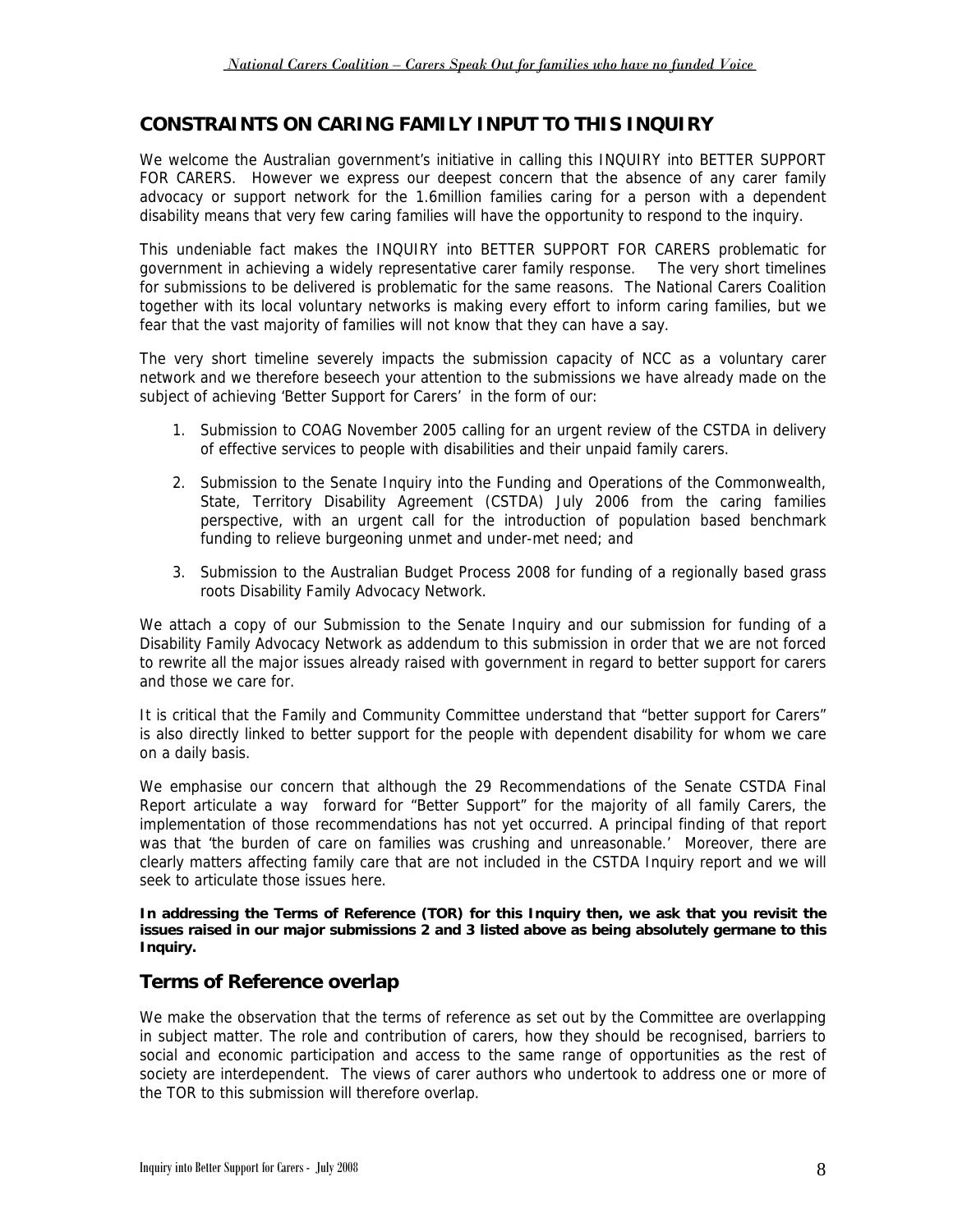### **The role and contribution of carers and how this should be recognised.**

The Australian Bureau of Statistics (ABS) Survey of Disability Ageing and Carers (SDAC) defines a 'carer' as " a person of any age who provides any informal assistance, in terms of help or supervision, to persons with disabilities or long term conditions, or older persons. This assistance has to be ongoing, or likely to be ongoing, for at least 6 months……. The assistance is for one or more of the following activities: cognition or emotion; communication; health care; housework; meal preparation; mobility; paperwork; property maintenance; self care and transport. (p71)

The role of family carers in society can best be described as an irreplaceable accommodation, care and support system for people with dependent disabilities, handicap or frailty. Irreplaceable not only because of the cost savings to society on out-of-home care, but because families provide the care out of love and commitment, but often out of extreme sacrifice of health, wellbeing and welfare for themselves.

The term 'carer' has become generic to virtually mean anyone who provides care and support to another person, no matter if this support is minor or if this support is so great that it overrides the caregiver's entire existence and leaves little time for any kind of quality for an independent life. Parents and foster parents of able children are all now called carers. Paid disability and aged care workers and pre-school workers are called carers. We now have animal carers and environmental carers and this generic use of the word 'carer' forces the original carers call themselves **unpaid family carers** to differentiate themselves. This submission clearly is about unpaid family carers.

The role of family carers crosses all social and financial classes. The family care role is rarely one taken on by choice; it comes about through circumstance. Parents do not usually want to recognise themselves as carers, nor to be recognised by others as carers, they would prefer to remain either mothers or fathers but because of the low level of care and services that Australian governments commit themselves to funding, the mantle of 'carer' usually settles as their children grow into adults.

Carers of an age-dependent spouse are very different carers, they have had decades of their lives together where they have had opportunity to finance a nest, to have had an adult relationship with the person requiring care and over decades have developed community and family relationships with an extended network of family and friends that belong to this relationship.

In Australia you are more likely to receive supports for yourself because of your age related disability than you are to receive supports, services or an accommodation placement after providing unpaid care for decades for a son or daughter with a lifelong disability.

There is an increasing cohort of aged parent-carers as their adult children with a disability also get older which places a significant strain on the parent-caring relationship. Due to advances in technology people with disabilities now have a similar life expectation as the general populace.

Services to support these adults with dependent disabilities are at best limited and at worst discriminatory when compared to living options available to aged care and the general population.

### **Research and the carers contributions**

Much research is undertaken to describe the depth and breadth of this contribution carers make to the welfare of loved ones who rely upon them for shelter, food, warmth, love, care, protection, inclusion and advocacy. Much is also written about the value of that care and contribution to society and the national budget bottom line.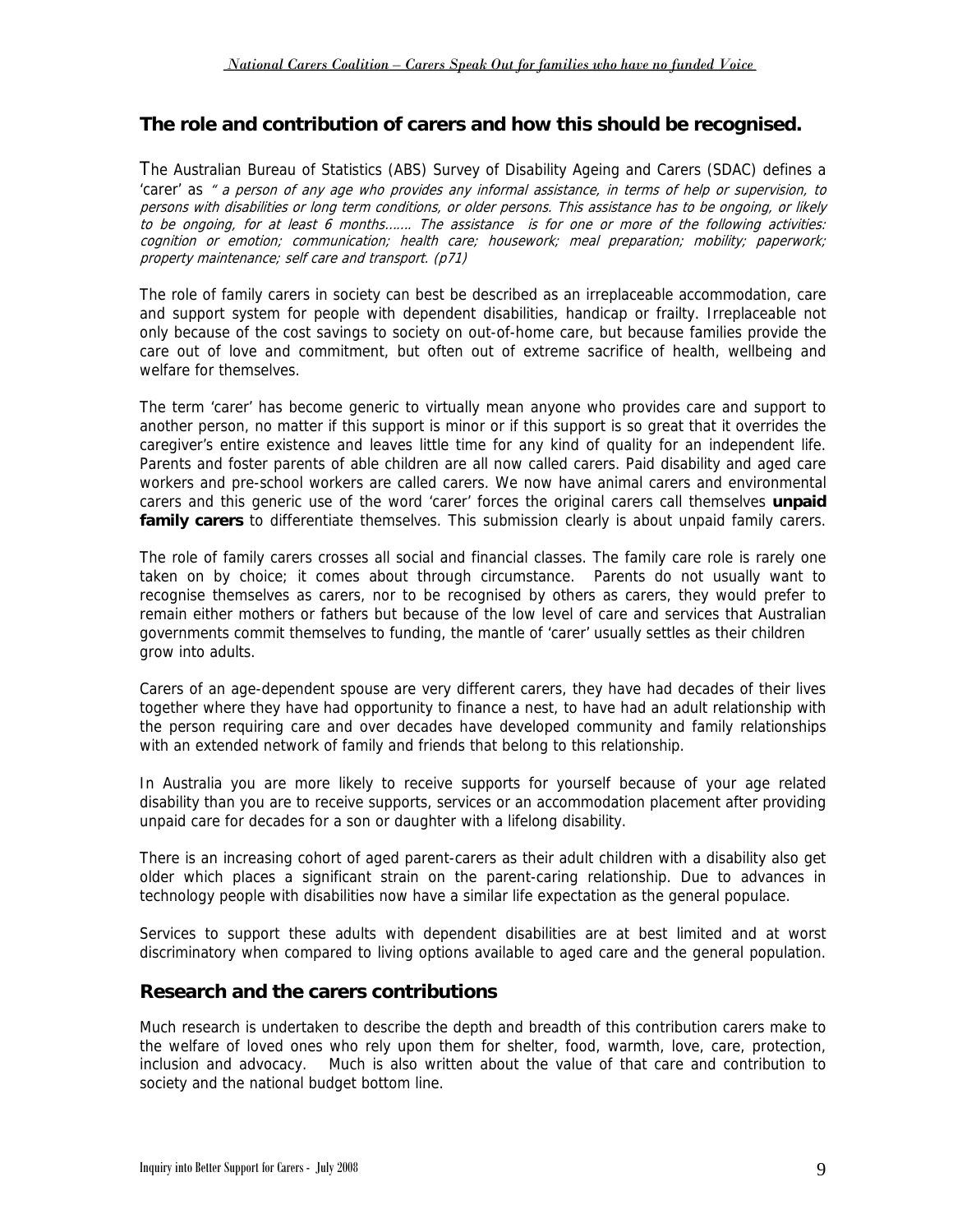It is however, worth repeating here the fundamental and basic statistics to bring into focus just how much reliance government and society really places upon family carers to care, and will form the basis for discussion for how carer's contributions should be recognised. The Australian Institute of Health and Welfare (AIHW) utilises the ABS census and SDAC data to produce a number of disability related statistical documents including Australia's Welfare, the latest edition of which was published in 2007. Key relevant statistics from this publication are:

### **Persons with a disability, handicap or frailty**

- 3.9 million Australians experience a disability, handicap or frailty (20% of population)
- 2.6 million were aged under 65 years (15% of population aged under 65)
- 1.3 million people had a severe or profound disability meaning they sometimes or always required help or supervision with self care, mobility or communication
- 590,000 older people have severe or profound disabilities
- 706,600 persons under 65 years old have a severe or profound disability and are calculated as the 'potential population' for funded disability support services.

( Potential population = The number of persons with severe or profound disability that will potentially require CSTDA funded services under the Commonwealth State and Territory Disability Agreement – Minimum Data Set 05-06)

#### **Family Carers**

- 2.6 million family members are informal carers representing 13% of all persons living in households and 12.5% when children under 15 years are excluded
- Primary carers (main providers of care) make up 20% or 520,000 of the total number of carers
- The estimated FTE\* of informal family carers in 2006 was 1,039,000, or more than double the people employed to provide and support welfare - 481,000 FTE.

 (\*Full Time Equivalent = paid weekly 40 hrs of work by non managerial employees in caring professions x 48 weeks/year – Australia's Welfare p310 )

### **The Imputed value of unpaid care in 2006 was \$41.4 BILLION**

Should the reader be ready to dispute the unpaid carer dollar value figures above, here is another simple exercise. Take the 706,000 people with a severe or profound disability aged less than 65 years; as identified by AIHW as 'potential population' for disability accommodation only, and multiply by the average cost of a government funded accommodation support service of a conservative \$45,000 per year and the cost saving to taxpayers is \$31.7BILLION in disability services alone. It should also be noted that at least 20% of disability services are delivered to persons with a moderate disability who also receive informal care from families.

(The CSTDA Minimum Dataset 2004-05 p9-122:- identifies the number of services users of supported accommodation as living in large residential, small residential, hostel and group home facilities-the total number of users Australia-wide was 15,793. Other accommodation support units were attendant care, in-home support, alternate family placement, and other accommodation support- total users 19,242. The combined total was 35,030 users. Total Australian expenditure for all these accommodation support services was \$1,798.8million)

Therefore the average national cost per person for accommodation support was \$51,135.

There can be little doubt that the role and contribution of family carers is undervalued, taken for granted, exploited and clearly sidelined by our governments and our society; by all those who should care. The volumes of research speak it loudly and clearly. The AIHW in their Australia's Welfare report 2007 says of carers and their role:

### **AUSTRALIA'S WELFARE 2007 SAYS:**

*'The supply of informal carers, and changes in factors affecting this, is a matter of concern to policy makers'*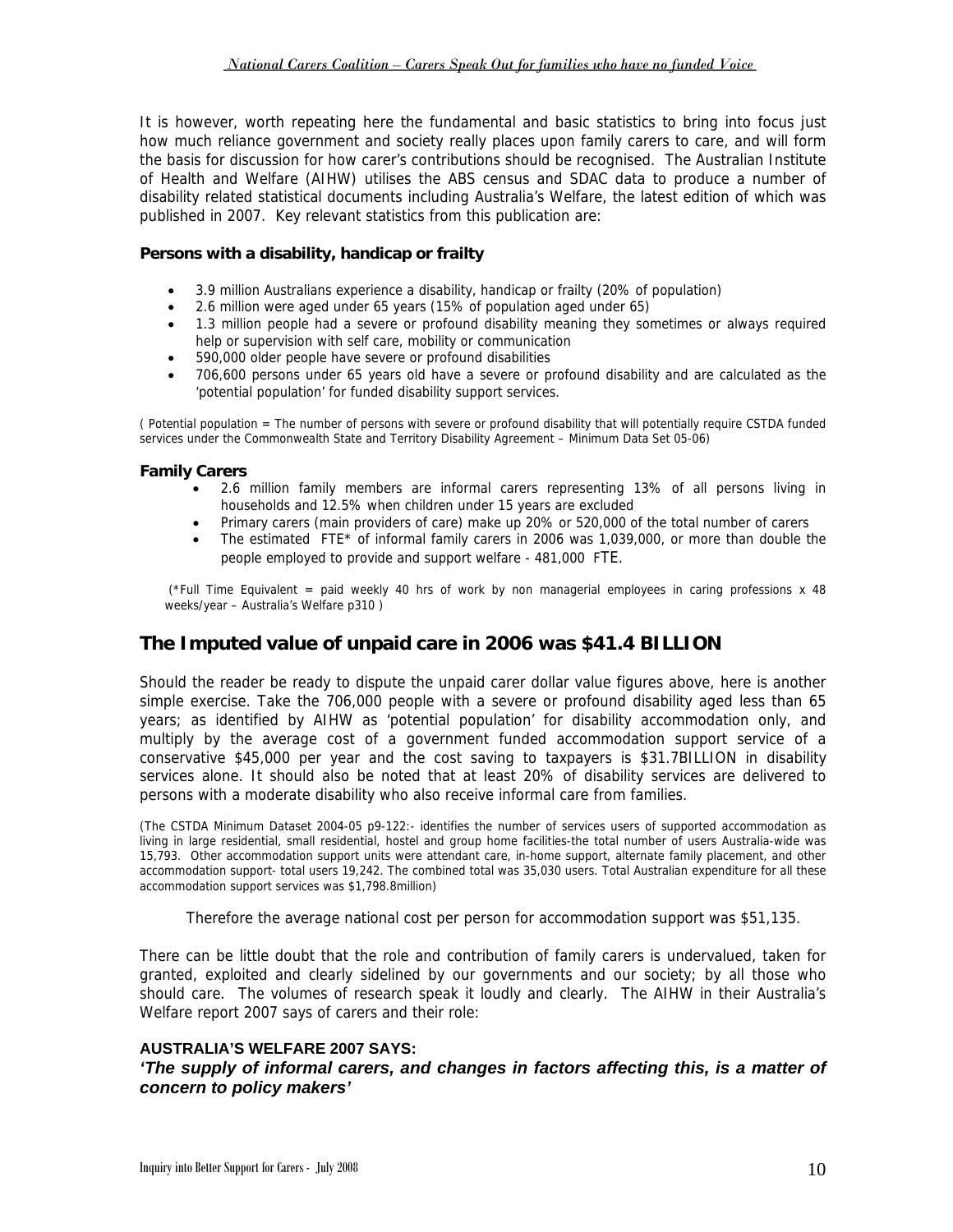### **Australia's Welfare 2007 also says:**

Informal care for frail older people enables many older people to avoid or delay admission to residential care and supports consumer preferences to remain living in the community. The number of older people with high care needs living in households is growing because of population ageing. Between 1998 and 2003 the older household population with profound or severe limitation who received some form of assistance increased from an estimated 320,300 to 395,300 people (AIHW 2003:Table 3.4; AIHW 2005:Table 4.8). Over the same period, the number of people who received assistance from both formal and informal sources of care or from informal sources only increased from 308,800 to 382,500. At the same time, mature-aged people are being encouraged to increase their labour force participation to counter the anticipated labour shortage resulting from population ageing; and again:

The impact of long-term caring has generally been framed either as a stressor that worsens over time or as a process of adaptation whereby carers accumulate coping skills (Cuskelly 2006). The experience of care giving is multifaceted, with positive and negative aspects, and changes over time as the carer and circumstances change (Rowbotham 2005). In addition, carers bring different personal, financial and social resources to the role. Their experiences, and their desire for formal support services, differ (Cuskelly 2006).

The issues for carers of people with different types of disability have been highlighted by recent work. A review of mental health care in Australia found that the carers of people with psychiatric disability may find their role more demanding due to an ongoing lack of treatment and accommodation services for the person they care for (MHCA 2005).

### **Carers have articulated the pain and discrimination often:**

#### **A Victorian Carer wrote in 2002**

 **"**I am the 58 year old single mother of an intellectually and physically disabled 24 year old son who lives at home with me. Today, I stand before you aging rapidly: the memory is over loaded, either that, or early senility has commenced; the body is crumbling; the belief system that told me hope springs eternal is beginning to turn nasty! Before my sons birth, I saw my future being one where one would remain married despite the ups and downs of married life; where one would stop work for a certain time to look after the baby, but at some point resume a stimulating career. I would be in a position to take an annual holiday, to save for the future: for the child's education; weddings; grandchildren etc. Most importantly I could look forward to retirement and the opportunity to engage in the many leisure activities that are offering for our Senior Citizens. Not too unrealistic I would have thought.

Twenty-five years on, I find I have been single for 23 years, living on the poverty line, and the word 'holiday' is something that exists, for me, in the dictionary and travel brochures. I have relatively few friends, as I will not put my son aside for others convenience- and see very little of my family who keep as far away as possible and who give him as wide a berth as allowable at family celebrations such as Christmas"

#### **The giving (contribution) is immense and taken for granted: Parent Carer NSW**

"Confused and heartbroken here I sit. Two weeks ago I made a decision that for the sake of my personal health and my family's wellbeing I could no longer care for my almost 11 (big boy) year old son due to his ongoing unpredictable aggression, epilepsy and autism due to Tuberous Sclerosis Complex. Naively I thought there would be a group home somewhere for him to have a controlled and structured environment with all of the emotional attachment. Now he is in a respite centre blocking a bed (the second one blocked)WHAT IS GOING ON???? I love him soooo much and miss him, I see him every Sunday for lunch. I want the very best for him, I am left with no other choice but to have him foster cared for (Life without Barriers), this was the only option DADHC gave me that was even remotely close to what I want for him. I asked for a Group Home and they said that there aren't any available, that they are only being maintained. The ENORMOUS GUILT OF EVERYTHING is almost consuming me. But I know I can't go back now to the way it was for my family."

#### **Until governments implement population based benchmark funding and provide the resources to match, the marginalization of caring families will continue.**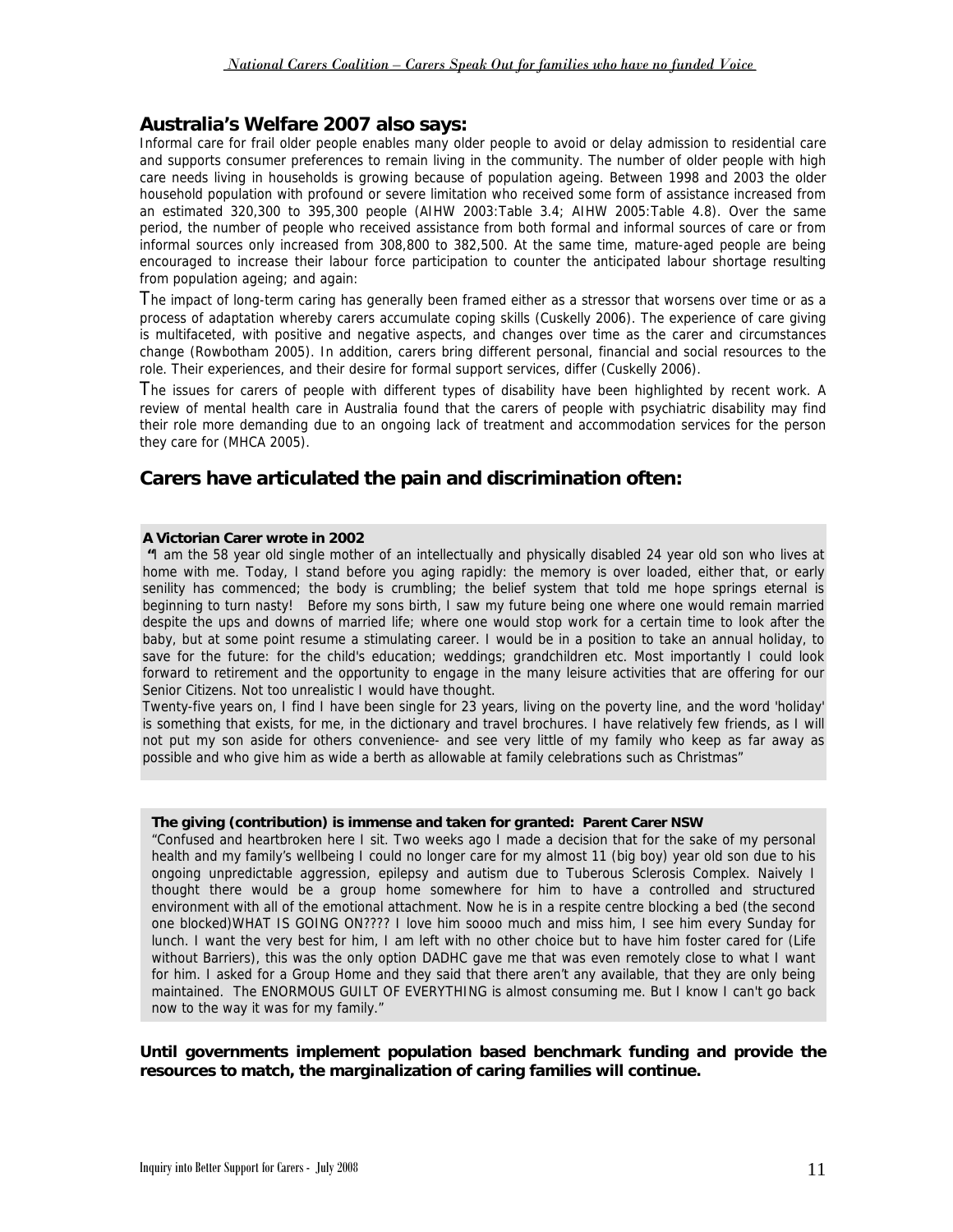### **The Responsibilities are not matched with Rights or Entitlements**

Carers constantly tell us about their responsibilities and their absence or rights. In contrast to their aged peers, older parent-carers remain responsible for their adult disabled children and the typically expected changes of late middle age – retirement and children becoming independent – is not ever going to happen unless supports are put into place that will allow parent carers to retire from the care role. Most live in isolation, poverty and despair. Marriages have often failed, they have been unable to accumulate assets and the cost of working means they cannot afford to work.

The over-arching theme of carers' letters is about a failure to appreciate their contributions to the welfare of Australian children, adults and elderly citizens. The failure of governments and society to recognise and reward families for this work is both exploitative and abusive."

**How can we recognise the role carers play in our society if we don't give carers a funded family advocacy network so that their voices can be heard across all barriers?**

#### **Elderly Parent Carer NSW**

"For one person to have total care and responsibility for the life of another, day in, day out, is just too enormous a task. Workers usually are only allowed to do an eight-hour shift with a seriously disabled person. Because a mother (usually a mother) is tied by, love and devotion to that person, those who are responsible for these Disability policies, turn a blind eye. They must be brought to the realization that MOTHERS ARE PEOPLE TOO AND HAVE HUMAN RIGHTS AS WELL. They also turn a blind eye as far as discrimination is concerned. This discrimination covers a very wide field, due to the fact that we unpaid Carers take on total care and responsibility for the health and wellbeing of the disabled person. Government imposed "Rights For The Disabled" are gravely impinging on almost every right of the primary Carer....rights which most people take for granted. It has been shown that the caring role adversely affects the health of the primary Carer. This alone should be a concern of the Government who force people into this role.... There is a great deal of anger out here and many of us are simply slaving away day after day wondering when some-one is going to take up the cause of the plight of the Carer. We do not have the time, money or energy to do anything about it. Thank you and God bless your efforts on our behalf'.

**There is an increasing cohort of aged parent-carers as their adult children with a disability also get older, which places a significant strain on the parent-caring relationship.** 

#### **Aged carer Country Victoria**

"Mary(name changed to protect privacy) has a habit of picking at her clothes especially when she is upset or worried about something. She doesn't like storms, or heavy rain or wind, In fact I guess you could say she really worries about the weather, reading the weather reports first in the paper and watching the sky for signs of rain. On a bad night it is nothing to find 'in the morning that the nightie and Knickers that she wore to bed are totally annihilated. I used to cry as I hung her expensive clothes on the line and realising that they were really only fit for the garage man's ragbag. We've stopped it to a certain extent, but on a night when fierce storms are predicted the family saying has become "Looks like a two-knicker night coming up tonight!"

"We DO worry whether she will ever be lucky enough to get placement in a residential house, Although it isn't a really pressing issue at present as our health is good, but her Dad is 70 and I'm not too many years away from it myself. We would like to see her happily settled somewhere before we pop our clogs, but there are many in much more dire circumstances than us. As well as caring for Mary we have another daughter who is of low intelligence who is in a sometimes violent relationship which has produced several children, Whenever the wheels fall off in that household we are the ones who pick up the pieces, look after the kids and set things as right as they will ever be, so that the kids can have as normal a life as they deserve. We try to provide some sort of stability in their lives- it's the least they deserve.

Also, my mother is 90 years of age. She lives alone in her own home which has become too much for her to cope with, but she stubbornly resists every effort to move her into something more suited to her ability to cope. Therefore we also do for her - shopping, gardening, driving her to doctors etc and checking each day that she is alright. Her sight is going and she is getting quite frail, I feel it won't be too long before she will need to move in with us also. So as you can see -WE ARE still CARING!"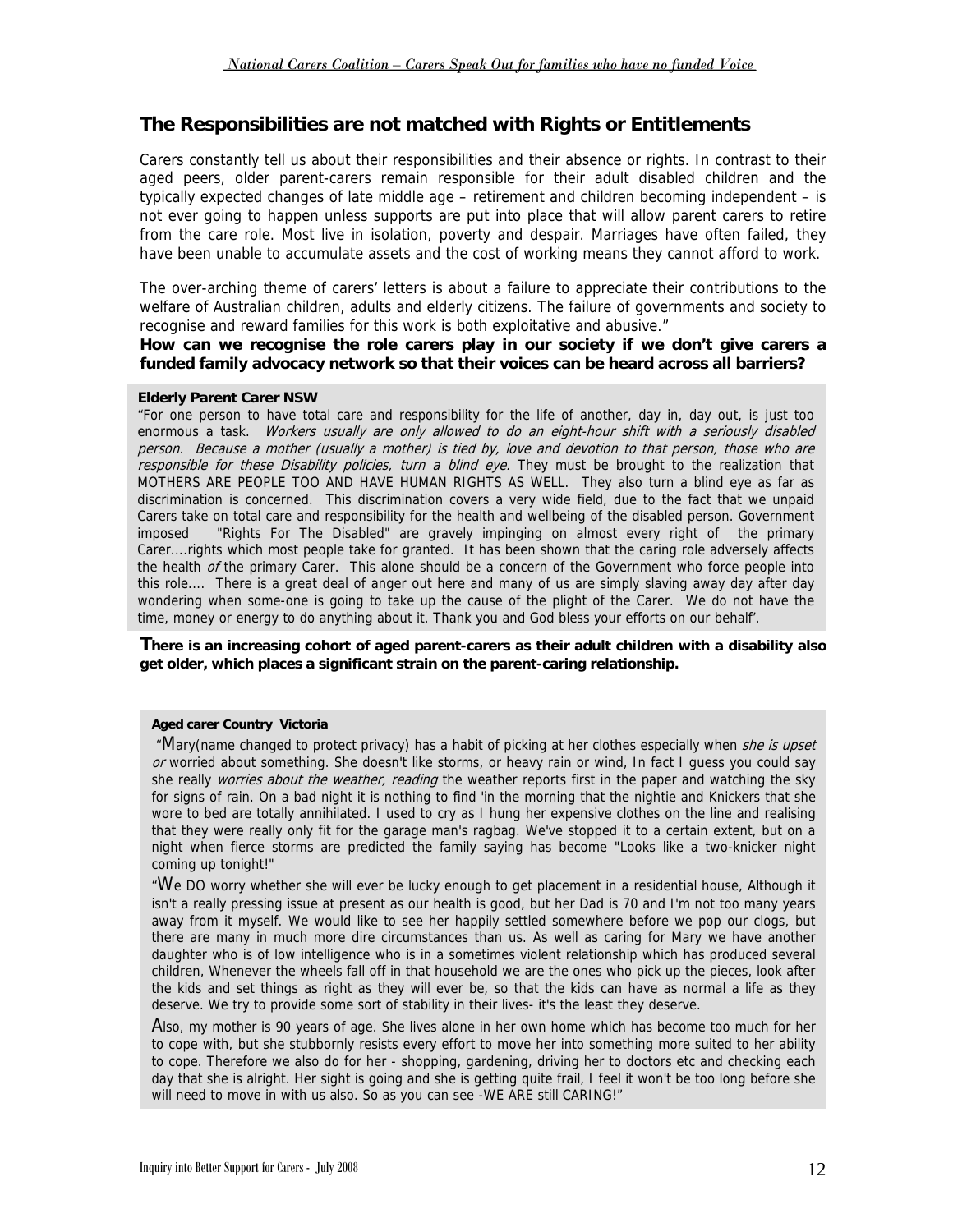### **Caring Families are losing hope in a just and fair future**

#### **A Western Australian Mum writes:**

"How can I give my young family hope for the future of this nation when the Federal Govt. just doesn't care about hundreds of thousands of its people? My heart is breaking when I think of this, not just for our family, and all the other families, but for Australia as a nation. Where did our egalitarian values disappear to?

 Celebrating Australia Day becomes a pretty empty celebration... We are not making so much progress as a nation as small children embrace children with disabilities in their school playgrounds and elsewhere? As these children teach their parents and grandparents that people with disabilities are just like them: you know ...they have feelings, dreams, highs and lows, they love and mourn, they enjoy belonging...

 Our seven year old daughter says, "Why does that man (or woman, with Down syndrome or some other disability that is readily apparent to her) live with his Mum and Dad? Doesn't he want to be a grown-up?"

 Yes, the Government and its deliberate acts of withholding dollars that would enable hundreds of thousands of Australians to live dignified lives is, sadly, a Government that is "unAustralian." Shame, shame on them.

These caring family messages clearly articulate their frustration with a system of government that neither values, nor recognises at law that these families have rights in the same way that paid working families have rights, but alas those rights are not legislated, nor are they considered a "first order priority" for the government, which clearly leaves these matters out of the COAG reform agenda. As this submission will clearly show, there have been countless inquiries, research projects, plans and agenda's, none of which have made a significant difference to family carers because they have not translated into positive action and commitment of resources. [See- Are needs being met -addendum 1]

### **No natural justice for family carers:**

 "For families there is no "natural justice" or due process, there is no legislation or union to protect them from malicious complaints (made against the carer). However, it is the secrecy, no requirement for disclosure of complaints received enabling one a defense, that is so reprehensible, and an abuse of that person, by a process designed to protect the vulnerable. Well who is it who is vulnerable? Not only has my 'personal credibility' been destroyed in this process, but my professional integrity has also been impugned, and by people who make a very fine living out of my family's misfortune. These are people who hide behind the dictums of the Government bureaucracy, and policy that is formulated by persons who do not allow for a common sense approach to policy implementation, but expect complete adherence to a rigid and misinformed policy that allows no flexibility" **"**When discussion on the minimum adequate supports required for them to remain in my home failed, the result has been my formal relinquishment of my daughter and son into Government "care". "My daughter and son's lives were turned upside down – they were not going to familiar services with friends, the only family unit they had known no longer existed...... and as for me.... everything I have been for the last 27 years no longer exists". "My heart has been ripped out of me, and my soul destroyed" Single Parent Carer-QLD

In the case of systemic carer abuse as illustrated above, common sense did eventually prevail and this family is reunited, but this incident highlights the absolute necessity to provide family carers with Legislated Rights and Entitlements - if unpaid caring is to remain an option for the future of people with disabilities and frailties.

#### Carer on-line Quote:

"The sad reality is that most of those we are caring for are unable to advocate for themselves, and it is left to their carers (who often are starved of the energy needed) to continue with their plight for better conditions / support from our welfare system/ politicians.

Let's face it, those in government who are not faced with this hardship, do not lose any sleep over this issue. It's nothing short of a desperate situation for carers and our disabled relatives alike." **Cissy**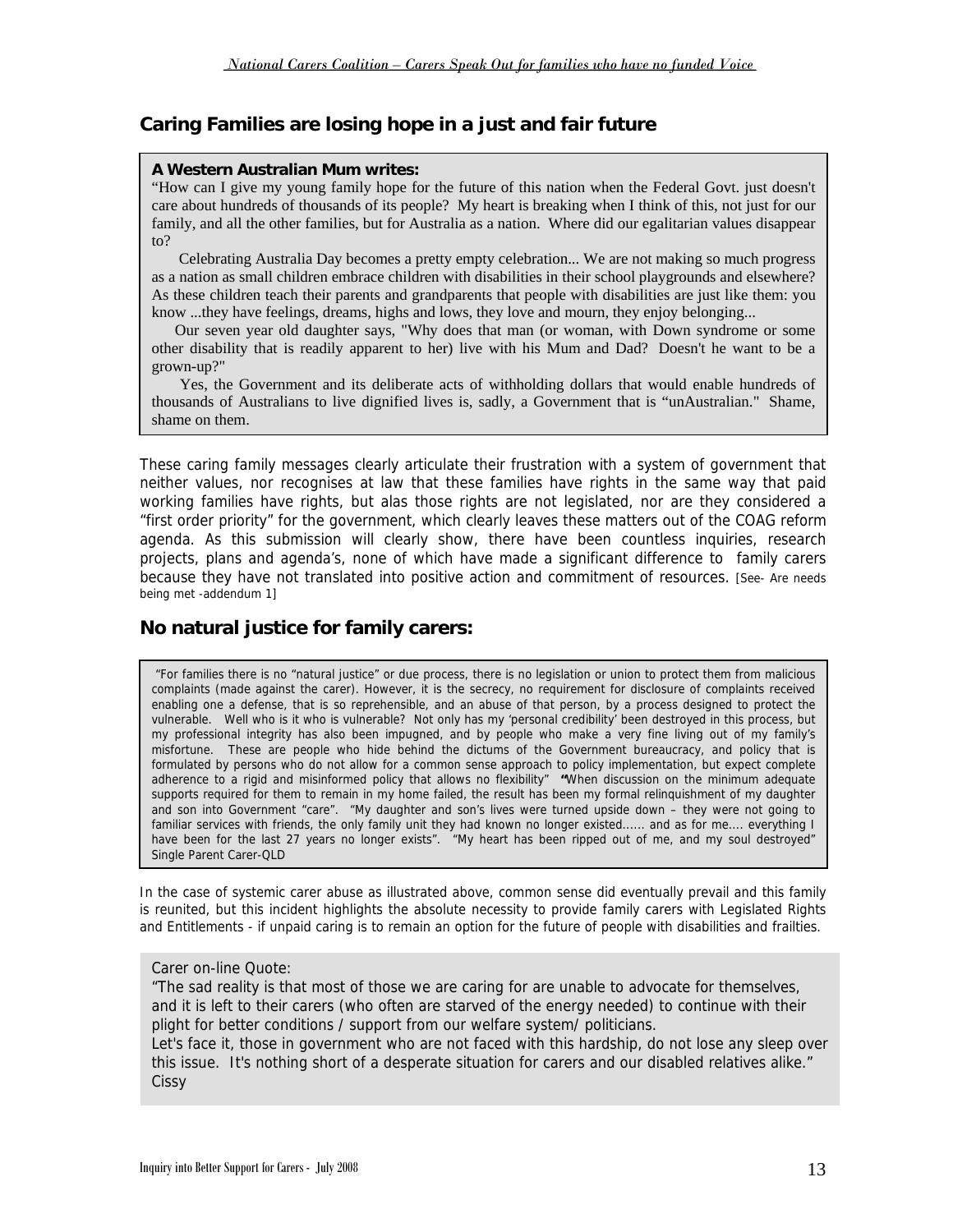### **Recognising carers' role means giving carers legislated Rights and Entitlements**

Australia lags far behind in providing family carers with rights and entitlements. Whilst some state governments have introduced "Carer Recognition Policies" and some state governments have even legislated for Carer Advisory Committees to be formed i.e. Western Australia. These are far from uniform across the nation and are completely resisted in states like Victoria. The introduction of the Victorian Disability Bill in 2007, is a classic example of this. After three days of Legislative Council Review of the 'draft bill' and dozens of amendments seeking to have the role of family carers recognised; the state government voted out any reference to family carers, in spite of the fact that the CSTDA specifically names carers as recipients of support services. Only after repeated amendments, the government finally agreed to include recognition of the role of family as a last minute concession.

### **Australia, has no legislation that gives family carers any Rights' or 'Entitlements.'**

### **The UK and Carer Legislation:**

Services to support carers throughout the UK are provided by local government. UK Legislation to Support Carers is articulated on council websites across the UK, Wales and Ireland. One such council, Hartlepool Borough Council has this to say about UK carer legislation:

" In the last few years the Government has increasingly recognised the carer's role by introducing new rights for carers. The Carers (Recognition and Services) Act 1995 built on previous legislation and gives carers the right to ask for their own assessment. However, the right to assessment was qualified by two main factors:

- The carer must be providing "substantial care on a regular basis"
- The person cared for must also have an assessment of need

The Carers and Disabled Children Act 2000 (CDCA) expects agencies to consider the impact on carers' lives of their caring responsibilities. It gives the carer the right to an assessment even when the disabled person refuses an assessment. It also gives parents of children with disabilities the right to request an assessment and empowers local authorities to provide services. Having listened to the carer's view, the Local Authority must take into account the result of the carer's assessment when deciding what services to provide to the person who is being cared for. Many carers are probably still not aware of their right to a separate assessment. However, Department of Health guidance clearly states that local authorities should offer carers the right to a separate confidential interview i.e. it is not incumbent on the carer to ask.

The Carers (Equal Opportunities) Bill received Royal assent on the 22 July 2004 and became an Act of Parliament Under the new law, carers will have to be told about their rights; will have more opportunities for work, education and life-long learning. There should be greater collaboration between statutory services to help carer in their caring roles.

'Our health, Our care, Our say: a new direction for community services'. White Paper January 2006 The White Paper states that 'carers are a vital part of the whole health and social care system - we will give them more support', and proposes to:

- Update and extend the 1999 National Strategy for Carers
- Encourage councils and Primary Care Trusts to nominate leads for carers' services
- Establish an information service/ helpline for carers, perhaps run by a voluntary organisation

- Ensure that short-term, home-based respite support is established for carers in crisis or emergency situations in each council area.

Allocate specific funding for the creation of an Expert Carers Program to provide training for carers to develop the skills they need to take greater control over their own health and the health of those in their care. [Hartlepool Borough Council UK Updated: 20th March 2007 View pages in this section ]

### **Clearly the role and recognition of carers in Australia must include as a matter of urgency, the introduction of carer rights and entitlements legislation.**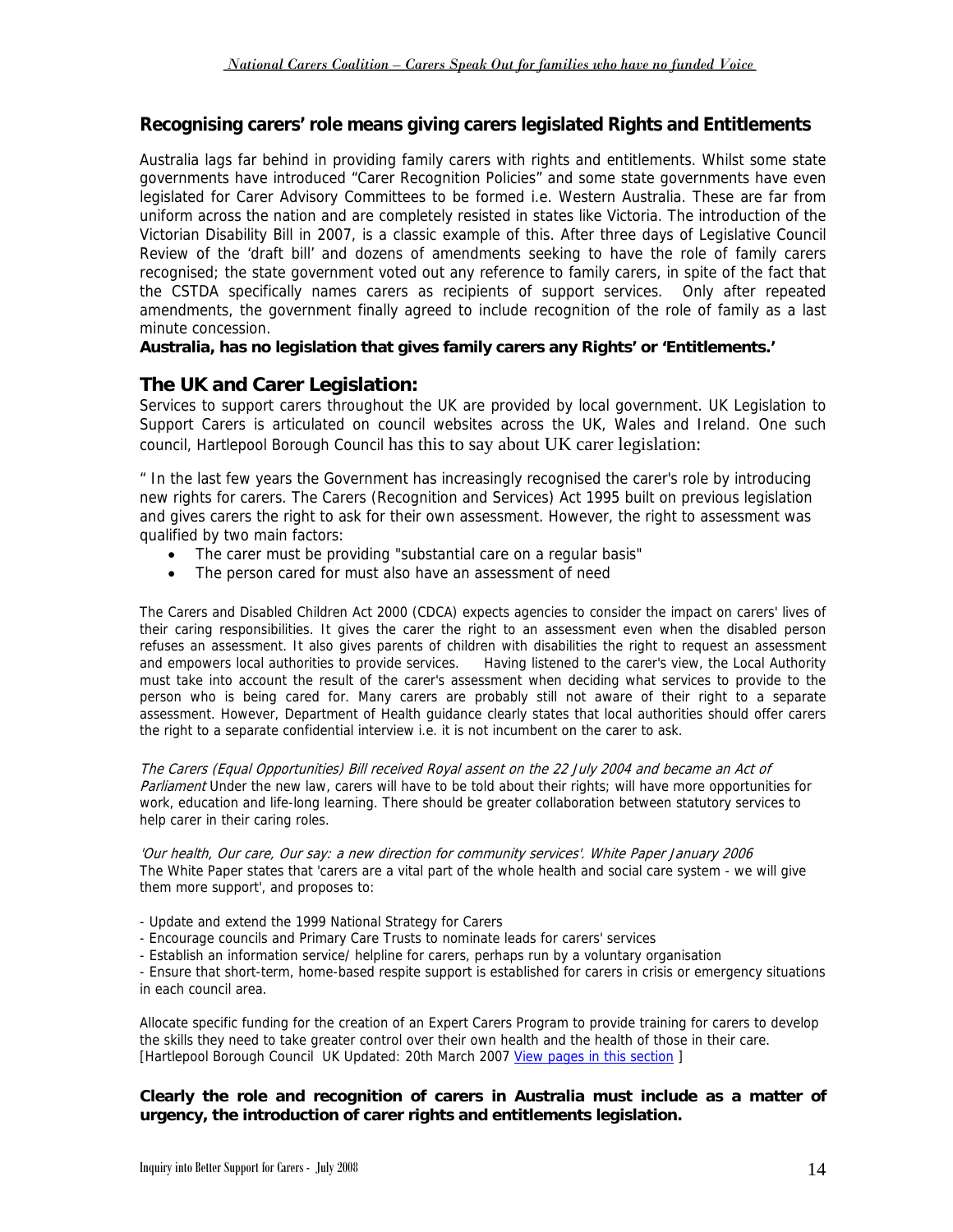### **Families provide the vast majority of all cared accommodation**

More than 93% of all cared accommodation for people with dependent severe or profound disability is provided by families. Unless and until these families are provided with rights and support which match their responsibilities, the future for unpaid caring is bleak indeed.

#### **Family Carers Father Phil - Separated**

Phil is a grazier and runs a 55,000 acre property in remote Australia. Phil is divorced. He was married for 26 years but his wife Maree left him 6 years ago. Phil and Maree have two adult children, a son, Aaron who is now 28 and Sophie who is 24. Sophie is married and lives in Melbourne, she has one child and her husband works for a large engineering firm that supplies rural services and equipment.

Aaron still lives on the family property. Aaron is a quadriplegic and Phil is his primary and sole carer. Aaron was severely injured in a single vehicle accident when he was 19. He is entirely dependent on Phil for everything - feeding, bathing and mobility. Maree used to do this while Phil ran the property but she found the burden of care for a young adult male more than she could cope with.

Due to successive years of drought Phil has had less to do on his grazing property and at 57 is considering selling up and moving into town but can't get enough for the property to make it worthwhile, so he will hold on for a few more years. Phil is lucky, his property has reasonably good water and a large part of his river flat is leased to a cotton grower. The income from this lease is the only thing that keeps the property business solvent, otherwise the bank would have moved in years ago.

Aaron's health is variable and he is very susceptible to chest problems. The closest town is 85 km away and the closest doctor is in a town 100 km further away. An appointment needs to be booked 3 to 5 days ahead but this is only because the doctor makes special arrangements for Aaron. Phil takes Aaron to the visiting specialist in the city every 3 months. It is a 700 Km round trip. A couple of times a year they have to travel to the state capital to see other specialists, this is a 3 day 1700 Km round trip.

Apart from visits to the local towns for business and to the city to take Aaron to doctors Phil has only been off the property twice since Aaron came home after his accident. Once was to attend his granddaughter's christening in Melbourne and once to conduct business in the state capital including a visit to a law firm about numerous matters including Aaron's situation.

Aaron's main source of entertainment is satellite TV. He spends most of his day watching TV but he is learning to use a computer with a head pointer. Some parts of a 55,000 acre property are 30 minutes drive away so Phil is unable to work much of the property. He has to ensure he is not too far from the homestead as Aaron is unable to do anything for himself.

### **Family Carers contributions and governments response**

The allocation of increased funding of \$1.9 billion over the next four years for disability supported accommodation, respite and other support services represents a mere drop in the ocean of unmet and under-met demand for alternative living options and support for people with dependent disabilities now living with families. Media releases proclaimed the news:

*"State and Territory Disability Ministers agreed to deliver \$900 million in funding, on top of the Australian Government's \$1 billion commitment. The \$1.9 billion is expected to provide around 2,300 in-home support places, 2,300 supported accommodation places, 9,900 individual support packages and 10,000 much needed respite places, in a range of forms, across Australia" (Ministerial Media Release 31March 08).* 

One only has to consider how few people receive a funded service to get some measure of the depth of unmet need:

- Only 5 per cent of people potentially requiring accommodation support get a service 95 per cent miss out
- Around 13 per cent receive community support 87 per cent miss out
- Less than 7 per cent have community access funding 93 per cent miss out

And it is equally bad for respite and employment. (Source: Table 2.2, AIHW 2007, Disability Support Services 2005-06, national data on services provided under the Commonwealth State/Territory Disability Agreement)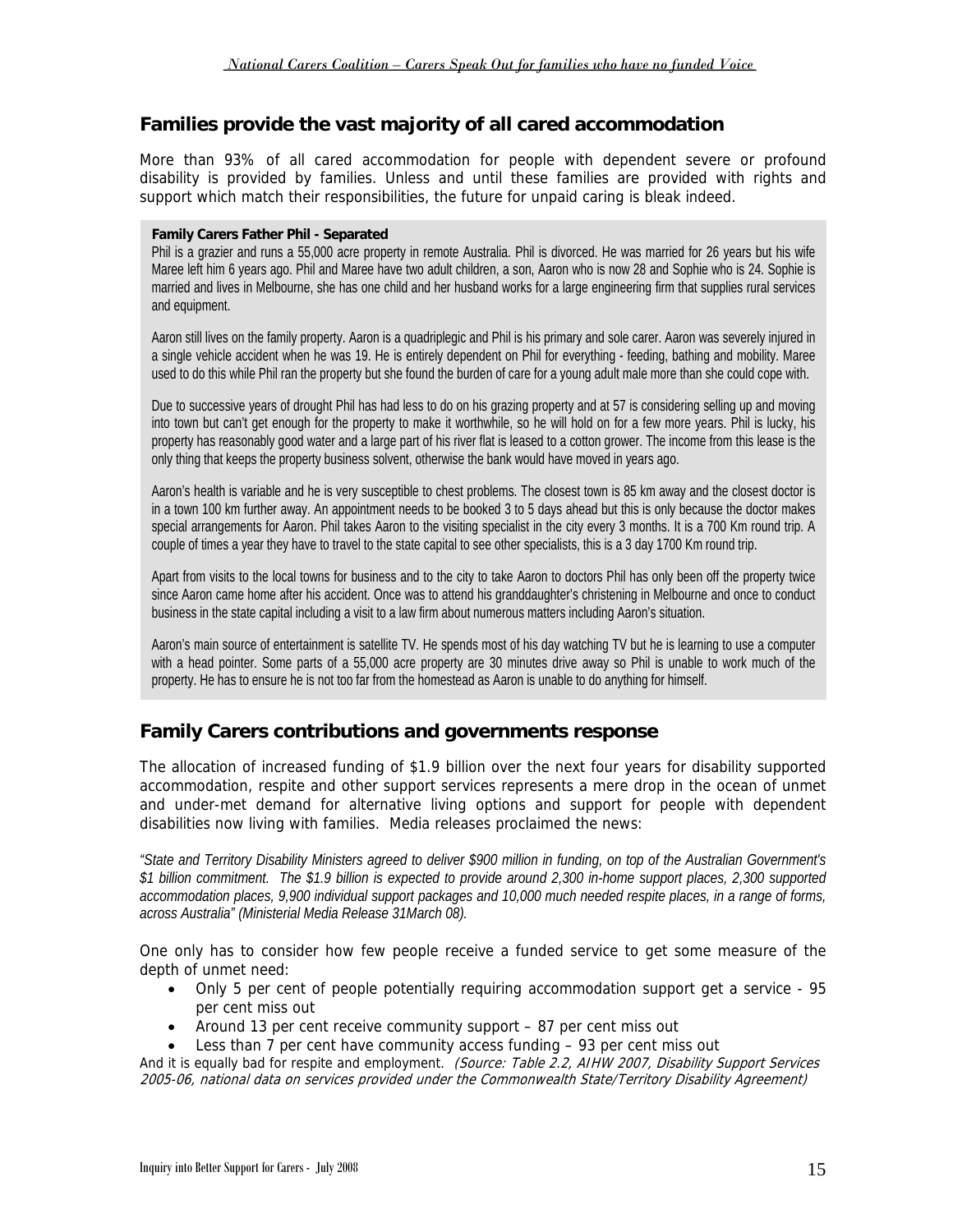### **The Carers Role is compounded by unmet and under-met support services need:**

There are currently some 55,000 persons aged over 35 years with a severe or profound dependent disability still living with aged and ageing co-resident parent carers. These persons run the real risk of becoming homeless because the funding increases are failing to cope with even the growth in demand, let alone addressing the outstanding unmet need [customised data ABS/DAC survey 2003]

The number of persons aged 0-64 with severe and profound (S&P) disability is projected to increase to 752,100 (an increase of 34,600) by 2010. (AIHW current & future demand for disability services 2)

But, there are no definitive plans to ensure growth funding to meet this increased demand or the unmet demand that currently exists. Caring families bare the brunt of this abject neglect.

#### **Emily – Primary Carer.**

Emily is 35, the mother of three children and lives in a capital city. Karl is her eldest, he is 16. He was born with intellectual and multiple physical disabilities. He has very high support needs. Karl's physical disabilities cause him to have fragile health. He has two younger sisters and they are Rhiannon, 13 and Jacinta who is 7. When Karl was 5 Emily's husband left her when it became apparent how severe Karl's disabilities were and how demanding his care would be.

4 years after her separation Emily had a relationship with Mark who is Jacinta's father. As Karl has grown into a teenager Emily's time has been in higher demand by Karl. Mark had difficulty dealing with his partner being so occupied by her son and he left 2 years ago. Emily has no immediate family nearby and no other supports. She only has a few friends who she sees occasionally. She has no social life.

Emily has been a full time mother and primary carer since Karl's birth. She is not in the paid workforce and the family lives in state owned housing. Emily is devoted to her children and fights tooth and nail for services for her son. She gets a few weeks respite each year. Even then she supervises Karl's respite due to his support needs. On average Karl attends a special school 3 or 4 days a week, depending on his health.

Emily's days start early getting school lunches ready and cleaning the house or starting the washing. At 7am she gets Karl out of bed and bathes him and gets him dressed with clean clothes and a fresh nappy, this takes about an hour. Karl does not weight bear and weighs nearly 70 Kg; this is about 12 Kg more than his mother. Emily gets 4 hours per week of funded support. She takes this support for 1 hour four days per week to assist with bathing and dressing Karl. One day a week she has to do the whole job by herself.

The family sits down to breakfast at 8am and Emily feeds Karl. At 8:30 they all load into the van, a 1986 Toyota Tarago which is badly in need of a service and tyres. Jacinta is dropped at the local primary school and Rhiannon is taken to the High School in the next suburb. Emily then drives Karl to the Special school about 8 km away. At about 9:30 she returns home to clean up after breakfast and continue washing and cleaning.

At 1:30 she leaves home to return to the special school to pick Karl up and take him home. She changes Karl as soon as they get home. The girls get home about an hour later and Rhiannon usually feeds Karl if Emily is busy taking the washing in or doing ironing. Rhiannon also helps with preparing the evening meal.

At 8:30 she changes Karl for the night and puts him into bed. She then gets Jacinta off to bed also. Emily goes to bed exhausted at about 9:00 pm and sets the alarm for midnight. Rhiannon is left to close up and switch the lights off. Karl's bedroom is adjacent to Emily's. If Karl doesn't first wake Emily then she gets up at midnight and again at 3:30 am to roll and reposition Karl. She may also change his nappy during the night if he is particularly wet. Karl can be very demanding and Emily is often up attending to him at other times throughout the night. Karl often requires suction to clear his airways, particularly in winter.

Emily spends most of her spare time worrying about the girls and how she has little time for them due to Karl's needs. Mercifully she doesn't get much spare time. She survives on an average of 4 hours sleep a night; it all starts again at a quarter to six in the morning.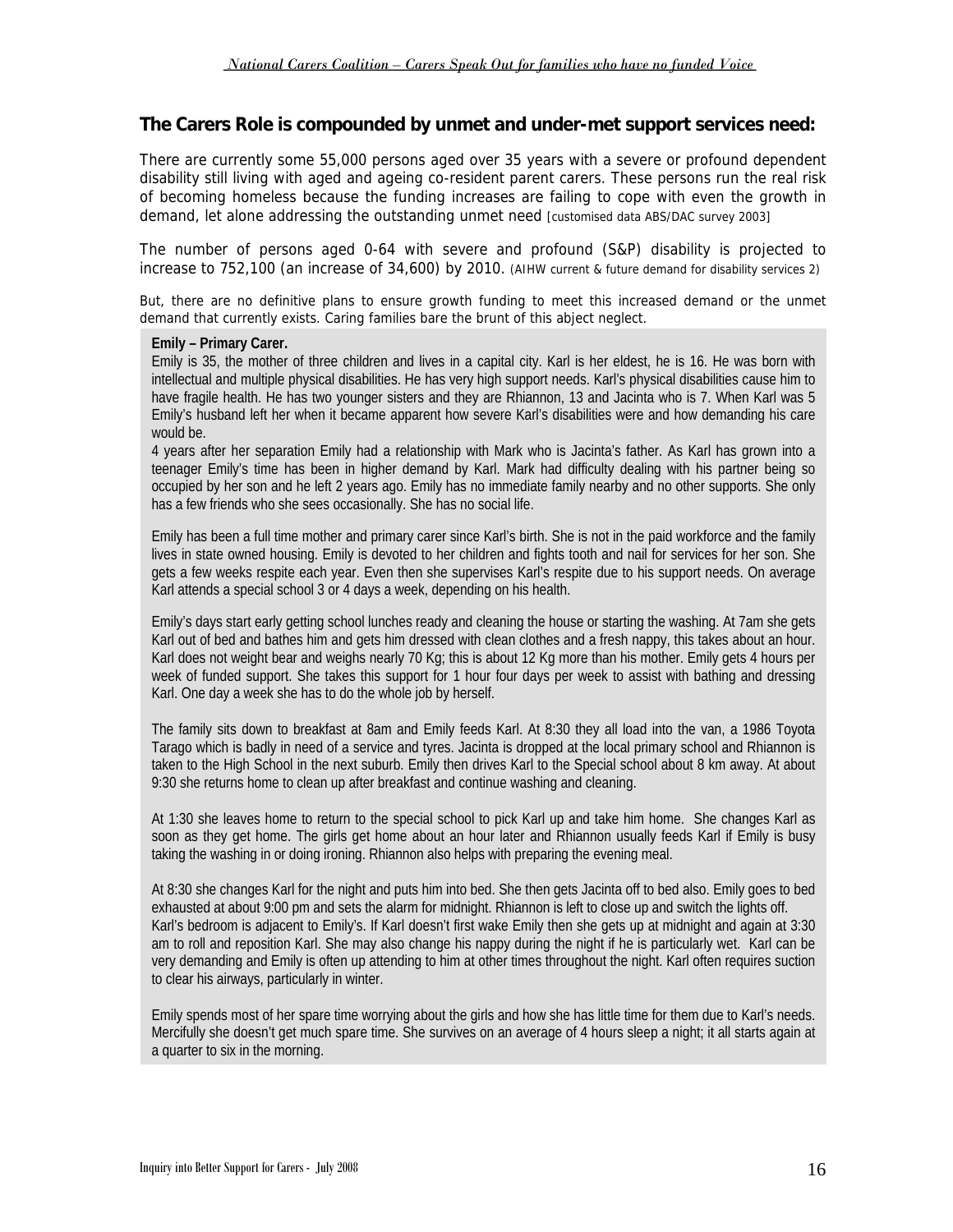### **The Senate CSTDA Inquiry Report Primary Recommendation**

The Primary Recommendation of the Senate Inquiry Report into the funding and operations of the CSTDA 2007 was for: **'substantially increased funding to be made available by both Australian and state/territory governments'.** Whilst we acknowledge and welcome the \$1.9billion increase in disability funding over the next four years, this can hardly be accepted as 'substantially increased funding.' When the increase in service user numbers as a result of this funding boost is added to those receiving a current service and expressed as a percentage the outlook is bleak for those still waiting for urgent support services.

- there is a 2 per cent increase in the number to get an accommodation support service, so 93 per cent still miss out; and
- there is a 5 per cent increase in the number to get a respite service, so 83 per cent miss out. *(Based on Table 2.2, AIHW 2007, Disability Support Services 2005-06, national data* on services provided under the Commonwealth State/Territory Disability Agreement.)

Considering that the Federal funding is being paid over four years (\$124.5 million in 2008-09; \$154.4 million in 2009-10; \$252.6 million in 2010-11; and \$369.7 million in 2011-12) the full complement of relief will not be available for another three years for the fortunate few.

Government acknowledgement that more needs to be done is cold comfort, when there is no appearance of 'more being done' by way of funding commitments, and little transparency around what is being done or planned to be done**.** 

**Moving the COAG program for people under 50 in residential aged care into the disability sector is akin to putting more deck chairs on the Titanic.** 

In order to appreciate the growing need to recognise the role of life-long family carers of persons with a dependent disability, we need to take a look at Aged care services and growth patterns as reflected in the size of the demographic and the funding provided for services both out of home and supporting carers of the aged.

### **Ministerial Media on funding for aged care makes this announcement:**

**. billion -- with \$28 <sup>6</sup> billion of that on residential aged care alone**. The Minister said: "Over the next four years, funding for aged and community care will reach record levels of more t**han \$40** 

 . than this one We are proud our plans for aged and community care. "This is about planning for Australia's future and the challenges of the 21st century. "We want to ensure that older Australians "Caring for our ageing population is one of the major challenges facing our nation this century and as a Government - we take that responsibility very seriously," Minister for Ageing, Mrs Justine Elliot said. "No government in Australian history will spend more on aged care and community care can live independent lives and age in their homes, but also have the option to enter nursing homes if they need to," Mrs Elliot said. Australians now have the world's fourth longest life expectancy – after the Japanese, the Swiss and Icelanders.

Carers of people with dependent disabilities age less than 65 years may well ask why the same level of support is not forthcoming for aging parent carers and those for whom we care.

### **Discrimination exists between aged care funding and disability funding.**

The comparison between aged care accommodation and support funding, and disability accommodation and support funding is stark. The report on Government services 2008 states:

"In 2007-07, 56.4 per cent of government recurrent expenditure on community services related to aged care services, 29.1 percent related to services for people with a disability, and 14.5 per cent related to protection and support services. These proportions have been fairly consistent from 2002-03 to 2006-07 (F.8)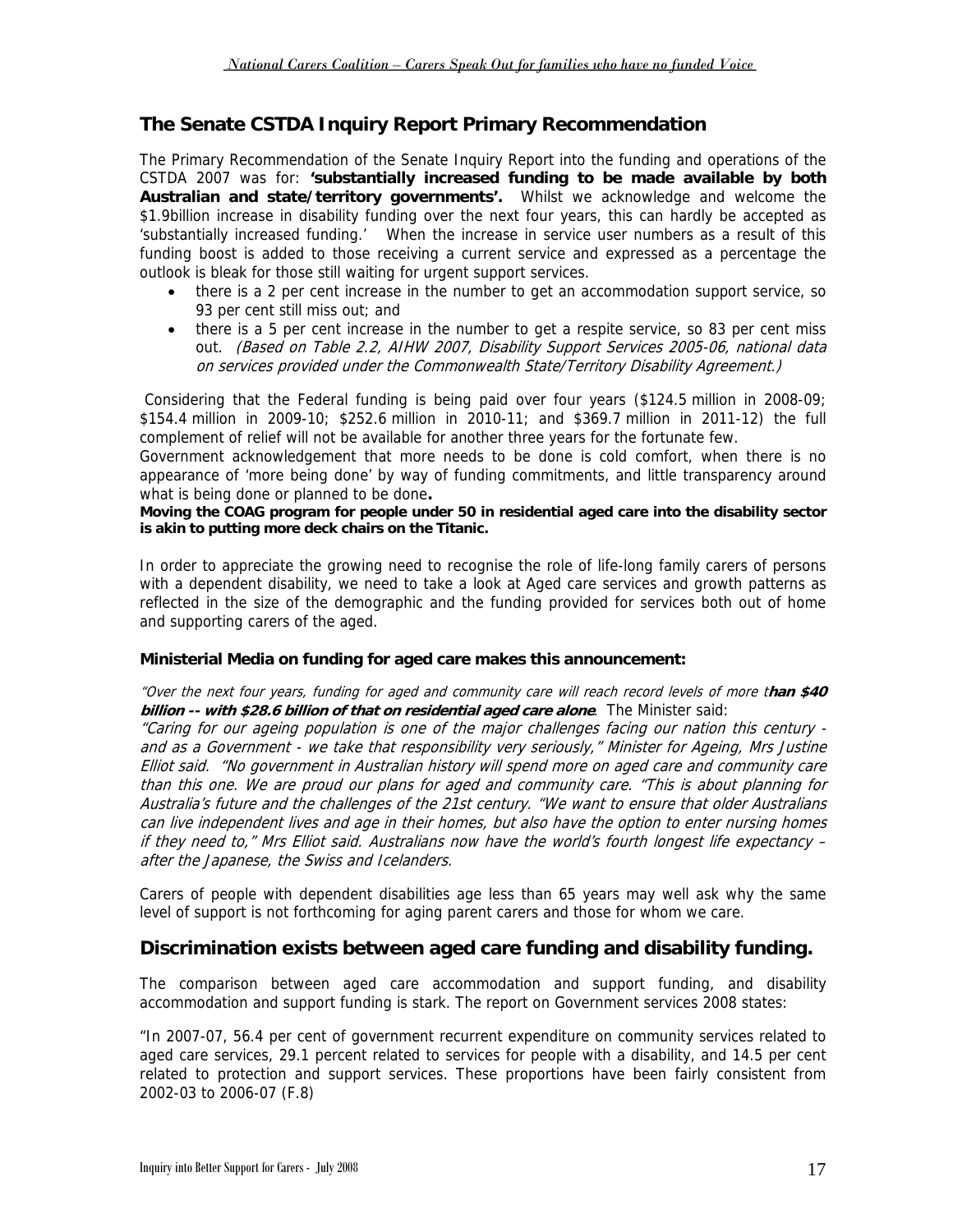It is vital that the committee understand that caring contributions by families are impacted heavily by the lack of support services. This is nowhere more evident than the disparity between funding for aged care services and disability services. The gap is wide and growing wider in spite of the current increased funding for disability services as discussed previously. To understand this disparity we need to repeat the statistics on severe or profound disability by age grouping.

- **427,000 persons aged over 65 years.**
- **706,600 persons aged less 15-65 years.**

Current government expenditure on accommodation and support services for each age group 06-07

- **\$8.4 billion aged care**
- **\$4.3 billion disability care**  (Report of government services 2008 F.8)

Per head of population funding for accommodation and support services of persons with a severe or profound disability in each age cohort:

- **\$19,672 aged care**
- **\$ 6,085 disability care**

When we compare the government expenditure on these services we can clearly see why it is that the imputed value of family care contributions is now over \$41 billion annually. This must change!

### **Population based benchmark funding- a vital need for continued family caring**

The NCC is at the forefront of the push for population based benchmark funding to be introduced to disability services. Our submission to the Senate CSTDA Inquiry discussed this proposal in detail, including a formula for implementation that mirrors the benchmark funding that has existed in aged care for decades.

We acknowledge the Gippsland Carers Association and Margaret Ryan, carer advocate, for their expertise and work in writing the benchmark funding proposal and formula subsequently included in our joint Senate CSTDA submissions.

Population benchmarks have been used to deliver aged care funding for decades and it is our contention that a similar formula can be used to deliver benchmark funding in disability services. The formula simply applies the incidence factor of severe and profound (S&P) disability in both aged care and disability groups utilising ABC SDAC data from the 2003 survey.

#### **The S&P incidence Factor applied to Benchmark funding:**

- The over 65 years age incidence rate, S&P is currently 22.5% of the total aged population.
- The 15-64 years age incidence of S&P is relatively static on 3.9% of the total population.

Comparing the over 65 years of age incidence of sever/profound of 22.5% with the 15-64 years incidence of severe/profound of 3.9% we create an incidence ratio of 5.7 / 1. That is 5.7 units or care packages for the 70+ population to every 1 unit or care package for the population age range 15-64. Furthermore, it is a logical step to look at the current planned aged care funding allocation of 108 units/1000 of the population aged 70+ and say this figure equates to 10.8% or approximately half of the severe/profound incidence rate of 22.5%.

This percentage allocation when applied to the people with severe/profound disability gives a benchmark of 18/1000, which becomes 1.8% or approximately half of the severe/profound incidence rate of 3.9% for under 65 year olds. This means that the disability services sector population benchmark should be 18 units of funding/1000 of the population aged 15-64 years.

Figure (i): shows the number of support packages to be applied to disability services utilising the 18/1000 benchmark as described above.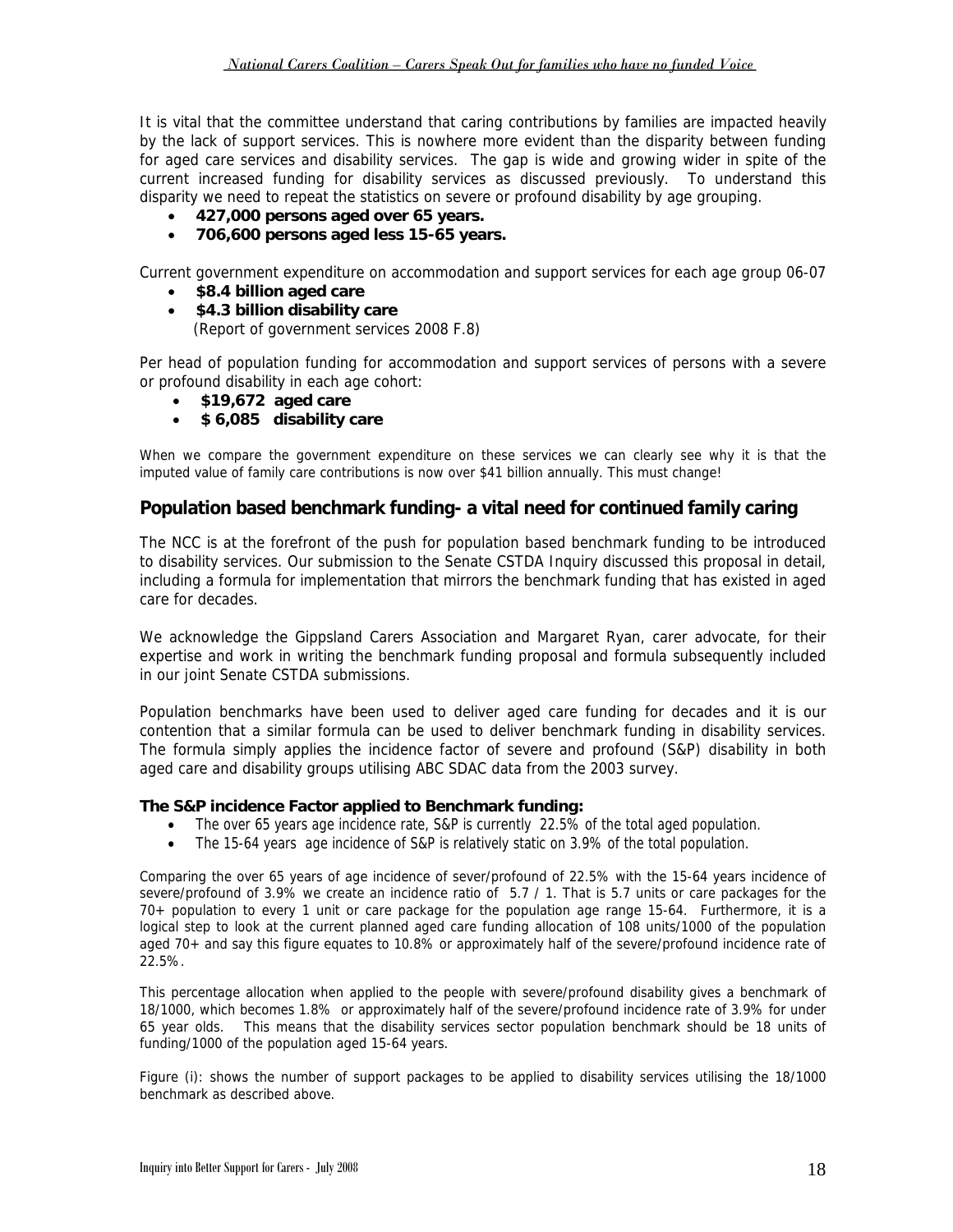| Fig(i). | utilising ABS - DAC 2003 population chart-4430.0 |  |  |
|---------|--------------------------------------------------|--|--|
|         |                                                  |  |  |

|                  | <b>PITO LOUD NUMMIDIT UNUI I TUUTU</b>                                  |                                                         |  |  |  |
|------------------|-------------------------------------------------------------------------|---------------------------------------------------------|--|--|--|
| Pop $15-64$ (a)  | % of total population                                                   | 18/1000 benchmark for accommodation or support packages |  |  |  |
| $13,273,437$ (b) | 67 (c)                                                                  | 238, 914 places/packages (rounded)                      |  |  |  |
|                  | (a) calculations based on a 2003 overall population of - 19,811,100 ABS |                                                         |  |  |  |

(b)Severe & Profound incidence rate of 3.9% (c) population aged 15-64 years

The current CSTDA delivers an accommodation support service to just over **33,700** persons. It can be clearly seen therefore that the application of comparative funding benchmarks to disability services would increase the number of recipients by over **205,000** care packages.

Fig (ii) Shows the number of service units with benchmark funding applying a 30% High care, 30% low care accommodation support and 40% community access support package formula and current average funding levels for existing services.

| $\cdot$ $\cdot$ $\cdot$<br>18/1000<br>benchmark of | 30%High Care     | 30% Low Care     | 40% community    | Total            |
|----------------------------------------------------|------------------|------------------|------------------|------------------|
| Pop 15-64                                          | support packages | Support packages | Support packages | Recurrent        |
| *238,900 (rounded)                                 | 71.670           | 71.670           | 95,560           |                  |
| High Care \$83,000                                 | \$5,948,610,000  |                  |                  |                  |
| Per bed/package                                    |                  |                  |                  |                  |
| Low Care \$45,000                                  |                  | \$3,225,150,000  |                  |                  |
| Per bed/package                                    |                  |                  |                  |                  |
| Community Care \$18,800                            |                  |                  |                  |                  |
| per Unit                                           |                  |                  | \$1,796,528,000  | \$10,970,288,000 |

National average costs for CSTDA funded accommodation support services are as follows: Group homes: \$83,098 per service user - congregate and hostels: \$74,461 per service user, Community based support: \$18,883 per service user (AIHW Minimum Data-set 03-04).

### **Benchmark funding commitments:**

We acknowledge and thank the Rudd government for making the implementation of population benchmark funding for disability services a pre-election policy commitment for the next CSTDA. Labor Policy states:

Reform priorities will include:

- Better measurement of current and future need for disability services.
- **Moving toward national population benchmarks for key disability service types.**
- Making older carers a priority for all disability services under the CSTDA.
- Quality improvement systems based on the National Disability Services Standards for all CSTDA services.
- Improved service planning and strategies to simplify access to services.
- Focusing on early intervention, life long planning and increasing the independence and social participation of people with disabilities.

However, we now know that population based benchmark funding has been sidelined by the CSTDA negotiations Ministerial group until at least 2012. Such decisions, which put-off the need to address unmet and under-met needs for support services, can only exacerbate the 'crushing and unreasonable burden' families are subject to.

It is a stark reality that many ageing and over-stressed carers will not survive another four years.

**This strategy must only result in further collapse of the health and wellbeing of countless caring families sidelined by government in its 'first step' planning that puts aside the ever increasing problems of family and family carer breakdown.**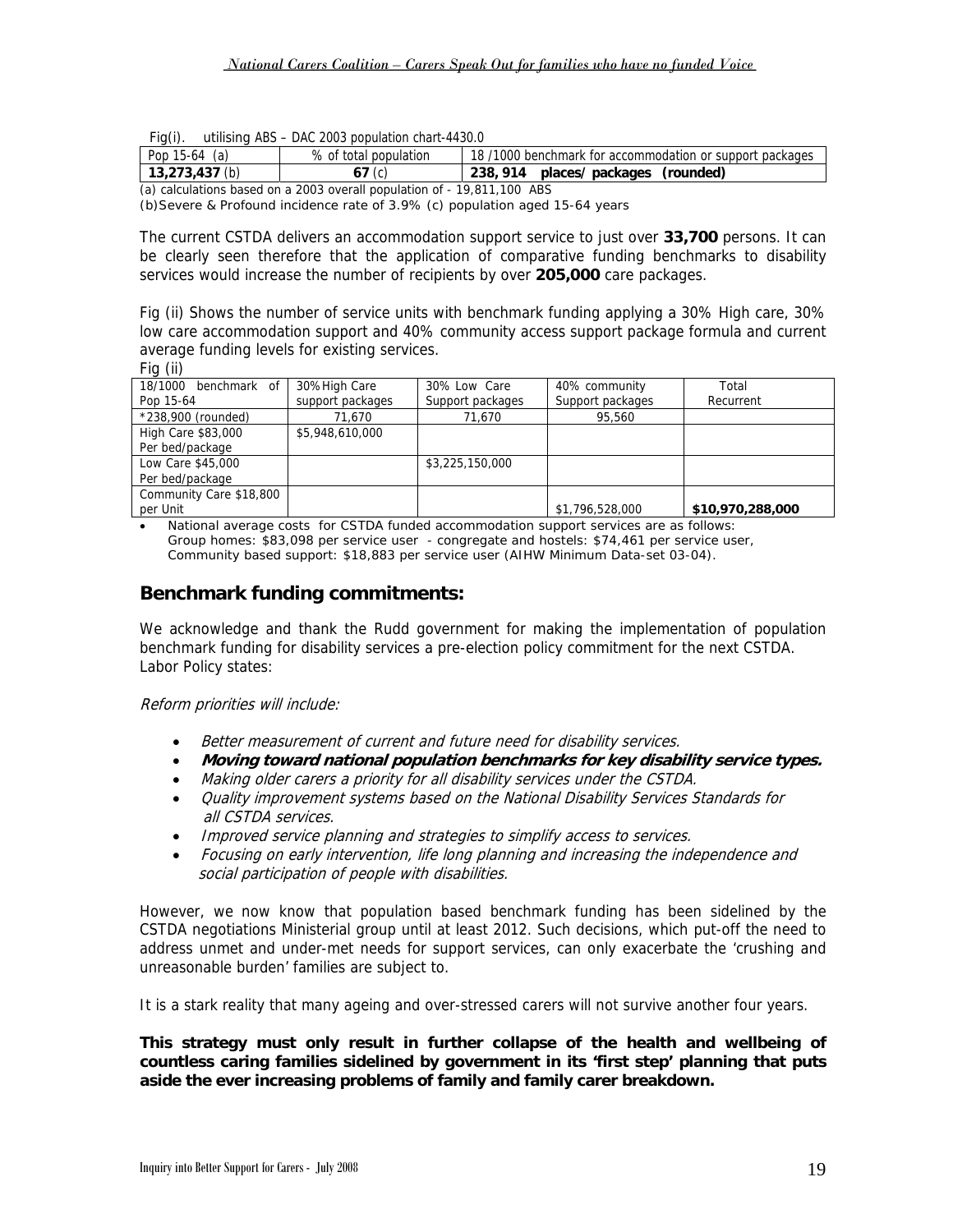### **Much is wrong with the support provided to family carers:**

It is a reality that carers are suffering higher levels of stress related illnesses both mental and physical, than the rest of our community. "Carers have significantly worse mental health and vitality and higher rates of depression than the general population" [xiii The Nature and impact of caring for family members with a disability in Australia- Australian Institute of family studies 2008]

#### **Carers Tell the real story - Rachael –Primary Carer.**

**Mother - Married to Brian for 31 years (fewer than 30% of all caring families are two parent families)**  Brian and Rachel are a minority within a minority. The reality is that they are a caring family and a working family with a single income. They are both in their early 50's. At the age of 25 Rachael left her career as a Manageress of an exclusive ladies apparel boutique to have a family. Brian works full-time as a public servant.

In reality they are both from big families and belong to a social circle of long term friends but are unable to participate in many social events that their friends do. The reality is that all of their friends and most of their siblings are "empty nesters". They have 4 adult children, 3 have left home. Their eldest daughter, Claire is 25 and has a disability with high support needs, she is dependent for everything. She lives at home with her parents. Rachael is Claire's full time primary carer. The reality is that Rachael will never get the opportunity to return to the workforce and resume her career.

Rachael is also carer for her mother who is in her early eighties and also lives with them.

Brian and Rachel own their home but have a large mortgage which has progressively increased over the last 20 years as they used their equity to put their other three children through school and help make ends meet. Recent interest rate increases have reduced their disposable income to nothing.

The family has never had a family holiday with duration of more than one week. Claire's care is not easy away from home and support mechanisms. The reality is that respite is difficult to get and respite for longer than a week is nonexistent.

Brian and Rachael are aware that their other three children have had to take second place many times as Claire's care and health has had to take precedence. The reality is that Claire's siblings are aware that they have missed out on many things that their cousins and friends have received or have done and that the only difference is that their cousins and friends don't have a sister with a disability.

Claire has spent many weeks of her life in hospital due to chronic lung problems caused by her physical condition. Claire does not communicate so her parents spend 24 hours a day, in shifts, beside her in hospital. Most of her hospital visits have been for an average of 6 to 9 days.

Rachael starts her day by getting Claire out of bed at 7:30 am each day and bathing her, feeding her and giving her medications. Three days a week she prepares Claire to attend a day-respite centre. This is from 9:00am till 2:00 pm. Most weeks she takes either her mother or Claire to doctors or to hospital for out-patient visits. Rachael suffers from a stress related condition. The highlight of Rachael's week is the two hours on a Friday morning when she goes ten-pin bowling with a friend.

Through contact with older carers at support groups Brian and Rachael have come to the realisation that in 15 years they will be approaching their 70's and Claire will be 40. They worry about what will happen to Claire if they die or cannot care for her any longer for whatever reason. This is a constant concern and the time approaches when this will be their reality.

The current wave of so called "community Care" espoused by governments compounds the problems faced by family carers because it clearly sets out to mask the reality of gross underfunding and gross unmet and under-met needs for support services for carers and their dependents.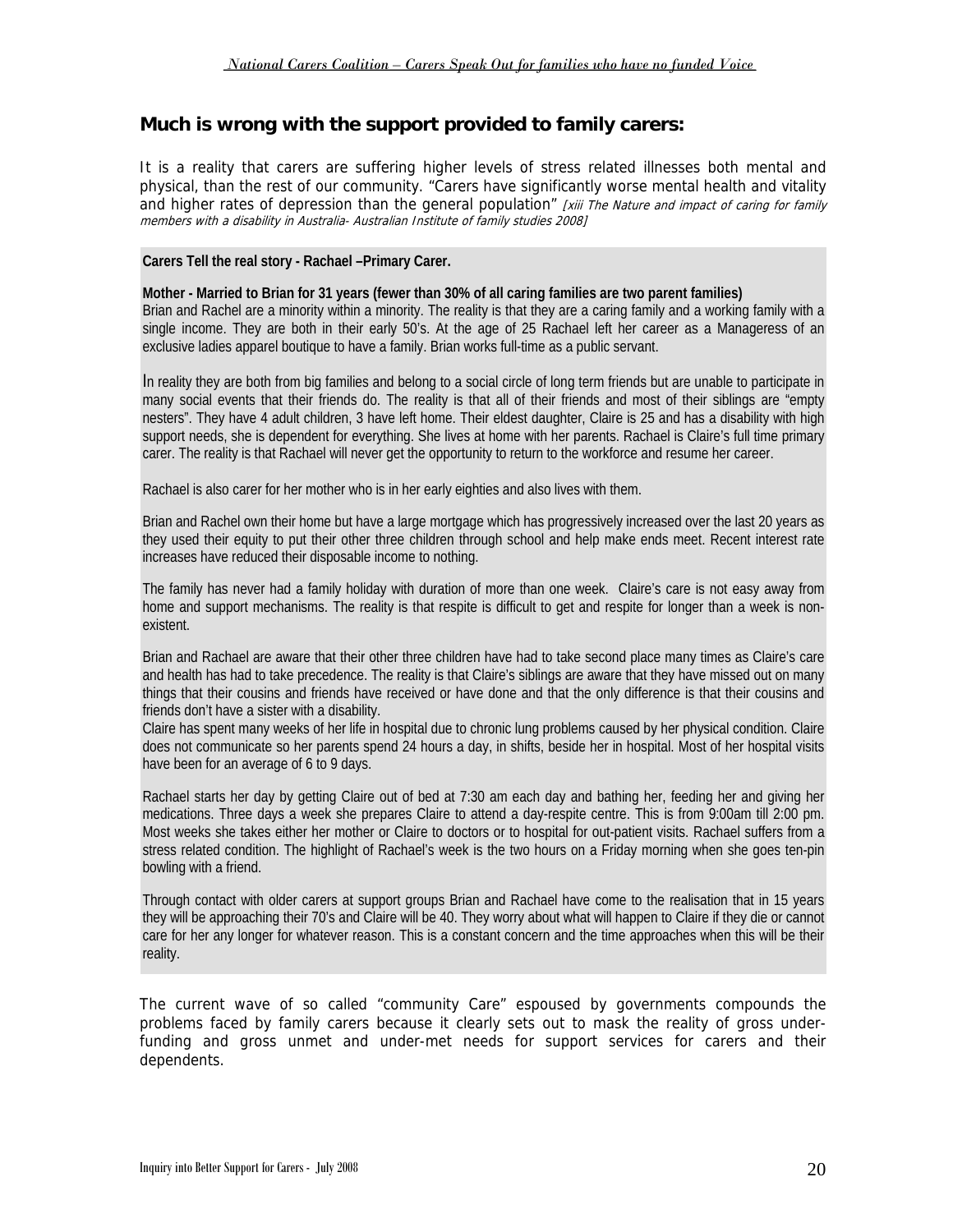### **Policy and Impact on Family Caring**

The ideologues who propound 'community living and inclusion' have no conscious when it comes to the undeniable fact that people with dependent disabilities and mental illness are not housed in their own homes but in the "family Home" making a mockery of the terminology of people with disabilities having the "right" to live in their own homes.

As a consequence of deliberate policy and strategy to place the responsibility of accommodation and caring for our most vulnerable citizens squarely and unfairly upon caring families we now see research making very different claims.

Key findings of a report on the 'Nature and Impact of Caring for Family Members with a Disability in Australia' by the Institute of Family Studies (recently released) say this:

"One of the key issues to emerge from this research is that carers and their families experience high rates of mental health problems. Carers had significantly worse mental health and vitality and higher rates of depression than the general population"

Similar findings were reported by Dr Robert Cummings in -The wellbeing of Australians – Carer Health and wellbeing 2007:

- Carers have the lowest collective wellbeing of any group we have yet discovered
- Carers have an average rating on the depression scale that is classified moderate depression
- In the general population the wellbeing of people who are separated or divorced is some 5 points below the normal range. The process of caring depresses this by another 16-19 points.

The result of these pressures on families in demonstrated in the following article from a Melbourne Daily newspaper.

### **Parents dump disabled kids - Herald Sun Report**

DISABLED children are being taken to weekend respite centres and not picked up again as desperate parents reach breaking point. Forty Victorian children are living permanently in short-term accommodation after being relinquished by their families, according to the State Government. The Association of Children with a Disability said it could be as many as 100. A shortage of foster carers and complex disabilities mean it can take years to find these children new homes.

Some families struggle on at home for years waiting for foster homes. Two families in Cheltenham and Bulleen have waited four years for new homes for their children. Mother Anita Fejzullai has asked the Herald Sun to help find a loving foster family for her daughter Emine, 14, who has partial chromosomal trisomy, an intellectual disability and epilepsy.

She has spent the past two years at an interim centre in Coburg, which has been a good, stable base but not a home. "I just want someone who will look after her and love her like I do. She's a lovely girl and a very happy girl," Ms Fejzullai said. "But I'm by myself with no family and friends to help me and I find it very difficult to look after her."

Yooralla manager Marisa Harvey said parents failed to collect their children from respite care "only in extreme cases. . . but it does happen". "There are families who are very stressed and extra resources are needed to support them in terms of better access to respite care and other appropriate support services," she said. "There is a desperate need for committed families to open their homes otherwise these children will remain in supported accommodation for the rest of their lives."

Human Services department spokeswoman Jennene Rodgers said finding families took time, particularly when children's needs were complex. "We would encourage people to become involved in caring for children with disabilities, it's challenging and rewarding," she said. [Susie O'Brien, social affairs reporter 28 March 2005]

The Recognition and support needs of natural family Carers do not translate into entitlements thus forcing families to relinquish care. What we have in the above scenario is a comparator, between informal family carers on one hand and paid and volunteer carers on the other.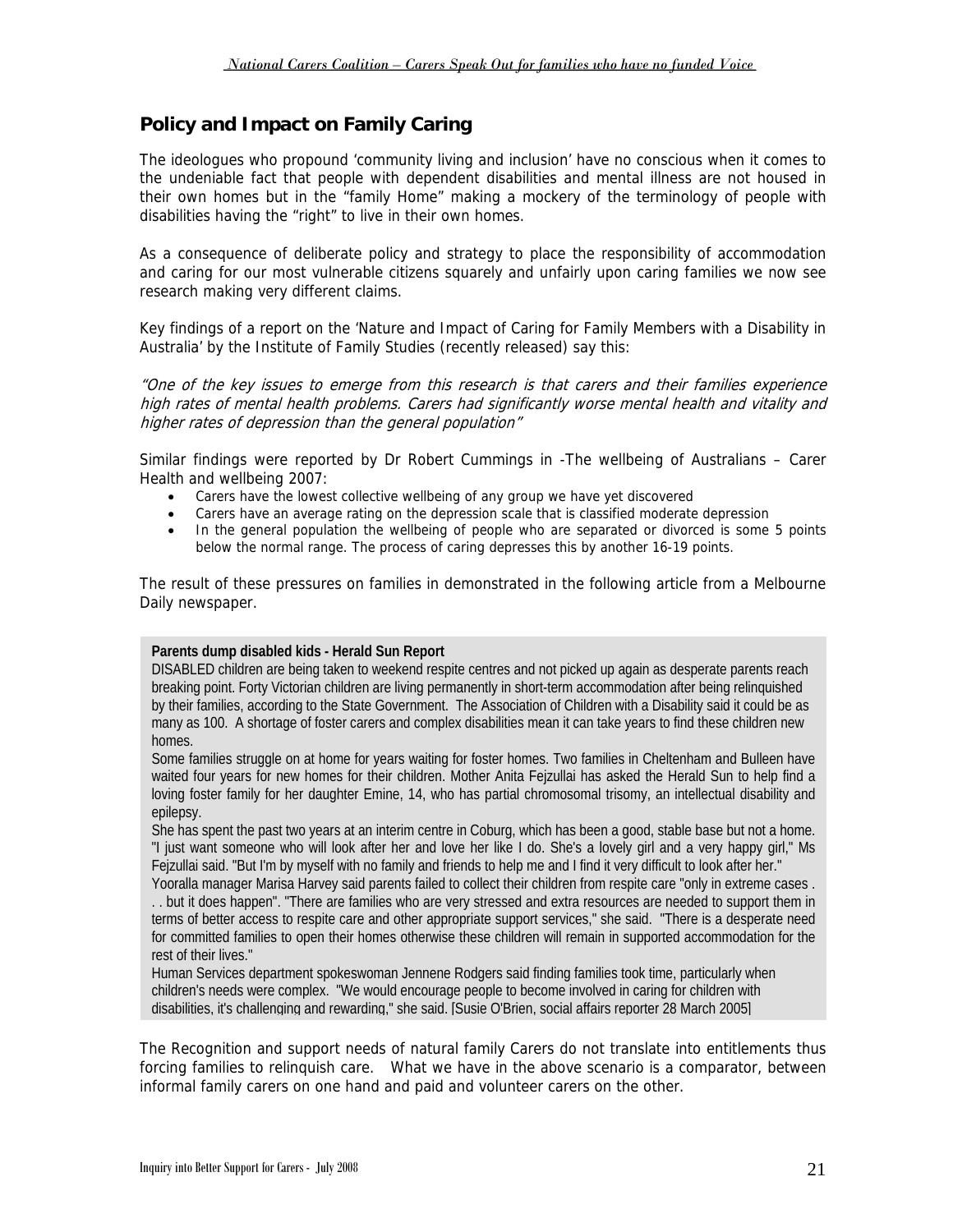### **The Foster care difference:**

Foster families as volunteer carers, have 'rights' and 'entitlements' that family carers can only dream about.

Research has shown us that foster carers receive direct payments that are **Means Test Free** and **Tax Exempt**. This indicates a gross form of discrimination against family carers for whom Carer Payment is Means Tested and Taxable.

Foster Carers also have access to up to 50 hours of family day care a week and can still do paid work without penalty. Foster carers as volunteers may relinquish care at any time without stigma or penalty. They will be covered by Workcover third party exemptions (in Victoria at least) with a move by states to make Workcover regulations uniform, will enjoy these benefits nation-wide.

Foster Care payment scales are similar in QLD, NSW and VIC at least. Without researching other states, we can comfortably assume national coverage as indicated in the tables which follow:

### **Foster Care Rates– extract from DHS Victoria – Children, youth and families website information:**

*Home Based Care General (Foster Care, Kinship Care, Permanent Carer & Shared Family Care rates-*

*Table 1.* 

| Age years                                                     | $0 - 7$ | $8-10$ | $11 - 12$ | $13+$ |  |  |
|---------------------------------------------------------------|---------|--------|-----------|-------|--|--|
| Fortnightly rate \$                                           | 231     | 241    | 274       | 370   |  |  |
| Per Annum Rate \$                                             | 6,011   | 6,278  | 7,131     | 9,617 |  |  |
| Table 2                                                       |         |        |           |       |  |  |
| Adolescent Community placement & Finding solutions<br>Respite |         |        |           |       |  |  |
| Fortnightly rate                                              | \$370   |        |           |       |  |  |
| Per Annum Rate                                                | \$9,617 |        |           |       |  |  |

\*(price adjusted on 2.75% CPI growth 05/06) are the most current figures available – *Fortnightly amounts are rounded.* 

Note: When the young person is in receipt of income DHS contribution to caregiver is \$234-295 per fortnight and person contributes \$132 per fortnight.

#### *Table 3*-Home Based Care Intensive(SHBC & IHBC) Table 4-Home Based Care Complex (OTOC) Loading

Age years 0-7 8-10 11-12 13+ Fortnightly rate \$1,047 – \$1,168 1:Fortnightly rate \$ 234 256 307 431 Per Annum Rate \$27,225 - \$30,378 1:Per Annum Rate \$ 6,093 6,653 7,989 11,195 2:Fortnightly rate \$ 279 306 368 517 2: Per Annum rate \$7,264 7,963 9,566 13,440 3:Fortnightly rate \$ 374 407 491 689<br>3:Per Annum rate \$ 9,725 10,578 12,779 17,926 3:Per Annum rate \$ 9,725 10,578 12,779 17,926 Foster Care Allowances paid by State and Territory governments do not fall within the test for FBT and CCB purposes, as the ATO does not consider remuneration received by people who are volunteer foster carers to be assessable income- according to the Australian Foster Care Association. Visit [www.fostercare.org.au](http://www.fostercare.org.au/) 

Visit [www.office-for-children.vic.gov.au](http://www.office-for-children.vic.gov.au/) for more information.

Volunteer foster carers also receive many other benefits, such as 50 hours of child care per week, a week-end per month respite and compensation for care costs for children in their care. (DHS Victoria – Children, youth and families website information)

#### **Let us be very clear about what these voluntary foster carer entitlements are:**

"Foster Care Allowances paid by State and Territory governments do not fall within the test for FBT and CCB purposes, as the ATO does not consider remuneration received by people who are volunteer foster carers to be assessable income" - (The Australian Foster Care Association)

Whilst the payments to foster carers are made by the states it must be clearly understood that Means Testing and Tax Exemption are the province of the Australian government. Family carers have no entitlements to 'Means Test Free' and 'Tax Free' remuneration for doing exactly the same work as foster carers!

It is clearly evident from the statistics on carers who receive financial remuneration from government via carer payment or carer allowance, that direct financial payment discrimination is a significant contributor to the failing health and wellbeing of family carers.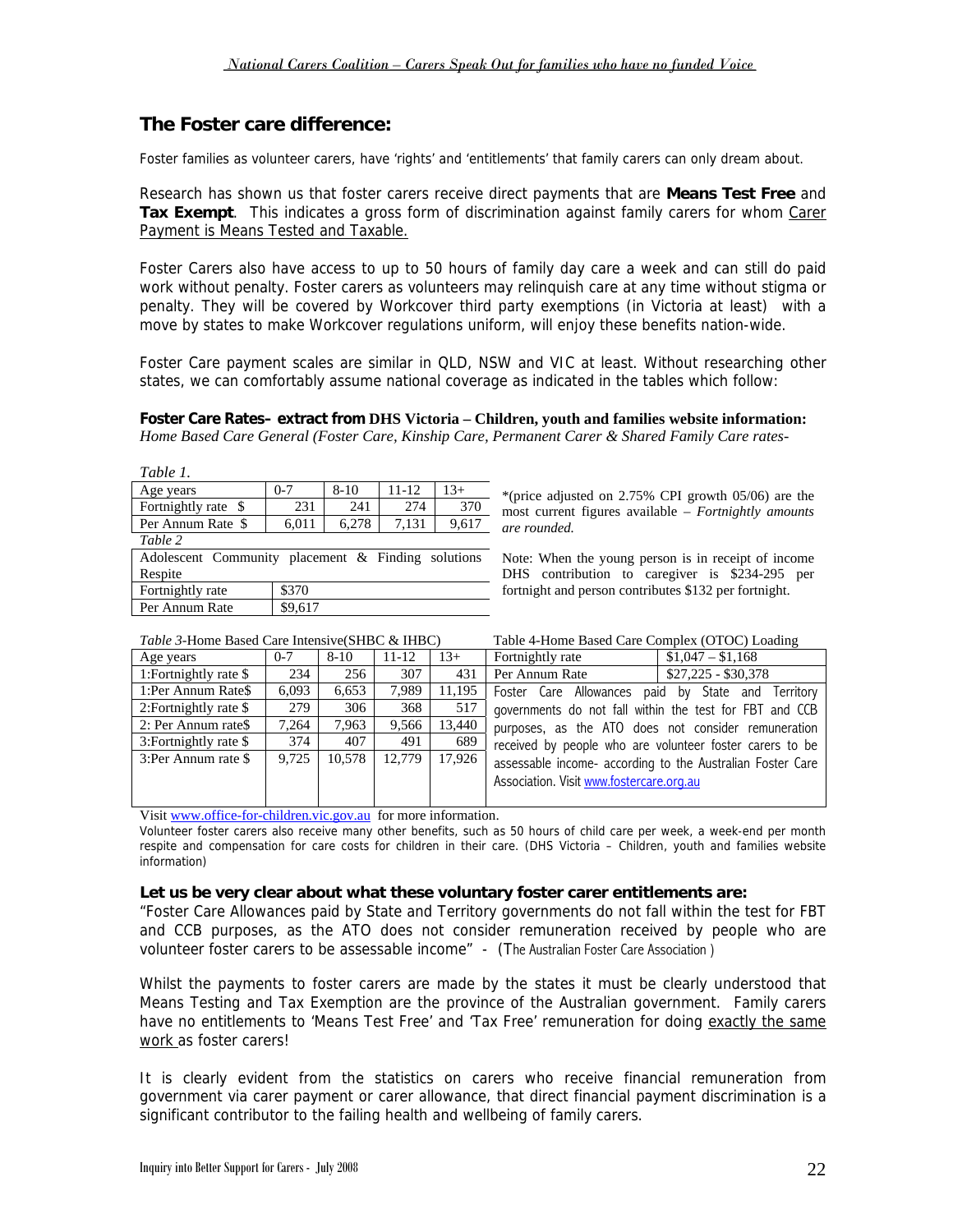### **Carer Payment and Carer Allowance Recipients**

The latest report on carer payment and carer allowance put the number of recipients as follows:

- Carer Payment recipients 105,058
- Carer Allowance recipients 366,960 (Year Book Australia 2007 7.13-p206)

 The Means Testing of Carer Payment prevents thousands of full time carers from accessing this benefit because they are recipients of other welfare payments such as age/disability pension or who have a partner who is employed. This makes a mockery of the claim that the Carer Payment is a benefit for caring!

The SDAC statistical data on the numbers of family carers aged over 15 years puts their numbers at 2.4 million persons making it clearly obvious why family carers are suffering financial, mental, emotional and physical breakdown. Family carers have a right to expect that governments will not treat them less favorably that other carers doing the same or similar work.

### **Carer's pay commensurate with the degree of difficulty and the care provided**

Most government support payments are gratis – payments with limited or few strings attached. The Carer Payment is the only government support payment that restricts the recipient, in lifestyle, in personal freedoms and personal choice. Carer payment recipients providing full time care often work for in excess of 112 hours per week plus sleepovers 7 days per week. .

The 25 hour work/study/volunteering rule was initiated by government to control the hours of work, study and volunteering undertaken by unemployed workers or pensioners who are required to work no more that 40 hours per week to be classified as fully employed.

#### **Centrelink Definition: substantial level of care**

Substantial level of care is a criterion for determining whether a person is:

- \* receiving care in a care situation, OR
- \* providing community-based care, for a person in a care situation.

For the purposes of CP and CA, a carer is a person who provides constant care (CP), or care and attention on a daily basis (CA), for a child or an adult with a disability or severe medical condition (care receiver (1.1.C.21)).

"This includes circumstances where the carer or care receiver are absent from the care situation for part of the day, but the intensity of the care required and provided during the remainder of any 24 hour period is such that it roughly equates to a normal working day"

We submit that this places carer payment recipients in unfair disadvantage compared with any other welfare recipients who are not required to qualify for benefits by performing up to 24/7/52 unpaid work. These rules apply to no-one else. Carers should be either paid for services rendered or given the choice of services, such as accommodation services, accommodation supports, alternate long day care and meaningful respite funding that is more than a band-aid approach.

If carers were not forced into a black hole financially, many would choose to continue to care. Reasonable financial remuneration would assist families enough so that many would stop feeling so desperate, leading to the conclusion that the only way out of the pit of despair is by giving up the care role and joining the workforce.

There is justifiable cause to exempt carer payments and to stream carers' payments depending on the level of disability, whether it is dependent or whether the role is supportive and the time of life that the care role extends across.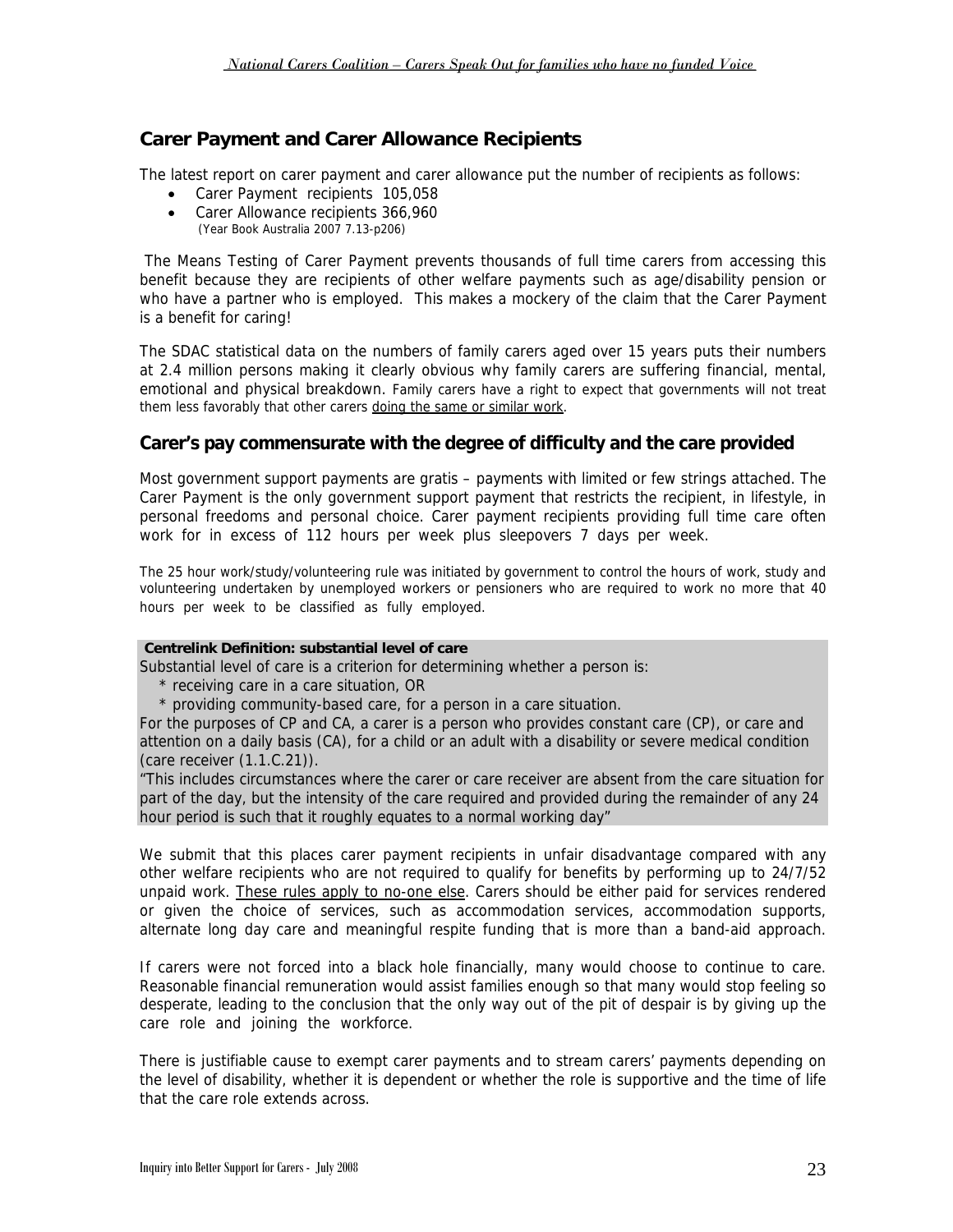Caring for a child grown into an adult and beyond basically removes the carer from the earning pool for decades and it has become obvious in the past years in reports and submissions to various inquiries that this role of 24/7 care is often not by choice but motivated by fear of what will happen to those you love if you say "I will not do this anymore".

The Centrelink regulations clearly state that the expectation for qualifying for carer payment is that the care is provided for such a period as equates to a "normal working day" or 8 hours per day.

Therefore the carer should be free to be employed for any number of hours exceeding eight hours per day. To avoid penalty for paid work then requires exemption from Means Test and Tax liability for carer payments.

#### **Carer Payment and Carer Allowance Definition**

For the purposes of CA, a CA (adult) is a person aged 16 years or more who has a disability (1.1.A.79) that results in care needs that qualify a carer for CA (adult).

1.1.C.310 Constant care (CP)

#### **Definition**

A carer is said to provide constant care if they personally provide care on a daily basis for a 'significant period' during each day. The care may be active, supervisory or monitoring. To provide care on a daily basis for a significant period, a carer should reasonably be expected to provide at least the equivalent of a normal working day in personal care, as the policy intent of providing Carer Payment is to recognise that the carer is not able to undertake substantial employment because of their caring responsibilities. This includes circumstances where the carer or care receiver are absent from the care situation for part of the day, but the intensity of the care required and provided during the remainder of any 24 hour period is such that it roughly equates to a normal working day.

Note 1: Where the care receiver is a lower ADAT score adult (1.1.L.130), the carer must be directly involved in providing constant care for the disabled adult but does not have to be directly involved in caring for the dependent child. The carer is said to provide constant care for both care receivers if the disabled adult is caring for the child and the carer is supervising the provision of that care.

Note 2: It is reasonable to expect that a carer (particularly a carer caring for a high care needs individual) will need to have a break from the caring role. It is open to the carer to utilise the 63 days of the temporary cessation of care provisions (3.6.4.40) for such breaks, and such cessation should not preclude the carer from being eligible for Carer Payment.

Example 1: Where the care receiver is a higher ADAT score adult (1.1.C.20), the carer is personally providing care on a daily basis for a period of time that is generally the equivalent of a normal working day, notwithstanding any employment or training that they may be engaged in.

Example 2: Where the care receiver is a profoundly disabled child and that child attends a special school, the carer is personally providing care on a daily basis for a period of time that is generally the equivalent of a normal working day.

#### **If the carer also undertakes employment or training of not more than 25 hours per week, consideration must be given to the carer's capacity to satisfy the constant care requirement.**  Aspects of the care situation that can be taken into account include whether the carer attends school with the care receiver, or whether the carer is 'on-call' while the care receiver is at school.

Example 3: Jane applies for Carer Payment. She is providing a high level of care each day including overnight. However, for her to sustain this level of caring, Jane has a scheduled break from 4pm on Friday until midday on Sunday, when other carers take over the caring role.

Jane is utilising one day of temporary cessation of care each week on a Saturday. She is providing substantial care on both Fridays and Sundays, so these days do not count as temporary cessation of care. In this scenario, Jane is said to be providing constant care and utilising the temporary cessation of care provisions.

If Jane were to exceed the temporary cessation of care provisions of 63 days in a calendar year, then she ceases to qualify for Carer Payment unless there are extenuating circumstances that allow an extension to the 63 days temporary of cessation provisions.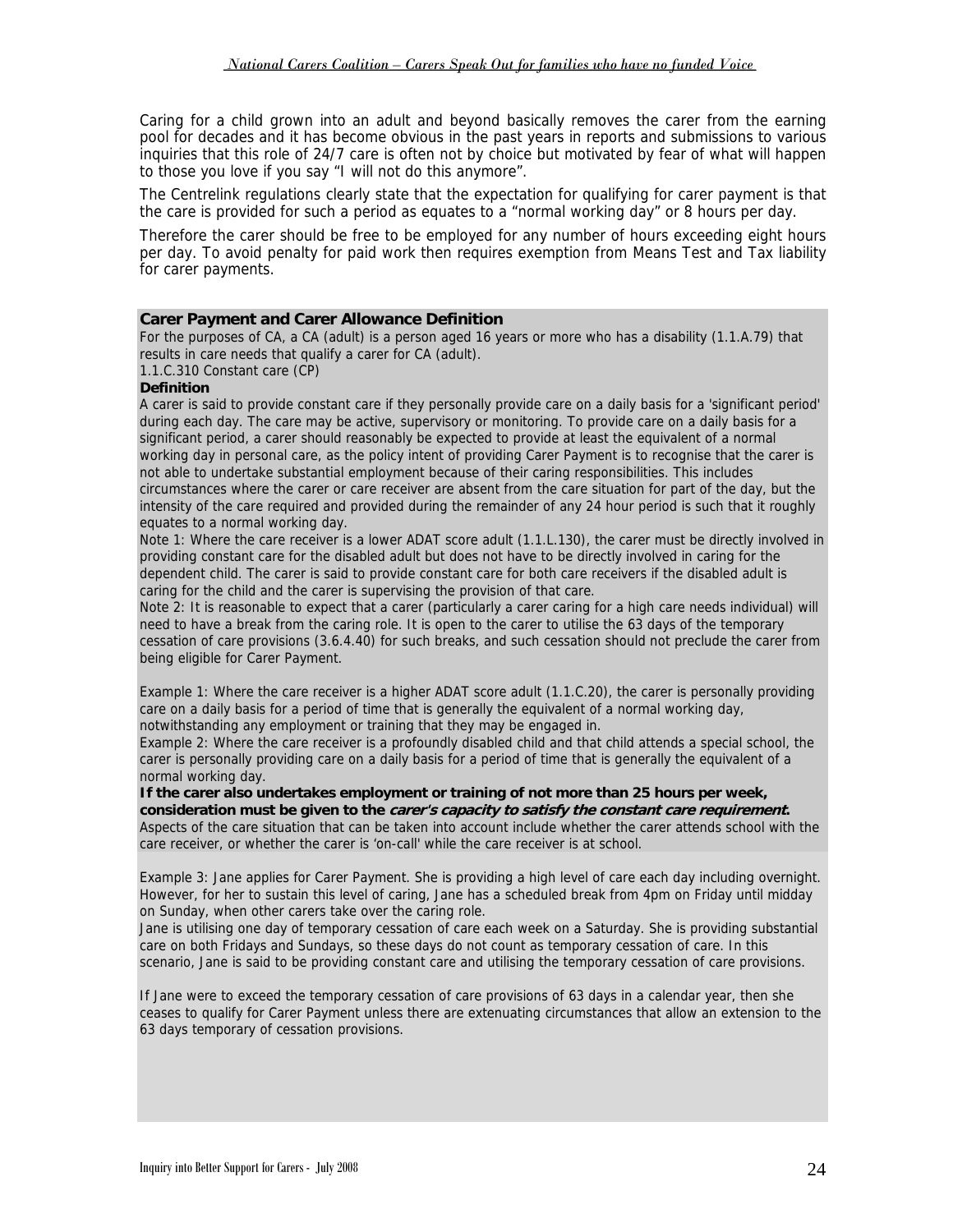#### Definitions cont:

Where more than one carer provides care to the care receiver, each carer must meet the constant care provisions. That is, the carer is said to provide constant care if they personally provide care on a daily basis for a significant period, equivalent to a normal working day, during each day (unless they are utilising temporary cessation of care on particular day(s)) .

Example: Mrs Abbott and her adult children, Susan and John, each care for Mrs Abbott's husband, Sam. Sam has an ADAT score of 125 which qualifies him for more than one carer. Susan and John each take 10 hour shifts in caring for Sam. Susan cares for Sam from 5am to 3pm each day. John cares from 1pm to 11pm. Mrs Abbott provides care as needed over a 24 hour period. She cannot manage a lot of the care by herself and needs the adult children to lift and move Sam while she changes bedding, washes or massages Sam or changes his clothes. Both Susan and John meet the constant care provisions as well as Mrs Abbott, and because Sam's ADAT score is over 80, (of which 32 is attributable to the HPA) all qualify for Carer Payment. They are all providing care at least equivalent to a working day each day even when caring at the same time. Act reference: SSAct section 198 Qualification for carer payment

The stringent carer payment regulations, means testing and the absence of any tax exemptions or tax benefits for family carers places them in an endless poverty trap cycle. This denies carers accessing paid work to relieve that burden. The impact of such draconian regulations is greatest upon single parent carer families.

UK Council told to pay family for disabled woman's care – D. Brindle (UK Guardian August 3, 2007)

A council is today told to pay a family compensation of almost £100,000 for failing to arrange suitable care for a disabled young woman, in a ruling that will sound alarm bells in town halls across the country.

Trafford council in Manchester is found by the local government ombudsman to have neglected the needs of Carly Wright as she grew out of services for disabled children and young people. In a strongly worded judgment, the ombudsman says the authority should retrospectively pay her family £1,000 a week for having been left to look after her - and should continue paying it until care is organised.

The ombudsman, Anne Seex, finds that the council made only two offers of residential placements, one of which had no downstairs toilet that Ms Wright could access. The other placement had been unable to answer questions about how it would meet her therapy needs.

Ms Wright's parents, Wilma and Peter, have a three-bedroom house but have two other, teenage children, a boy and girl. Mrs Wright said: "The thing that really got me was that we were told Carly was entitled to something ... and then when it came to it, nothing happened. We decided not to take it lying down."

Under Ms Seex's recommended compensation package, which has to be agreed by Trafford, the family would receive about £94,000 for care costs over the past two years, plus £3,000 for distress, anxiety and time and trouble in making the complaint, plus £1,000 a week until a placement is agreed. The council apologised for its "shortcomings" and said plans for a

**'Australia lags far behind Mother England in supporting family carers with Rights and Entitlements'**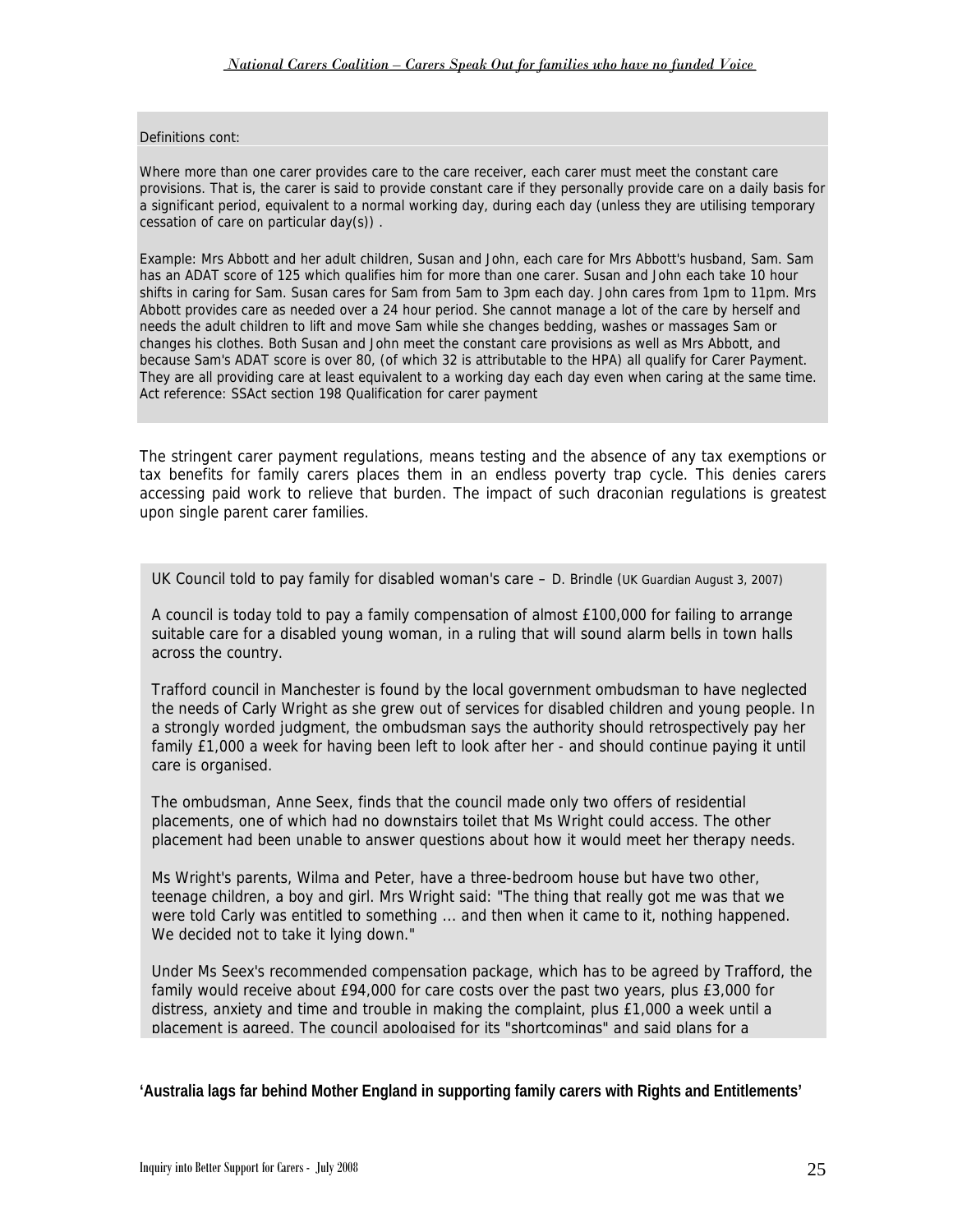If care needs to be paid for in order for a carer to earn an income, this cost of care must be paid out of the earned income of a carer of an older child or adult requiring care, which usually makes working financially unfeasible. There is not a 'pot' of funding that automatically comes into play to assist working carers. Nor are their tax offsets.

#### **Financial Discrimination Case Study**

'Nancy is a primary carer of an adult daughter with a dependent disability who works an average of 19 hours per week and uses up 5  $\frac{1}{2}$  hours travel time to and from work. She is away from the care role nearly 25 hours per week.

Nancy earns 28,000 per year, which reduces the carer payment to \$50 per week. To earn this money she must personally fund 10 hours of care each week, because her daughter's day program runs for just 18 hours per week. Nancy must drop her daughter off at her day program 1 hour late each day to fit in with the 25 hour maximum so as not to go over the 25 hour requirement. Her daughters 18 hours inflexible funded care (block funded 9-3) is therefore reduced to 15 hours per week. This additional care is unavailable, beyond a 3-hour week flexible 'respite' package so she must pay for it herself. She must pay for 9 hours of care each week from her wages.

She pays \$17.00 per hour which is \$153.00 per week including an inbuilt 'entertainment' element for 9 hours care each week that she has no option but to pay because her daughter cannot be left alone. 'N' cannot offset this payment before tax; it must come from her in-hand money. 'Nancy is paid \$1,074.00 after tax per fortnight. \$306.00 of this is her cost of care for a dependent adult that the Australian Government has deemed her to be socially, morally and financially responsible for. She has in her hand after care costs are taken out \$768.00 per fortnight or just \$384.00 per week plus \$25.00 she still receives from Centrelink

The Carers payment was \$273.40 + \$50.00 low income rental subsidy – \$323.80 Nancy has lost from her 'carers payment' \$222.00 per week as well as her rent subsidy of \$50.00 per week leaving her with just \$86.20 extra for working 19 hours. She earns \$30.00 per hour; imagine these it figures if she earned \$17.80 per hour?

'Nancy was offered more hours which she had to decline because she could not afford to work as working more would mean bringing home less.

Nancy says "originally I was offered more work but had to actually ask if they could pay me less so that I could keep the benefits that I was receiving because I was aware that the loss of take home money after paying for care would make earning money meaningless without the add ons. My employer was shocked to the core when I explained this to him. They took me down to fewer hours to do this".

\*This would have meant she could remove herself entirely from government carers payment but she cannot afford the cost of care to work these hours because of losing the subsidy benefits of 'carers' allowance costs, tax with no deductions for the cost of 'adult' care, health benefits etc.

Nancy says she works because of the importance to her of having interaction with others rather than the distressing and extreme isolation she feels as a carer. She says that her work allows her anger and the frustration that she feels to go into something positive. "My country has turned its back on us, mainly because governments use tricky language to hoodwink the average person into believing they are 'fixing' the problem". N says that she often cries in despair and thinks suicidal thoughts because it all seems so hopeless.

If Nancy worked 38 hours her personal cost would be an additional 30 hours of unfunded care at \$511.00 more per week from her wage because the extra days would be 6 hour days (her daughters day program is just 3 days per week) + travel times. If Nancy worked full-time -38 hours, her Income would be \$65,000.00, Tax paid \$14,865.00 Care Cost \$32,708.00 - Total earnings kept after tax and care cost \$17,421.00 or \$335.10pw –

This is \$76.00 less than working 21 hours per week and \$10.00 per week more than not working at all and staying on the full poverty level carer's payments...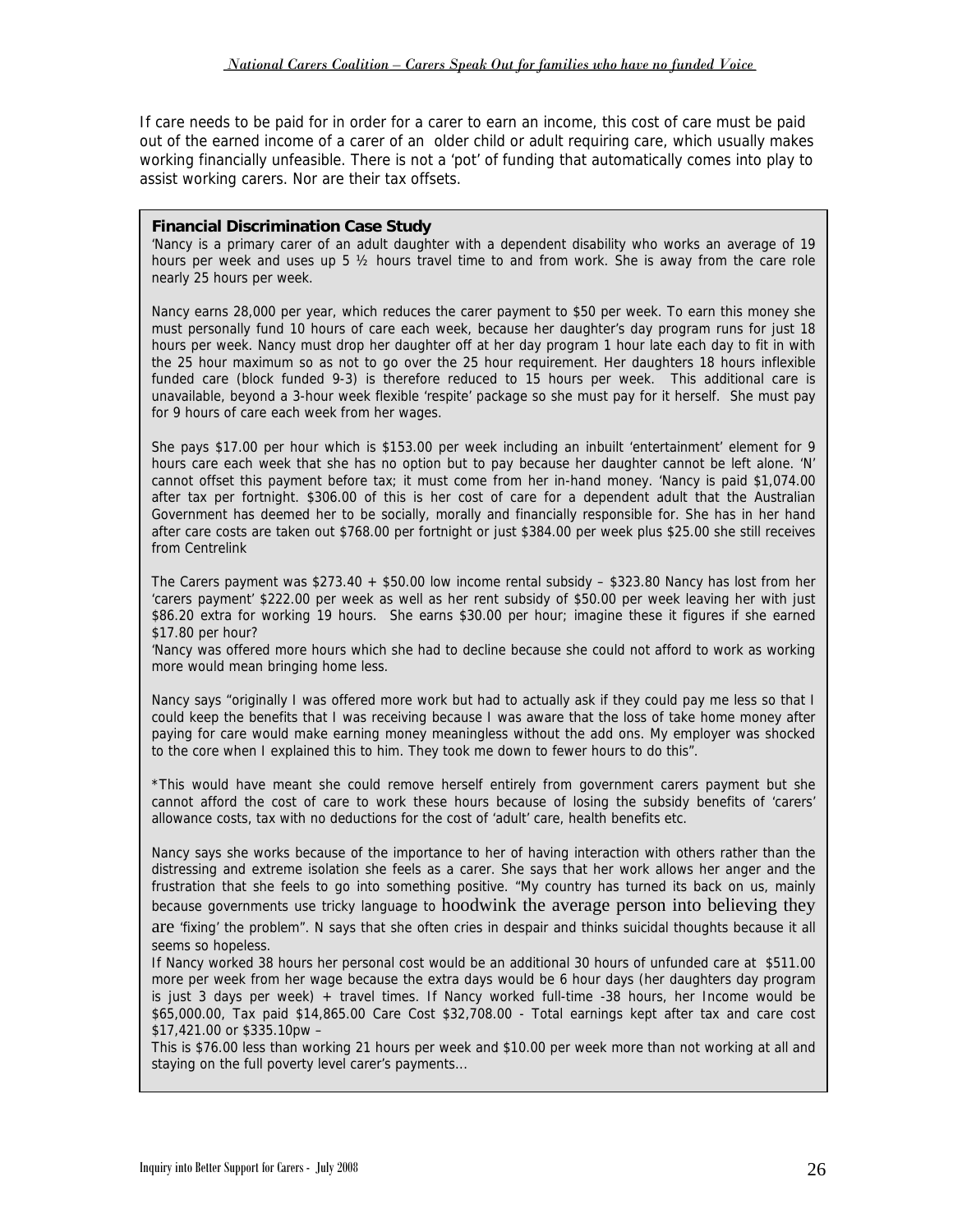### **Poverty and carer families**

The fact is carers of adults with dependent disability are forced through penalty imposed by governments to live in extreme poverty even while earning a reasonable income. How can a wealthy nation justify this? No other familial group is expected to meet the costs of care of an adult for an entire adult lifetime, which is decade after decade of forced care with no provision made for free choice.

Parents of pre-school children are given offsets for the cost of childcare, school aged children offsets for after school care, yet these same parents when their child becomes an adult (if they have a dependent disability) are expected to carry the financial burden unaided, are supposed to succumb to total poverty, simply because doing so releases billions of dollars back into the economy so that the Australian deemed of having social importance can be delivered bonuses and tax cuts in order to 'buy' votes.

**If 'N' was entitled to the same Means Test Free and Tax Free entitlements as a foster carer receives as a volunteer carer she would be able to work full time and pay for her alternate care needs which would of course be subsidized as family day care is subsidized!** 

There is distinct age discrimination at both ends of the care scale – families are not expected to pay the burden of costs for the first cycle of life, nor the last cycle of life.

The Commonwealth Government pays youth allowance and disability pensions because they believe that families are not responsible financially for children past a certain age, nor are they responsible for the choices and actions of their adult family members, government cannot then expect families to be responsible for care of an adult who cannot provide care for themselves.

The Commonwealth takes responsibility for all Australian citizens who are over the age of 65 who are in need of support systems and funds residential placements in every region of our nation in the form of retirement complexes, residential care, nursing care and community care.

Family carers have identified and informed government on many occasions, of a number of compelling issues affecting both themselves and those they support/care for.

These issues were clearly articulated in an issues paper generated by the 'National Family Carers Voice' and published on the ABC Four Corners Website in March 2005. Issues identified included the barriers and human rights inequities they face as citizens of Australia. The issues were also identified in the report on Balancing Work and Family and the report of 2007 on the Senate inquiry into the Commonwealth State and Territory Disability Agreement.

The failure of successive governments, both State and Commonwealth, to redress funding inequities has resulted in a severe resource (supports and services) deprivation for citizens with a dependent disability that places extreme undue pressure upon their unpaid family carers.

Necessity does not mean "voluntary" and the defined "temporary" nature of the role of volunteer certainly does not apply to unpaid family carers. For most family carers it is not by intention that they become carers, a role that is above and beyond the role they would normally experience as a member of a family, it is usually by accident and not by free will. However, unpaid family carers have more often than not been perceived to "choose" to undertake an unpaid role in the provision of supports.

#### **Centrelink says:**

Carer Payment (adult) is an income support payment for people who are unable to support themselves through participation in the workforce while caring for someone with a disability, severe medical condition or who is frail aged.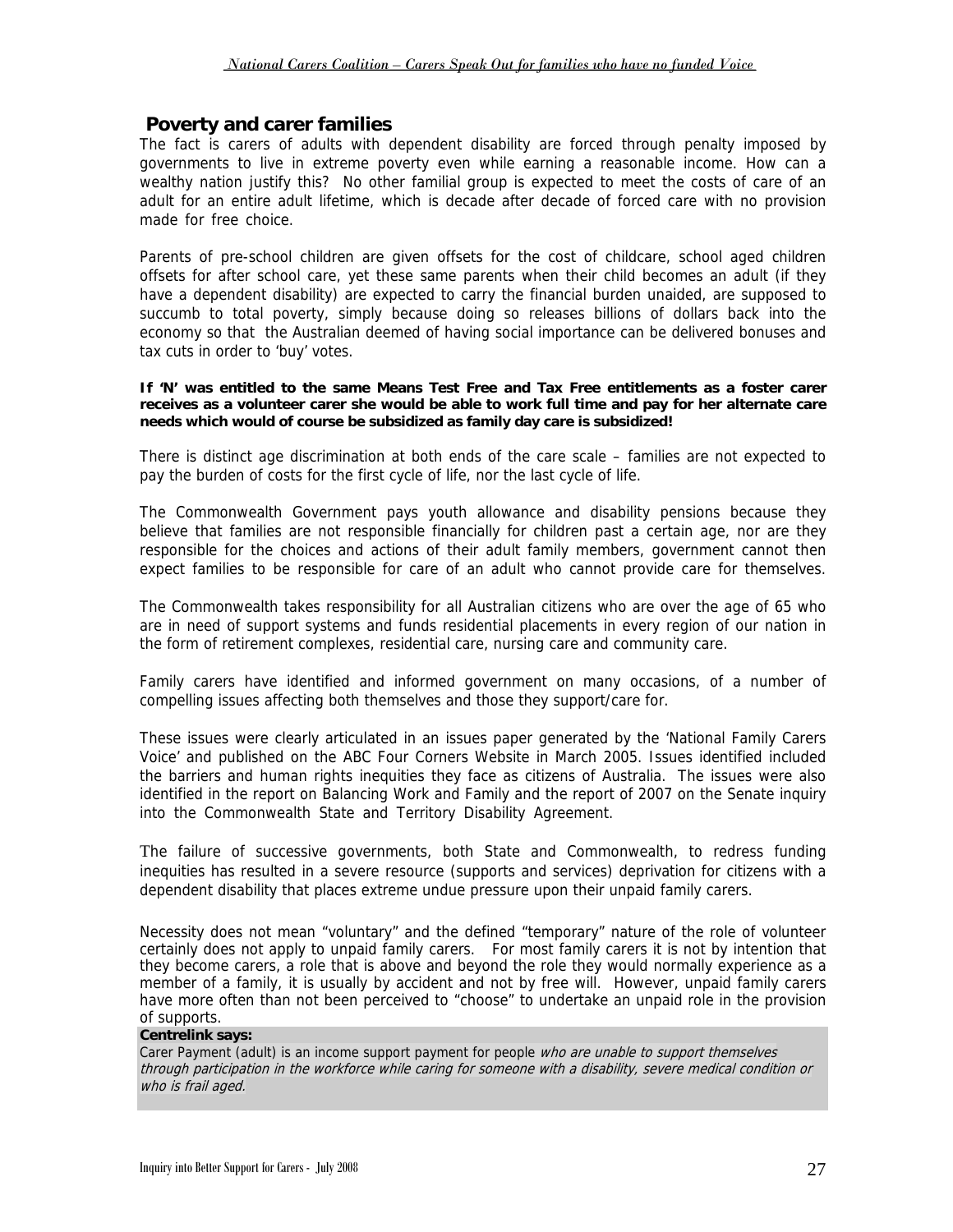We contend that carers are *NOT* unable to support themselves through participation in the workforce while caring for someone with a disability, severe medical condition or who is frail aged but are unable to support themselves because of lack of funded supports and lack of tax credits that will allow an earned income to remain intact.

We contend that this has nothing to do with being unable to self-support and has everything to do with being able to afford to work given the Australian taxation system and the Commonwealth, States and Territory Governments implementation of disability policy alongside ludicrously low funding levels all colluding to deliberately and knowingly penalise families who care. After all a person totally overwhelmed by poverty, exhaustion and depression combined with loss of hope and the illnesses that are bought about by these factors, is highly unlikely to create serious political waves about their social and financial conditions.

We contend that this is a deliberate strategy by governments not to respond to the unmet need for services and supports for people who are dependent on the care of another, preferring instead to make working so economically unviable as to keep carers captives within the care role and captives of totally inadequate poverty level 'social support systems'.

### **Current tax concessions**

Australian governments have made a conscious and deliberate choice that families who give birth to children with dependent disability in Australia are to be ignored by the tax system as almost an entire group for decade after decade.

The only allowance within the tax system that benefits caring families is:

- A child over 16 is deductible by \$745.00
- A parent or spouses parent is deductible by \$1,489

The tax office has discriminated in their expectation of the care roles in the same way as the government with supports. It is saying that families who care for a dependent adult child deserve less of a taxation offset than those caring for a parent, even though the care of a dependant child continues over decades, while the care of an adult parent is time limited.

Australia lags dramatically behind mother England in supporting family carers. Legislated entitlements there give carers the right to an assessment of their needs as well as the needs of the cared for person and the right to receive a service that matches the assessment. (UK Carer Rights Legislation)

"A recent judgment in favour of a caring family was reported in the UK Guardian newspaper; " A council is today told to pay a family compensation of almost £100,000 for failing to arrange suitable care for a disabled young woman, in a ruling that will sound alarm bells in town halls across the country.

Trafford council in Manchester is found by the local government ombudsman to have neglected the needs of Carly Wright as she grew out of services for disabled children and young people. (SocietyGuardian.co.uk © Guardian News and Media Limited August 3,2007)

Carers want government to implement the findings and recommendation 18 of the Balancing Work and Family Report in regard to carers. Recommendation 18 (8.42) The Australian Government consider allowing adults, who incur care costs for the care of elderly relatives or relatives with a disability, to have the choice of either receiving all current carers' benefits or claiming these costs as a tax deduction where they can demonstrate that paid care was necessary to allow them to work.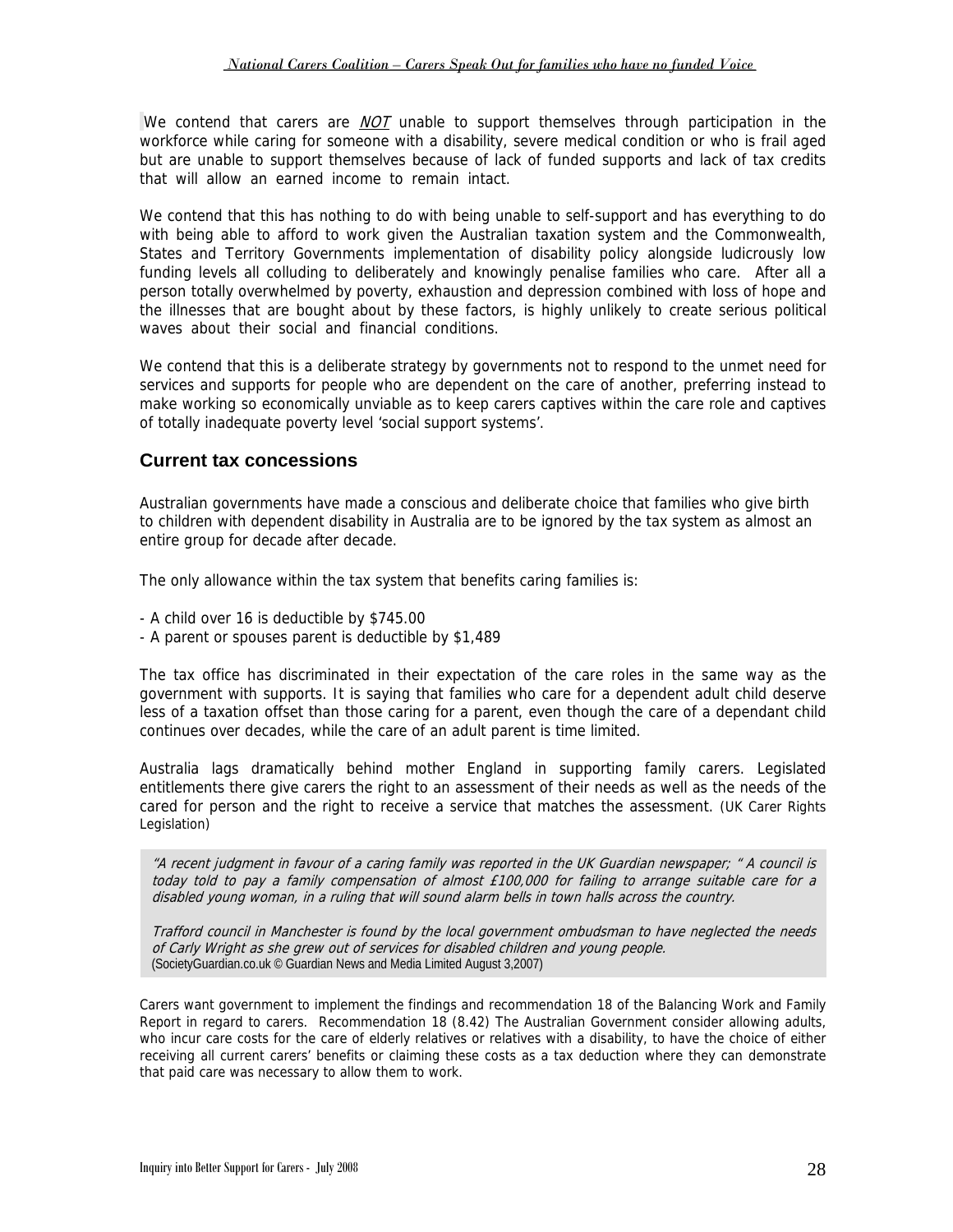### **How else can we assist carers who want to work?**

*What kind of choices are carers likely to make under the current system and is it really choice at all?*  Given that some 75% of 24/7 carers of sons and daughters with dependent disability are women, this is also questionable sexual discrimination. The table below lists the perceived barriers to carers accessing work opportunities, as you can see the alternative care option is the greatest barrier.



 Estimates for 'disruption to care recipient' and for 'loss of skills' have relative standard errors between 25–50 per cent and should be used with caution. Source: ABS (2003c).

The Provision of after school care for adolescents with dependent disabilities, adult day programs extended to 5 days per week with hours of 8-6 for working carers and the cost of care for working carers to be offset before tax, even if it means that not one cent of tax is paid by the working carer must be a priority of this Inquiry if life is to be Better for carers.

### **Better support and recognition for Carers then means:**

- Legislating rights and entitlements; and
- Legislating to provide "Means Test Free" and "Tax-Exempt" payments to family carers who provide a full-time equivalent (EFT= 40 hours per week) or significant care for a person with a severe or profound disability, regardless of the age of the recipient, where government funded accommodation and care would otherwise be the outcome for the person with a dependent disability.

### **What is a family carer's current status in their own home**

The rise and rise of rights and entitlements for paid carers (who assist families in their care role) and the absence of rights and entitlements for family carers is placing untold stresses and pressure upon families.

This is especially true where the rights of paid workers put family carers at risk in their own homes. Homes that are now considered to be 'workplaces' in providing in-home support to families caring for severely and profoundly disabled kin threaten the very fabric of in home care where the family home is used as a surrogate supported accommodation service.

The following case study shows the threat to be real and indefensible.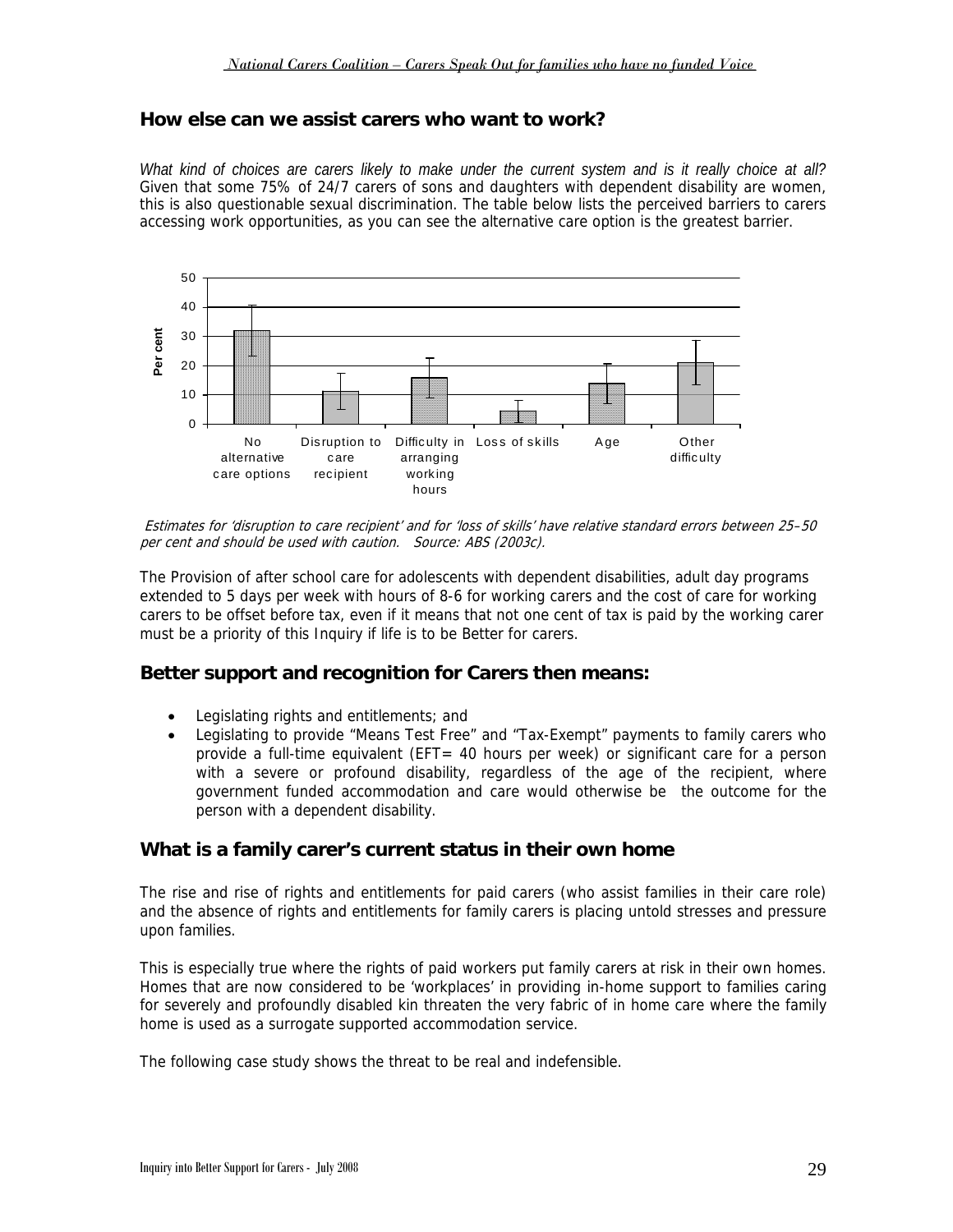### **Family left without a service**

 "Last week I was informed by phone that my service provider would no longer provide my 14yr old son with personal care based on his size. They said they would have to do an OHS assessment before putting the carer back in, but they must have been aware of the implications for me and my family by doing this. If I was to hurt myself, struggling with two children with profound disabilities where would they go? Into accommodation that doesn't EXIST? The Service Provider can't just cut out care when proper equipment is provided, based on complaints that the carers have tired backs after working with my boys for one hour 2-3 times a week, sometimes less. The service provider says they have a duty of care to the carers, what about the duty of care to me and my boys. I have covered some of the care with a more reliable agency and am struggling to cover the rest on my own.

Parent/slave of two wheelchair dependent profoundly disabled children – Victoria".

#### **This carer was sued by the Victorian Workcover Authority as 'Third Party Liable' for a paid worker's injury alleged to have occurred in the family home.**

The incident involving the carer above in a Third Party Workcover dispute, was tested out in the Parliament of Victoria, because the government had previously passed amendments to relevant Workcover legislation, which now exempts 'volunteers' working for agencies from 'third party liability'.

A new private members Bill sought to also exempt family carers, when it was learnt that the law did not recognise family carers as 'volunteers.' The private members Bill was shamefully lost on the majority vote of the Labor Government in Victoria.

The obvious conclusion to be drawn from the Victorian government's actions is that they confirm our own belief that family carers are not volunteers. Family carers are not employees either, so this therefore begs the question; where do family carers fit in Australian society? The answer quite simply is that we have no legal status of any kind and remedy is long past due!

Family carers require the urgent attention of governments to Legislated rights and entitlements to ensure that this ridiculous situation is resolved, lest carers decide not to allow any in-home paid help, making their care role untenable in the future.

External pressures for families to have both partners in paid employment will only increase the reality that unpaid caring is keeping carers in a poverty trap, which is compounded by increasingly onerous threats to their wellbeing. These threats come in many forms. They come from the absence of a nationally funded family advocacy system that unites caring families together at the grass roots of caring at the regional community level. They come from the fact that full time family carers have no pay, no days off, no sick leave entitlements, no annual leave and no superannuation – no future.

What is very clearly evident from all the research available to government, from submissions made endlessly by carers themselves, and as also attached in addendums to this document to this Inquiry by NCC, is that Carers have:

- No Legal or Ethical Rights
- No Government Legislated Entitlements
- No Family Carer Advocacy –
- No Voice in Policy and Planning; and
- No Protection under Australian law against Workcover third party claims by paid care workers.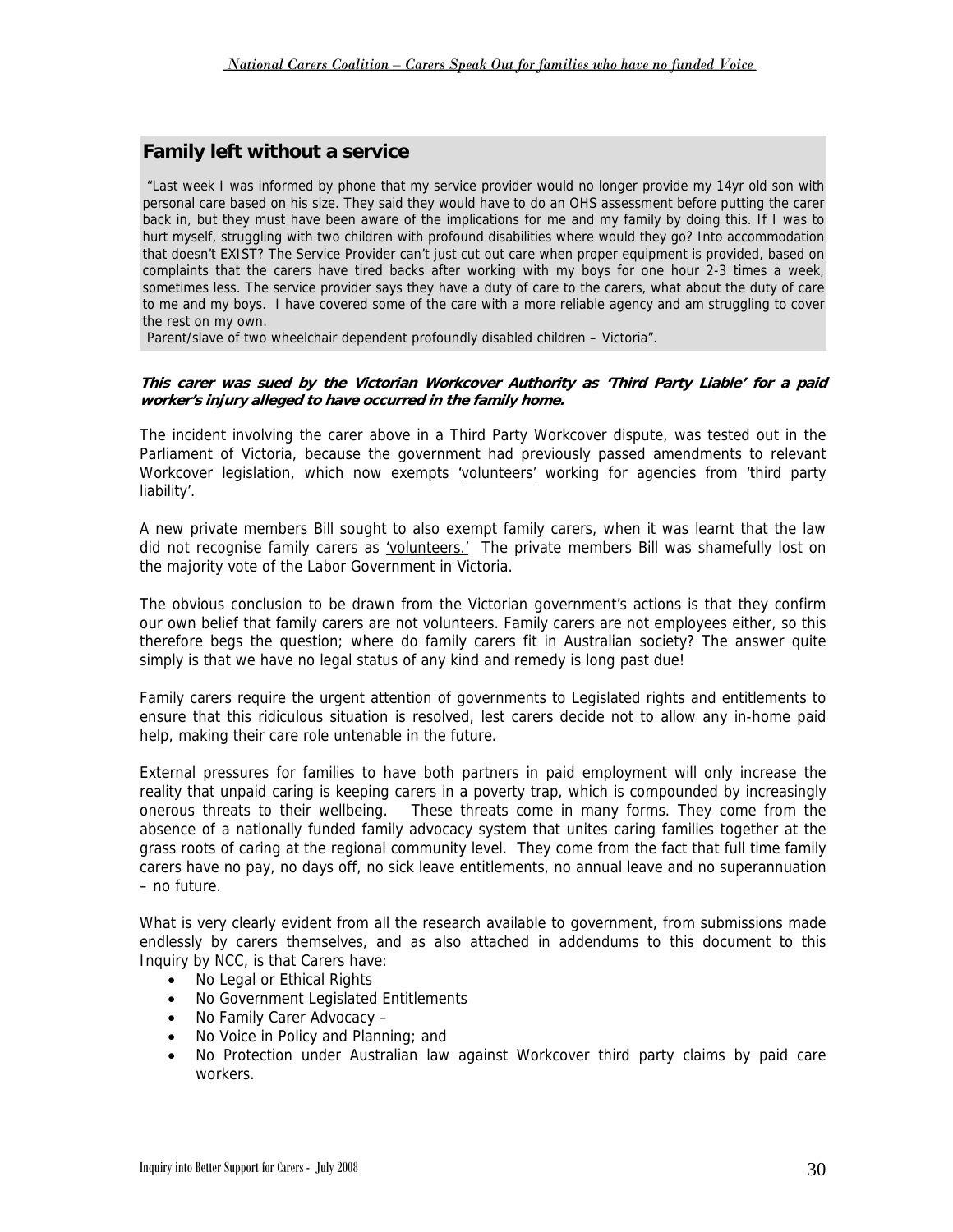### **Community Connectedness and Caring Families**

Recent public events, in the media, reporting the abuse and neglect of children have resulted in comments on television, and in radio interviews suggesting that caring is a whole of community responsibility and encouraging community connectedness to ensure neighbors care about neighbors.

One such interview was with Neil Mitchell, Radio 3AW Melbourne on 27 June 2008, speaking with our Prime Minister, who made these comments:

#### **On the need for annual leave:**

MITCHELL: (relating to a public servants annual leave) Q: If you are on leave and a major crisis erupts, you come back. PM: Neil, I would appreciate the opportunity just to answer the question you asked me before, which is that any individual is entitled to have leave each year. And what we know in terms of the pattern of economic challenge over the course of the last seven months, there hasn't been any opportunity for this individual to take any significant leave whatsoever. **Any individual to remain effective throughout the course of the year needs to take a break.** 

#### **On the need for care networks:**

MITCHELL: Several cases with neglected children in Adelaide and Canberra over the past few days which are just horrendous. I saw the parliament debating it yesterday with Jenny Macklin talking. Do you agree with Barnaby Joyce that neighbours have got a bit of responsibility here? If you see this going on, dob them in?

PM: I think the whole community's got a responsibility. And to act sensitively and responsibly. **I mean, I think the basic principle here is the protection of the most vulnerable. Little children together with our most aged and infirm Australians, are the two groups who are the most vulnerable.** And I think, frankly, that's just a higher call. It sort of goes across everything else so that if you have a reasonable suspicion, or reasonable concern, that a young child is the subject of abuse, I think you've got a moral responsibility to act.

#### **We contend that the government has a moral responsibility to ACT NOW to fund a disability family advocacy network to ensure that our most vulnerable citizens and their carers have links to the world outside of the family home where many are imprisoned by a failure to give carers a better and fairer deal.**

Immediate action is required now to ensure that family carers are given legislated rights and entitlements that are long overdue. These must ensure that family carers are protected in the same way that paid care workers are protected from age discrimination, financial poverty, sex discrimination, injury, injury liability and isolation. The Role of Family carers must be recognised with:

- 1. National Legal Rights Legislation for family carers
- 2. Government Legislated Entitlements including fair pay for work performed
- 3. Tax and Means test Exemptions for carer payments
- 4. A funded family carer Advocacy network commenced from grass roots regions
- 5. An entitlement to a Voice in Policy and Planning
- *6.* Protection under law from Workcover liability where paid care takes place in the family home
- *7.* Implementation of population based benchmark funding as a matter of urgency

The carers stories highlighted throughout this submission cannot fail to bring home to the Committee the need for immediate action.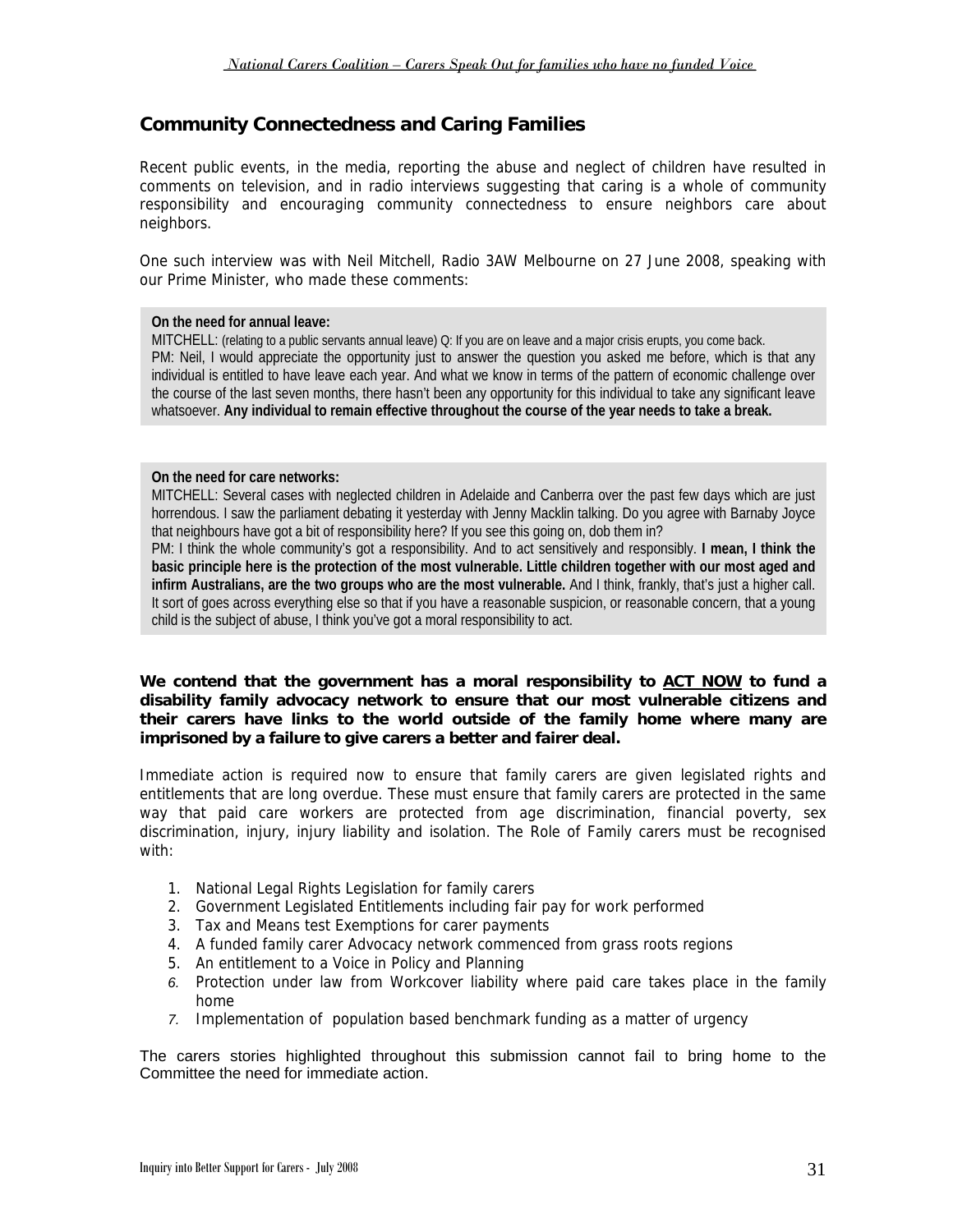### **The Burden and Exploitation of Carers runs deep and is Clearly Evident**

### **Rose: Carer- Daughter - Single**

Rose is 49 years old and is single. Rose is the eldest of 4 children. She lives in a small town in a rural area 100 km outside a capital city. Her mother, Molly, has a progressive disability that she has suffered from since she was about 40; Molly is now 70 years old. Rose assisted Molly from her late teen's and never married. Rose worked part-time in the kitchen of the town's hotel for about 10 years. She has been her mother's full-time carer since that time. Rose gradually became her mother's primary carer as Molly became more debilitated by her disease. Rose cooked and cleaned for the family in the family home. She assisted her mother with feeding, bathing, dressing and mobility.

At 52 Rose's father Tom retired to assist Rose as Molly's primary carer due to his wife's increasing level of care needs. For several years Tom still did some part time work to support the family.

Rose's siblings have all married and left home. About 14 years ago Molly began to spend time in a nearby supported aged-care facility as her condition progressed. Tom died of a heart attack five years ago and Rose again became her mother's sole carer until Molly was confined to the care facility full-time due to the severity of her disease. Rose now lives with her youngest brother and is still caring for her mother when she visits her several times a week. Rose has Down Syndrome.

### **The Exploitation of children as Young Carers**

One of the most abusive actions of governments in our  $21<sup>st</sup>$  Century world is the glorification of children as YOUNG CARERS. It is totally wrong to fund special programs for 'young carers' because condoning the abuse of children as ' unpaid care labour' must never be tolerated.

Carers NSW, provide a raft of information about Young Carers on their website and it sadly highlights the absolute need for government to take the lead by condemning the use of children as unpaid carers. Carers NSW write:

"Young carers rarely have a choice about fulfilling their role; they often provide care because they are the only ones available. They are most likely to be providing care to their mother, often in a sole-parent household. Young carers often spend most of their time thinking about the person they support or undertaking caring tasks. This can involve providing emotional support, assisting with mobility, administering medications, cooking and housework. Often they assist with more intimate tasks such as bathing and dressing which can be inappropriate for their age or relationship.

### **The Impact of Caring Responsibilities on Young Carers**

Many young carers come from low-income marginalised families. Their caring role can have positive effects such as developing skills and building strong relationships, but these are likely to be outweighed by the negative short and long-term effects on their *Health and Wellbeing.* 

#### **Health and Young Carers**

- Young carers' health is at risk from stress, limited sleep and the multiple physical and emotional demands on them
- Many young carers report constant feelings of sadness, guilt, anger, fear and worry which can contribute to impaired psychosocial development;

#### **Social Participation for young carers**

Young carers do not have any 'spare time' or the finances for sporting, cultural, recreational or leisure activities. They are likely to have fewer friends and to feel isolated and lonely.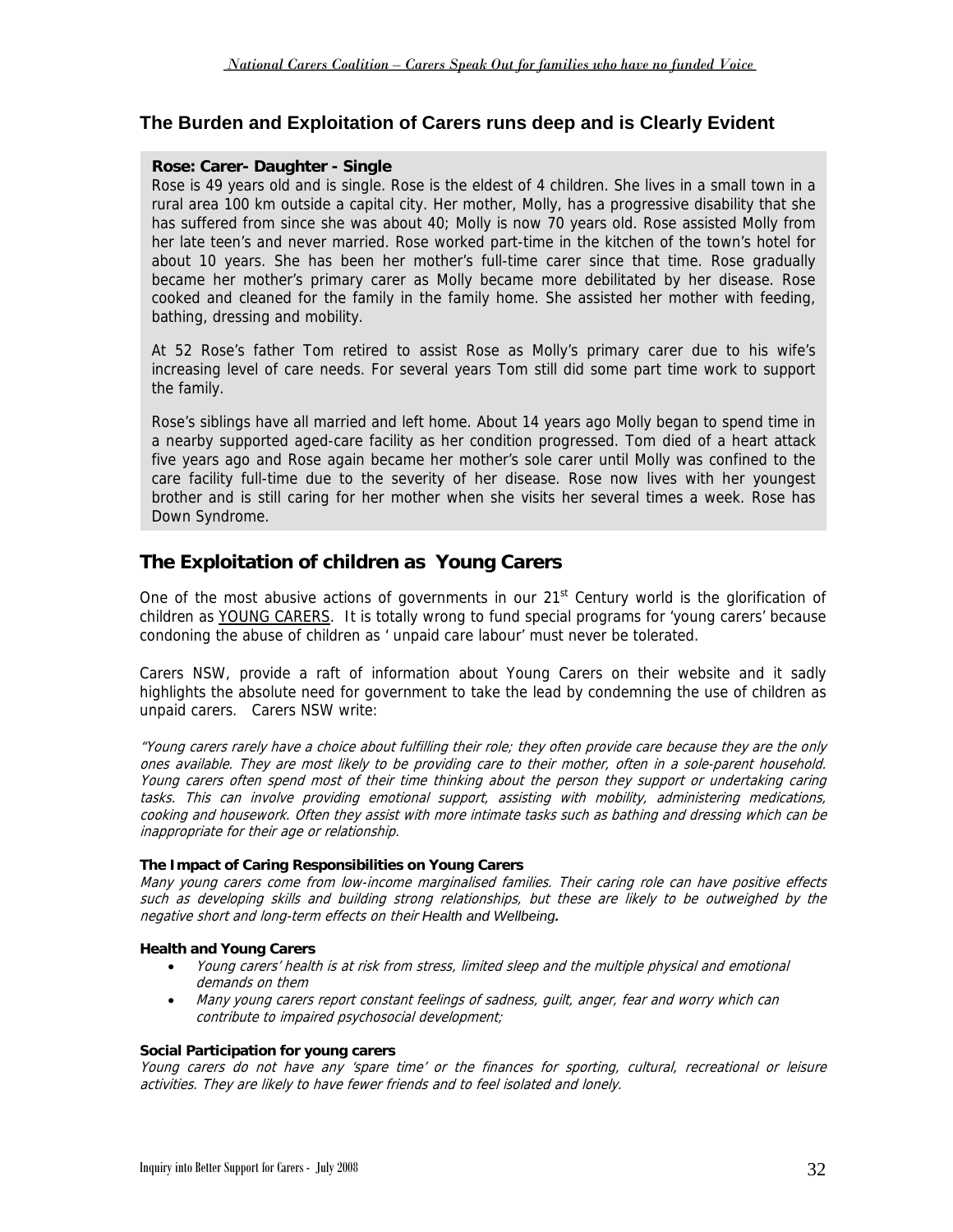#### **Education and Employment for young carers**

Young carers frequently miss school and tend to leave school early without qualifying to go on Distracted by . worry and duties, young carers often skip homework and underachieve at school Career choices are often 'put on hold'; it is difficult to obtain and keep any employment at all; and

#### **Transitions into Adulthood for young carers**

Choices and opportunities are limited; young carers are often unable to leave home, gain employment and financial independence or maintain intimate relationships; and

#### **The Future for young carers**

As the incidence of disability and sole-parent families continues to rise in Australia, so will the number of social participation with their peers in the wider community. **Source:** Carers NSW Website - Young Carers young carers. Currently they receive little recognition, understanding or support from any sector of the community. Few programs or services target their needs and they face many barriers to accessing existing services. Above all, young carers deserve the opportunity to reach their potential through full economic and *Project. (Carers NSW website)* 

Governments who replace in-home care and support services for people with dependent disabilities with funding to support children to care are condoning child abuse.

#### **This is a violation of the 'rights of the child' to be a child and must be roundly condemned.**

**There can be no justification for using children as unpaid care labour.** 

### **The transition into and out of caring for all carers. .**

What kind of choices are carers likely to make under the current system and is it choice at all? The husband of a 58 year old woman recently had a brain embolism that had burst and bled into his brain causing both short and long term memory damage. This had resulted in violent outbursts and aggressive tendencies. Just 6 weeks earlier, her husband had had major brain surgery and was now in need of intensive rehabilitation. The rehabilitation hospital placement had been arranged and on the day of his transfer between hospitals this poor woman was told that his place had been taken and he was instead being sent home.

Two weeks later she was verging on suicidal. Her husband had gone from a loving husband to a person with long term memory loss, short term memory loss and he was also having episodes of aggressive, challenging and violent outbursts. The only support and assistance made available to her was a therapist coming to the house to show her how to assist him with physiotherapy exercises. She despaired, she was frightened, she could not leave the house and did not know what to do, and her pleas for assistance had fallen on deaf ears.

After much discussion regarding the choices given to her, the time it would take to have her complaints reviewed and perhaps acted upon, she decided to take her beloved husband back to the hospital to have him re-admitted and then (from a position of power) to refuse to bring him home until he had undergone reasonable and necessary rehabilitation. .

How can we view this as a transition into caring? The person in question made the only decision possible for herself given the circumstances, by transitioning herself straight out of caring. The expectation that such a great burden of care can be offloaded from the public sector to the family without skills training and without resources would have been as detrimental to the person being cared for as it was for the carer. If the carer is expected to become a 24/7 physical support service provider as well as the sole provider of the therapeutic services from a position of helplessness they will and do, burn out.

Currently if you are offered an accommodation service for your son or daughter (an extremely rare event) there is a transition period where the family share care until the person moving into a placement is secure enough to move in totally with just weekends or holidays with the family.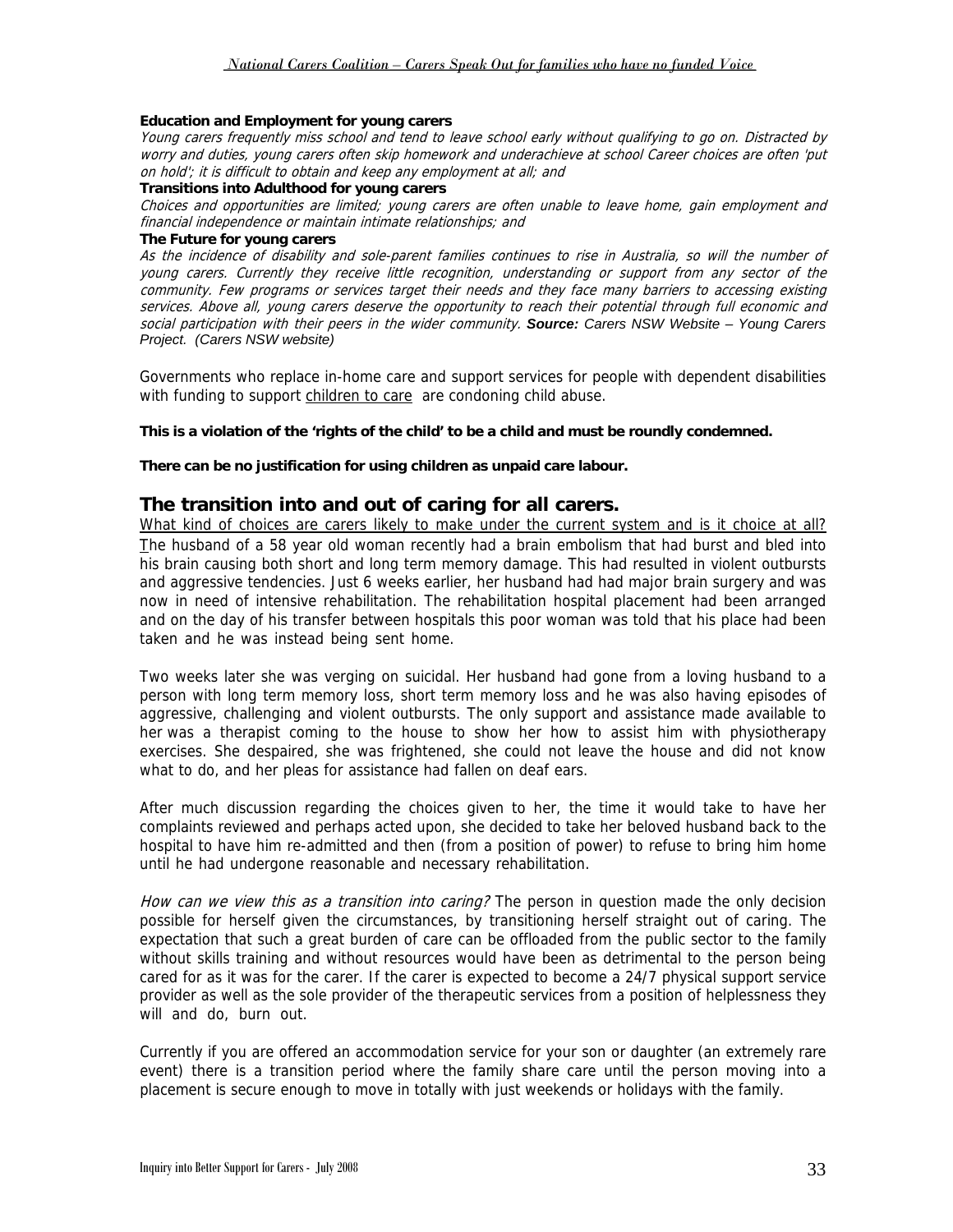The truth is that most families with adult sons and daughters who want to transition out of the care role have just one option. That is to force governments hand by relinquishing the cared for person into respite care services so that government will make a place available within the supported accommodation program. .

Families have tried waiting lists, but they rarely progress into the final selection. Previously families would join service provider charities and put in time, raising funds and supporting these charities, leaving their estates or encouraging benevolence within their social networks so that eventually their time would come and they would be offered supported accommodation for their children. Groups could once work together and their family members could develop relationships that led to compatible housing.

With the event of the vacancy management system, which over-rides belonging to these charitable institutions and gives all say in regard to placement with the Minister of the day, working for a place has become worthless. The vacancy management system has led to group homes which are not centered on client compatibility, violent clients are being mixed in with passive clients, vacancy has become a dumping ground for problem clients and the common thread which was once compatibility is now simply a spare bed. Such crisis management has led to assaults on housemates by housemates because no common bond or relationship is accessible and they are not often housemates anymore but all too often just co-residents. .

In NSW most recent vacant places have been mainly filled with clients from the Department of Community Services (DoCS), with clients from the prison system and clients that have been relinquished by families, more often than not because of behavioral issues and very few clients come directly from the family home. Little engagement is happening in regard to behavioral modification before placement. There is now no way into the service system but by Ministerial pleasure. Charities have evolved into mainly government funded service providers instead of running a lot of their services on donations.

If the primary caregiver is diagnosed with a terminal illness it is more likely that no supports are made available at all until the state's hand is forced because of the carer moving to palliative care or actually dying. In a recent NSW case the government was made aware of the sole carers impending death 6 months prior to the event, yet they left her son with no transition plan at all but waited until after her death to pack him up and move him 40 kilometers from his community, his support base, his friends.

Transition plans into accommodation services must start as soon as the government is made aware of family crisis, aged carer stresses, terminal illness. Leaving a person with a disability unprepared for a different life, unprepared for the break between family care and ultimate loss of the most significant person in your life is cruel, uncaring, abusive.

### **Children's services**

Australia spent 26.232 billion on primary and secondary educational level in 2004 and very little on specialist disability intervention services to prepare the most disadvantaged for school. (Source: Yearbook Australia 2007ABS) **37,800 students with disabilities attended un-graded classes.** 

Children with disabilities are poorly treated in the education system that claims integration into mainstream schooling is best. Therapies to prepare them for school are close to non-existent or they have simply become a quick fix of telling the carer family what to do with little therapist to client service. Not all parents are ready to become 24-hour carers, OT's, behavioral psychologists, speech therapists, and physiotherapists without the hands on input of the trained therapist.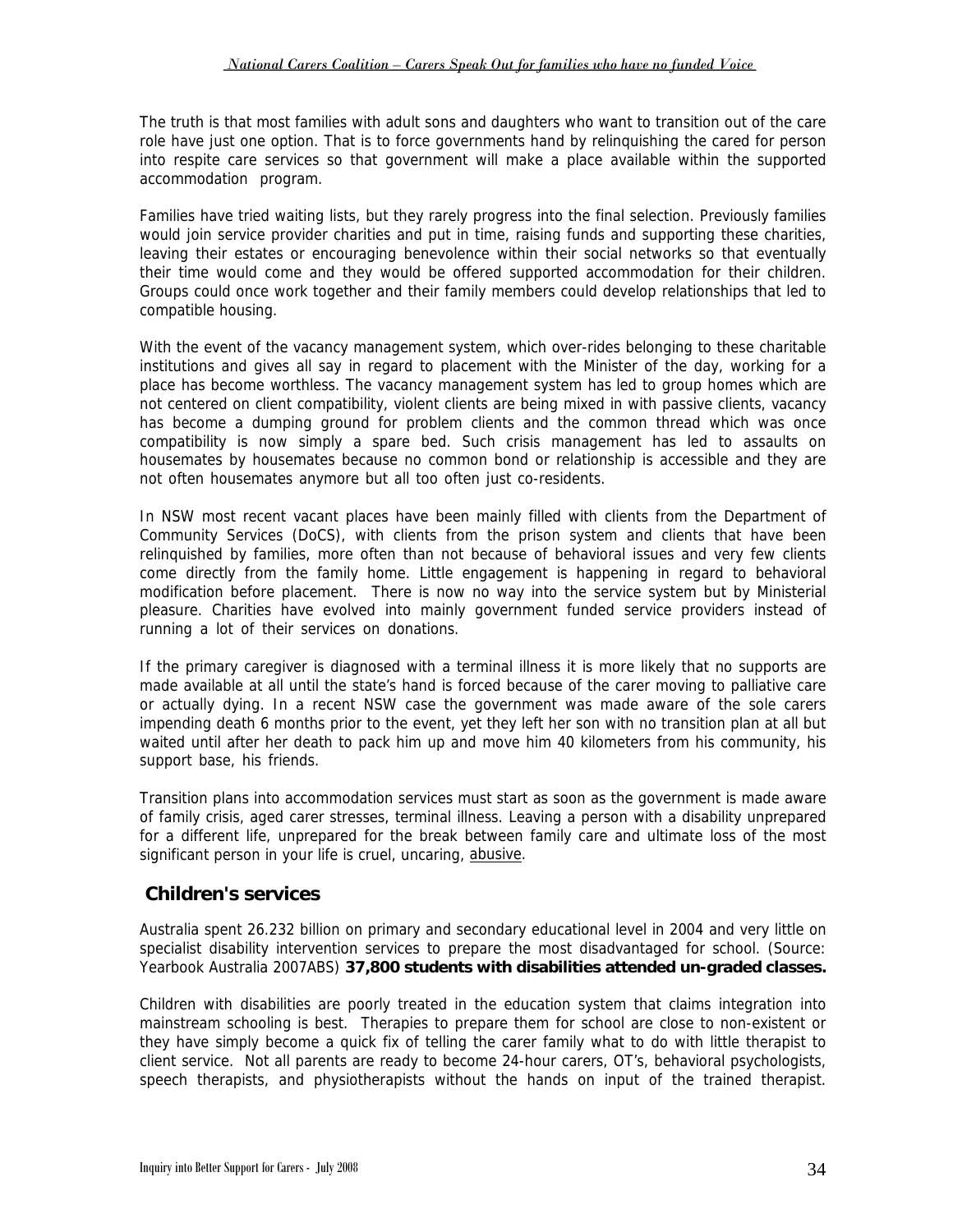#### **A mother recently wrote this:**

"They will say that the referral was open for a couple of years but in that time the Speech Therapist saw him only a handful of times - maybe about 6, he NEVER had any face to face therapy - it was merely handing me written information and "plans" - god they love their therapy plans! They NEVER actually did any work with Jack whatsoever - wasn't the service meant to be for him not me - and how ironic the referral was for communication and not once did the ever communicate with Jack!! Oh the irony of it...............Maybe these therapists need to first learn to communicate themselves?"

 We need therapy services to once again become outcome based. These outcomes should be defined and agreed upon by the carer as well as the therapist. Therapy is an intense hands-on support service; it is not good enough to settle for just 'plans' instead of real and meaningful support.

Recently 'autism' packages were released – packages to a select group of children with disabilities. 70% of people with autism also have developmental disability/ intellectual disability - across all ranges. We are saying by this policy that only children with autism will have the therapies they need, even though many of these children will have as their overriding disability intellectual disability.

When the USA did this, the incidence of 'autism' diagnosis rose, because medical practitioners, psychiatrists and parents saw that the only hope for the majority was to have 'autism' associated with the intellectual disability to become eligible for support services.

Every child deserves the opportunity to flourish. The more opportunity supplied at a young age will make the child less expensive to assist as an adult and the less demanding for the carer. These therapies are vital to reduce the ongoing burden of care.

### **Respite Care**

The total national budget for respite services in 2005-06 was a mere \$223.6million of which the Australian government contributed just \$4.8million This represents just 6.3% of total direct service expenditure – (Report of government services 07 T13A3 and 13.A4).

The CSTDA minimum dataset 04-05 reported the number of respite service users as 23,915 of a potential population said to be 219,848 families. In other words only 10.8% of potential respite users received any respite at all. Little wonder that depression is rife in caring families.

Utilising the dollars allocated for respite in 05-06 and the number of service users from 04-05, the average funding for respite per user was just \$9,320.

**At \$28/hour for alternate care- this equates to just 13.8 days of respite per user per year.** 

#### **The respite outcome outlined above for the most basic support service can hardly be considered an appropriate response to Australia's 1.6 million carers of people with a dependent disability!**

A fulltime caregiver of a person with a disability is not eligible to access holiday respite until they are 70 or the person they care for is 65 or more under the Aging Carers Respite Initiative (ACRI) It is irrelevant whether the carer have been caring for 30 years or 6 months. A stay in hospital qualifies as respite care and the allocation is for one week under this scheme.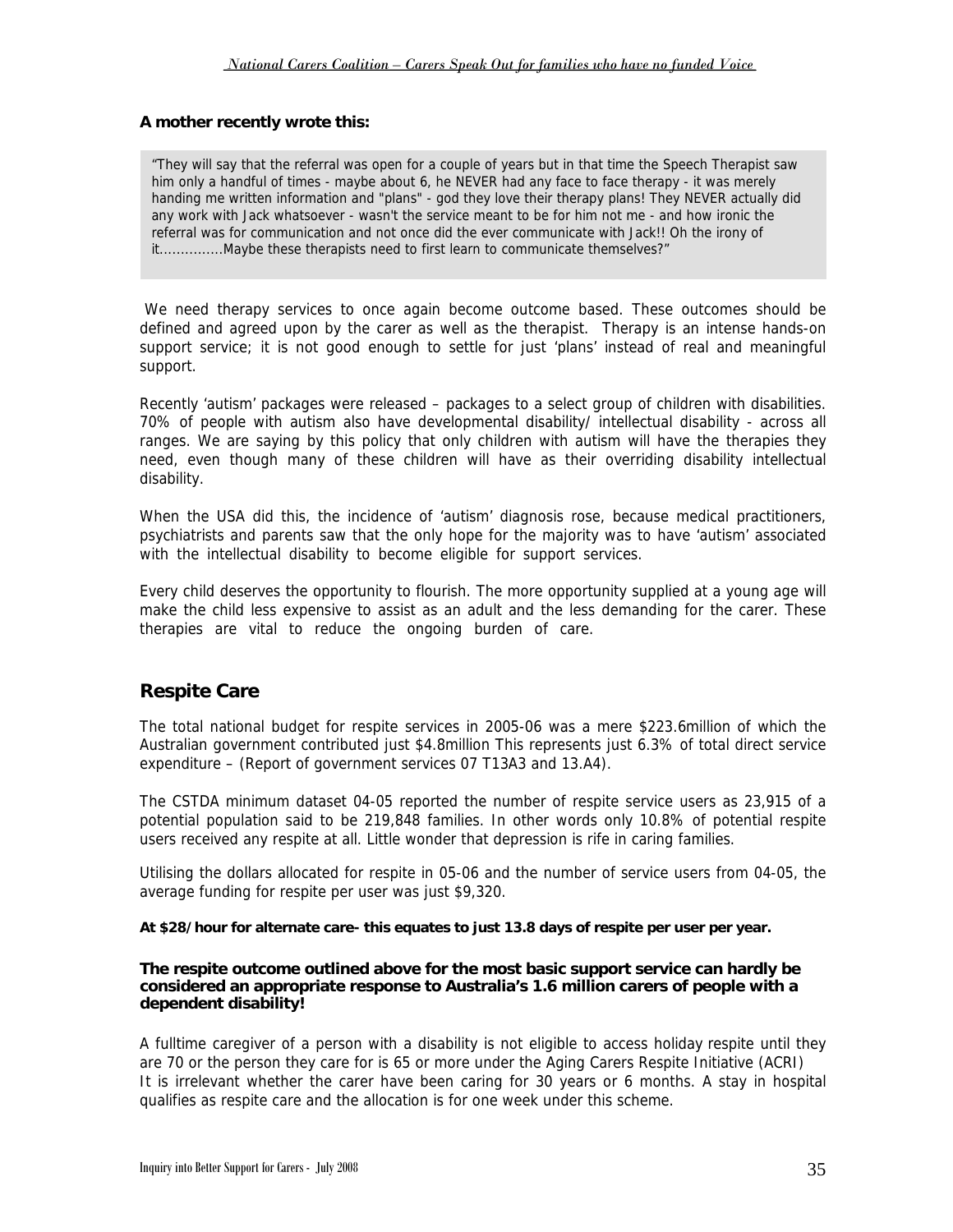Some respite care is available, but it is time limited and difficult to obtain. More recent developments have seen the rise of flexible respite care, an annual package that allows 2-3 hours per week of respite care for families caring for disabled kin under the age of 65 years.

Carers of people over the age of 65 may access the Centrelink respite days allocation of up to 63 24-hour days without loss of entitlements because facility based respite is offered in all aged care residential facilities in every major town and city across the nation if they ask for it.

On the other hand facility-based respite for people with disabilities aged less than 65 years are almost non-existent. Once again age discrimination rears its head. The age of the carer has nothing to do with aged care respite services but everything to do with the divide in services for the aged versus State funded disability services.

A 30 year-old carer of an aging parent qualifies, yet a 55 year-old carer of a disabled child does not. If carers are not given timely breaks they risk burn-out. This is partly why carers have such high events of depression, physical conditions and illnesses.

### **The Barriers to Social and Economic participation for family Carers**

In Australia it is widely acknowledged and accepted that two incomes are required in today's society in order to provide for the family unit. It is also widely understood and accepted that alternate/substitute child care is required in order that families can enter/re-enter the paid workforce. Governments have accepted this need for substitute childcare as necessary for family participation in the paid workforce and responded with funding for childcare centres, school holiday programs, pre and after school care and have provided tax relief for substitute child care.

The type of substitute childcare provided is based on "ordinary expectations" of an "ordinary" child - the age and developmental stage of the child i.e. a baby will require assistance in all aspects of their life- protection, constant supervision and attention, feeding, changing because they cannot do this for themselves.

As developmental milestones are reached and skills of independence - such as speech, mobility, independent toileting and bathing, independent dressing, cognitive awareness and thought processing, likes/dislikes and the ability to express such choices, awareness of danger and the ability to discriminate- are acquired, there is a tapering in the intensity of care required culminating in a developmental stage of life where acquired skills of independence result in care where minimal supervision and direction is required. Access to the variety of substitute child care is based on developmental levels, and the dependency and vulnerability of the child.

In chronological adulthood, where all developmental milestones are presumed to have been reached, the expectation is that, ordinarily as adults, there should be no need for assistance from another person to provide support/assistance in the activities of daily living or in decision making.

For people with dependent disabilities the story is often very different with lifelong dependency upon others for all aspects of daily living a reality that cannot be ignored.

Community inclusion devotees would have the public believe that every person with a disability is capable of living independently in the community. This of course is euphemism for keeping all such citizens safely tucked away in the family home. Out of sight – Out of mind.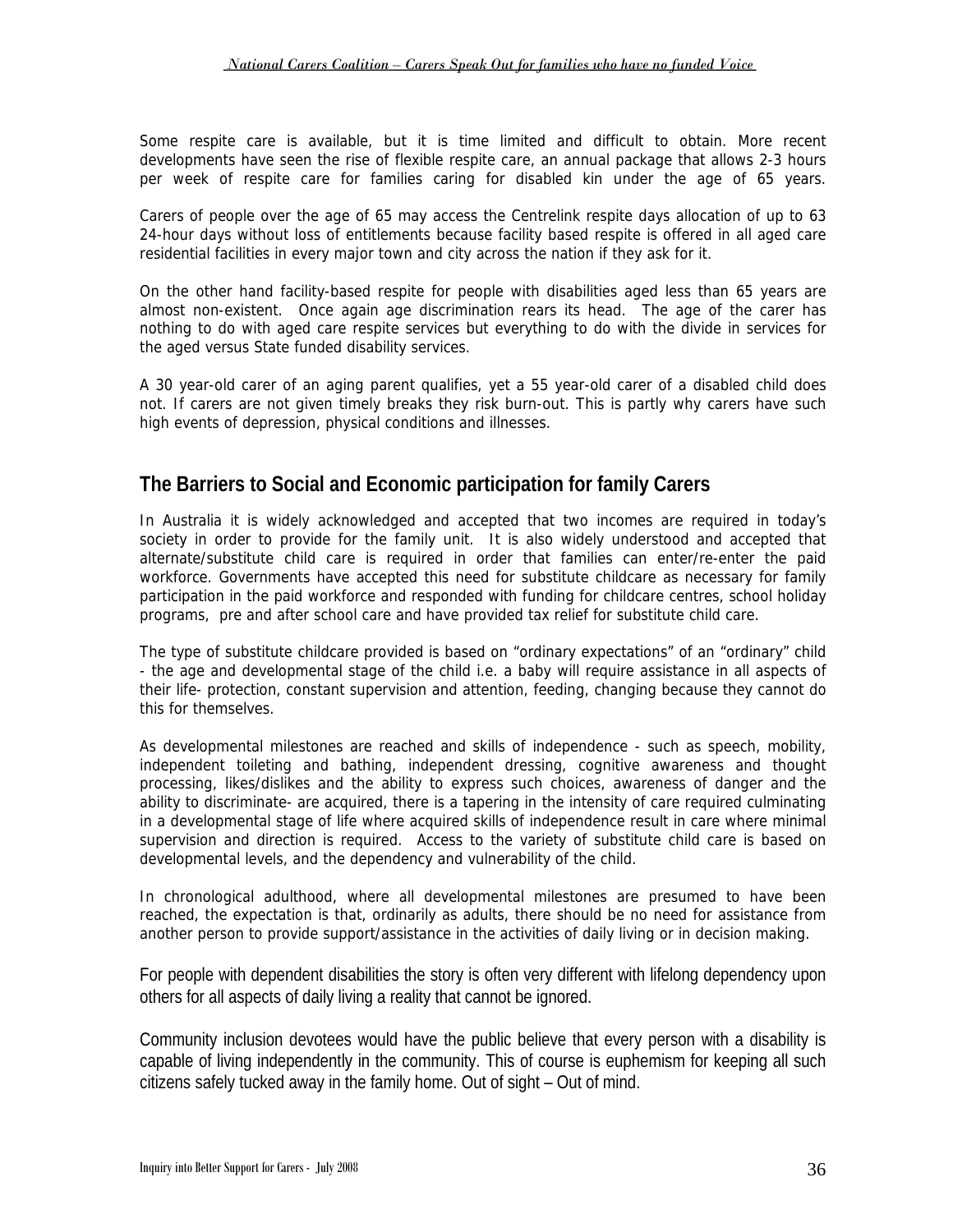### **People with dependent disabilities and their family carers Role:**

It needs to be accepted that in caring for a child/adult with dependent disabilities the parenting/ family role goes well beyond that experienced by "ordinary" families in the community. Parents/family members may be managing complex medical conditions and addressing developmental lags in reaching milestones with a variety of therapies where the family becomes therapist, doctor, nurse, teacher on a daily basis. The necessity for this level of out of the ordinary parental/family role can be intensive and lifelong. The impacts of this intensive support role on carers and their families are well documented and include:

- Prolonged parenting their "parental care" role ( 24hrs/day 365days/year) extends for decades – 85 year old parents caring for sons and daughters with dependent disabilities aged in their late 50s and 60s
- Higher than the national average divorce rates in caring families, coupled with lowered repartnering rates leading to prolonged single parenthood and lowered workforce participation rates
- Fractured and dysfunctional families loss of extended family engagement, sibling impacts
- Over 40% of primary family carers acquire a disability as a result of their care role
- Many family carers experience depression, isolation, and suffer from stress related illness
- Mothers comprise the vast majority of single parents of children/adults with a disability
- Poverty a significant percentage of carer families' income levels are in the lowest quintile
- Ability to enter/re-enter the paid workforce is dependent on availability of substitute care

### **Social participation:**

For family carers in Australia there are **no legislated entitlements** to lifelong and age appropriate supports for people with a disability. Resources are delivered ad hoc, are scarce, hard to find, and it is considered "lucky" if supports are found and maintained. Families and the person with a disability are subjected to multiple assessments and in the allocation of resources, deemed to be needy or not needy, means tested based on family income, assets tested based on family assets – not on the income / assets and the support needs of the person with a disability.

Over the last three decades, this lack of support for people with a dependent disability, has resulted in parents/ families being placed in the position of being the prime provider of the supports required by their family member with a disability and the prime payer of the extra costs associated with a disability i.e. mobility aids, transport, medical aids and equipment, accommodation, heating and cooling, home modifications etc.

The impact on the family unit of becoming, by default, a substitute service provider affects all family members and limits the ability of all individual family members to be both individually independent and act collectively as a family. Any social participation by family members and the person with a disability revolves around the support needs of the family member with a disability: whether or not venues are accessible or appropriate in meeting support needs and the availability of substitute supports.

Any social participation must be carefully planned with support needs in mind. Spontaneity becomes a thing of the past and plans can change due to illness of the person with a disability or substitute support arrangements falling through.

The broader Australian community largely does not understand many of the issues involved in supporting a person with a dependent disability or the intensity involved in the provision of supports. As such social contact for caring families usually occurs with other families in similar roles as they understand the complexities involved in caring, the lack of supports available and are more than understanding when social engagements have to be cancelled at short notice.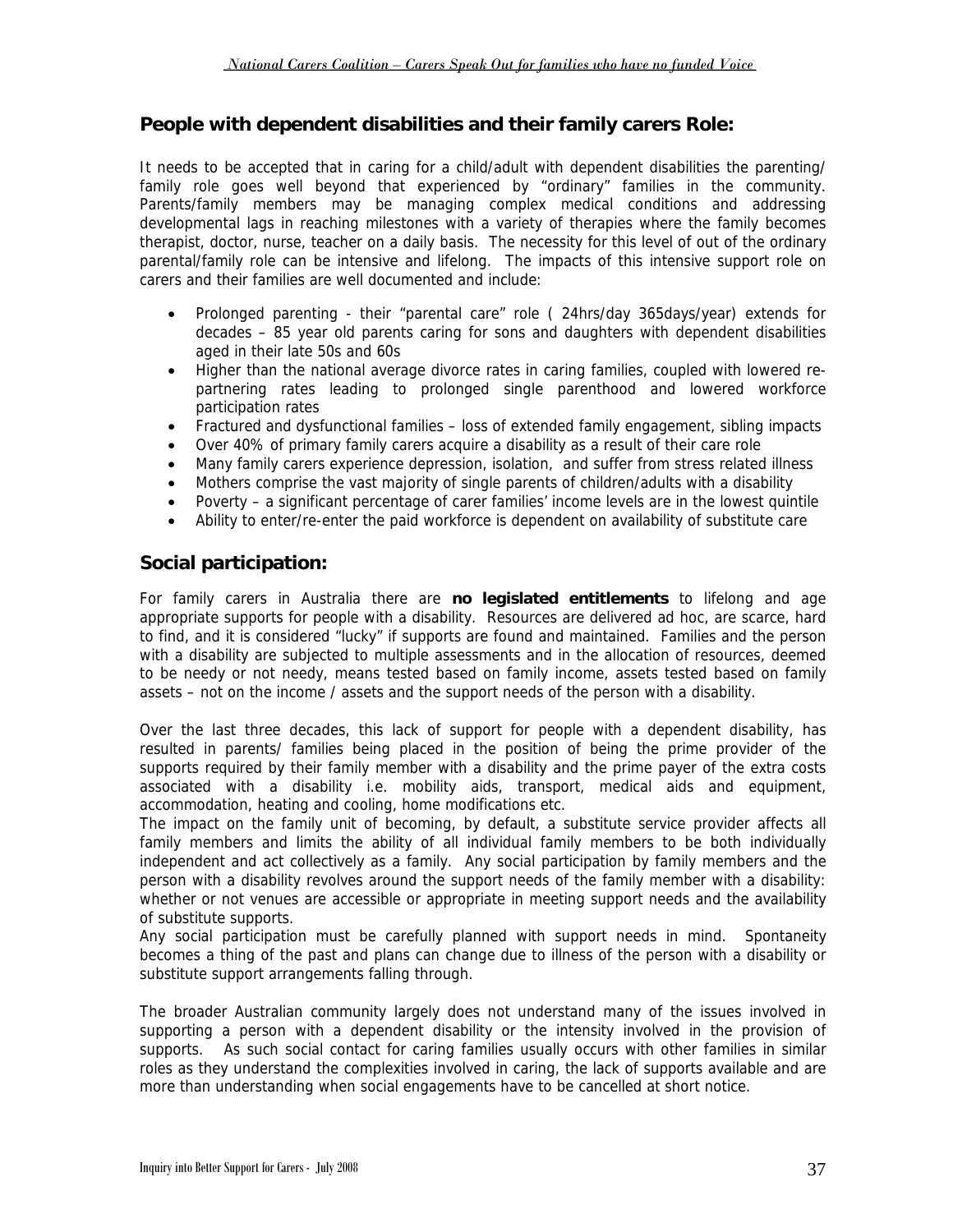Social participation is also strongly linked to economics. In coupled families one partner usually assumes the primary care role resulting in the family being reliant on one income and a very tight budget in order to make ends meet. The high divorce rate – and lowered re partnering rate- in families where a family member has a disability results in a single parent trying to juggle the competing needs of family members and the need for an adequate income to support the family unit. In many cases sole parents cannot combine work and caring and are left no option but to enter into the poverty trap of welfare dependency. In both cases there is little or no money available for holidays or social participation and caring families can become disengaged from the broader community. This isolation can result in stress, depression and related health problems making social participation harder to achieve. Whilst this affects carers, both of the aged and younger people with a disability, the length of time in the care role faced by parents of children born with a disability can, and does, span decades – a "cradle to grave" caring role. The average length of time spent caring for an elderly relative is six years.

### **The Barriers:**

- Lack of substitute supports
- Lack of entitlement to supports
- The high financial cost of substitute supports
- The high financial cost of income loss
- The extra costs associated with disability
- Lack of community understanding
- Lack of opportunity for community engagement.

### **Economic Participation.**

**"Working Families"** is undeniably the most promoted phrase in Australian political and government circles. The "working families" tag refers to families engaged in the paid workforce and is now used in place of the pejorative "Taxpayers", succeeding in perpetuating the difference between those who can be in paid employment and those that can't. As such "working families" are held as examples of need for assistance from governments – tax relief, mortgage relief, child care relief. Paid "workers" in Australia are protected by legislation that clearly outlines the conditions under which they will work, including the capped number of hours each day and a minimum level of remuneration.

Caring families receive no such protection from legislation, their homes are their workplace, the supports they provide cover 24 hours each day, week by week, year by year and they are still not regarded as "working families" as they do not receive payment for the support they provide.

Carers who receive a Carer Payment have had their hours of work clearly articulated by government – they can have 25 hours/week free of the care role (but must include their traveling time to work, study or engage in volunteer work). In other words they must be available to work, by providing support to the person they care for, 143 hours each week.

Whilst government states that carers can have 63 days each year free of the care role there is no funding attached, as an entitlement, to enable respite to take place through the provision of substitute supports to the family member requiring care. Primary carers in a partnered relationship have their payment assessed – not on the work they do – but on the income of their partner.

Substitute support workers are paid for the hours of work they do, which is the same work that unpaid family carers undertake, without any financial responsibility for the person they care for. However, this responsibility is blatantly expected of family carers for little or no remuneration at all.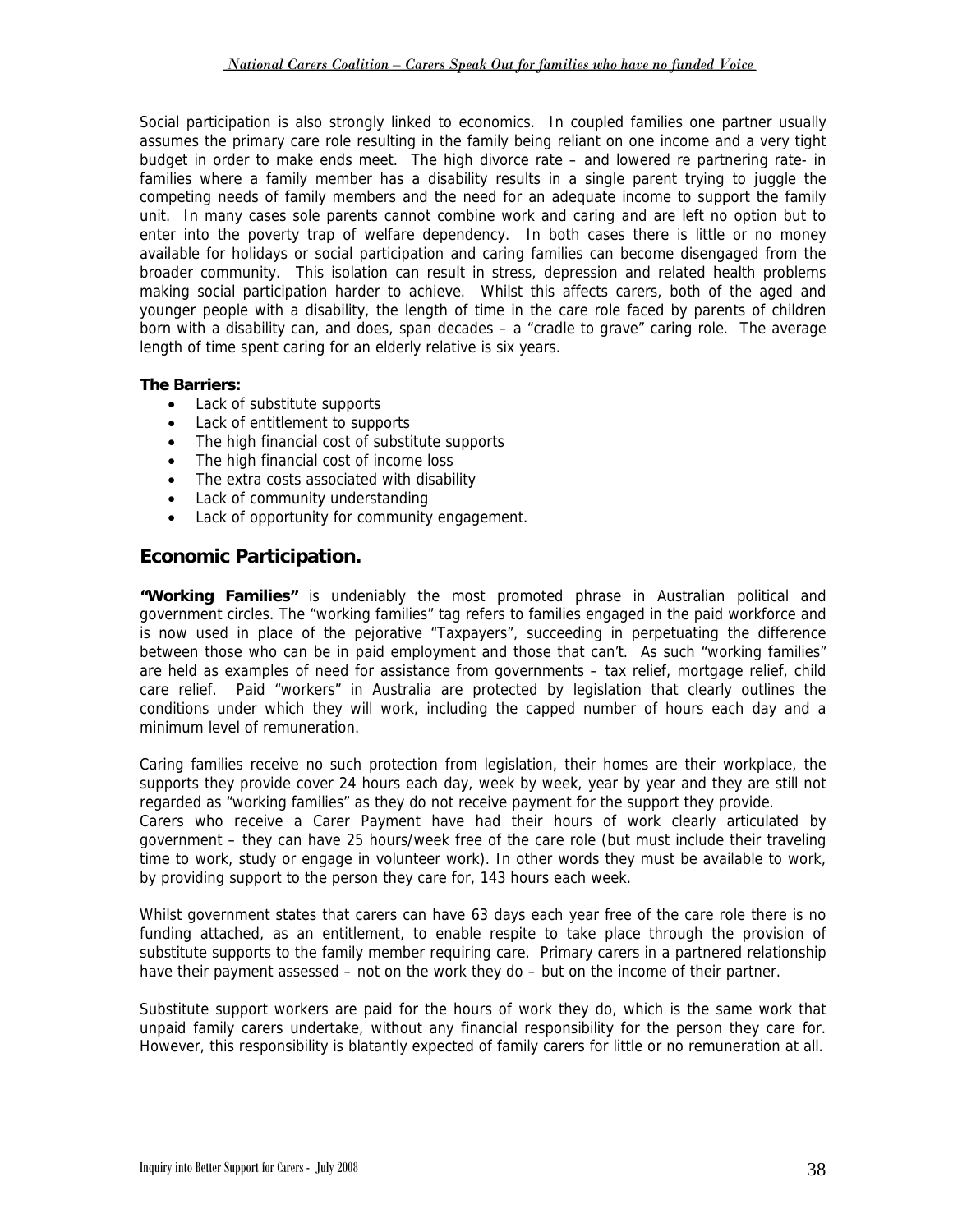The rising cost of petrol, food and accommodation in Australia affects all Australians but has a greater impact on caring families and in particular those pegged to a fixed welfare payment. There is no discount available for those families surviving on one income or a government payment/ pension - they pay the same amount for food and petrol- it simply means that a greater percentage of their income goes on basic living costs. It needs to be noted that many people with dependent disabilities cannot travel independently or use public transport – a vehicle is not a luxury – it is a necessity.

Whilst governments consider their options on our proposals for population based benchmark funding, carers have no choice but to continue in their unpaid role. However, the systematic exploitation of carers as unpaid labour and the toll it exacts on all family members has to stop.

Carers and those they support have become prisoners in their own homes – out of sight and out of mind. They are imprisoned due to financial constraints, overwork, ill health as a result of the over work. They are socially isolated. This is both shameful and a National disgrace.

Government needs to take a good hard look at the work family carers do and financially compensate them properly for that work. We have estimated that there is the need for an immediate injection of \$11billion needed to address the present unmet need caused by decades of government neglect. Government should not be asking "Can we afford to do this?" they should instead be saying "Can we afford NOT to do this?"

### **Conclusion:**

The National carers Coalition have maintained a very public sustained effort to bring to the attention of successive governments the plight facing family carers due to decades of neglect.

The National Carers coalition have made detailed submissions directly to government via COAG, the Senate CSTA Inquiry and the Federal Budget process, but nothing has changed to make life 'better for carers.'

The National Carers Coalition exist because carers have mandated that we exist, yet a 'deaf ear' and a blind eye continue to ignore what is plainly known to government at every level, carers are being mistreated and ignored.

In spite of the fact that carers have made themselves available at Hearings, Reviews, Inquiries and Consultations for decade after decade, here we are again, once more telling members of parliament that carers are at breaking point.

### **We ask the committee to consider:**

- How much longer must we go on?
- What will it take for some giant steps to be taken to ease the "crushing and unreasonable burden" endured by family carers ?
- Do you think that caring families will go on forever ignoring the increased costs, pressures and destruction of their lives?
- Do all caring families have to down tools and refuse to continue before government will hear our calls for justice and a fair deal?

### **We ask the committee to Do The Right Thing.**